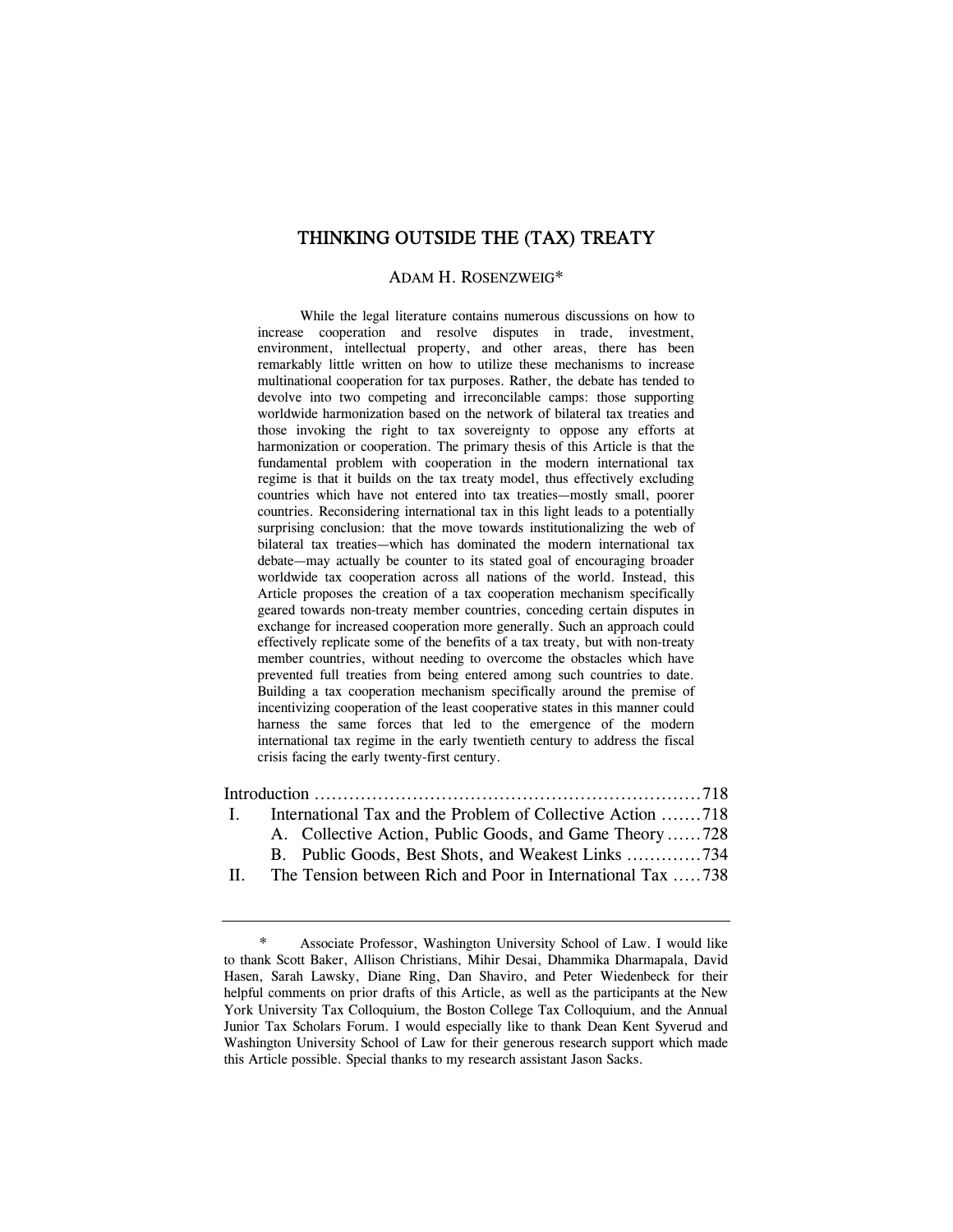## 718 WISCONSIN LAW REVIEW

|      | B. International Tax as a Weaker Link Game747             |  |
|------|-----------------------------------------------------------|--|
| III. | Solving the Collective Action of International Tax: The   |  |
|      |                                                           |  |
|      | A. Resolving Collective Action through Enforcement 752    |  |
|      | B. Providing Public Goods without Enforcement:            |  |
|      | Voluntary Contributions and Structural Solutions755       |  |
| IV.  | Building an Effective Structural Solution: The Non-Treaty |  |
|      |                                                           |  |
|      | A. Why Tax Treaty Arbitration Will Not Work 758           |  |
|      |                                                           |  |
|      | C. Building a Non-Treaty-Based International Tax          |  |
|      |                                                           |  |
|      | D. The Non-Treaty Tax Cooperation Mechanism at Work774    |  |
|      |                                                           |  |
|      |                                                           |  |

#### **INTRODUCTION**

Every country needs money; the United States is no exception. The problem is nobody seems to have any. Raising tax rates seems to be off the table, as does any additional borrowing. So is there a magic pot of gold hiding at the end of a rainbow that can solve the problem without doing either of these? Just as with the mythical pot of gold, the one revenue pot politicians and multinational institutions seem to return to time and again is the supposed money left "on the table" from harmful tax competition.<sup>1</sup> A simplified version of the story goes as follows: (1) bad countries, much like tiny fictional creatures, lure multinational corporations away from good countries by enticing them with tax goodies, and (2) evil multinational corporations exploit these bad countries to avoid paying taxes they should have paid to the good countries in the first place. The answer to this problem, the story goes, must be to capture these tiny creatures and force them to give up their pots of gold. In other words, good countries should force bad ones to cooperate with them so they can collect more tax against aggressive, highly mobile, multinational corporations.

<sup>1.</sup> See, e.g., OECD, HARMFUL TAX COMPETITION: AN EMERGING GLOBAL ISSUE (1998) [hereinafter OECD Report], available at http://www.oecd.org/ dataoecd/33/1/1904184.pdf; cf. Daniel Shaviro, Money on the Table?: Responding to Cross-Border Tax Arbitrage, 3 CHI. J. INT'L L. 317 (2002).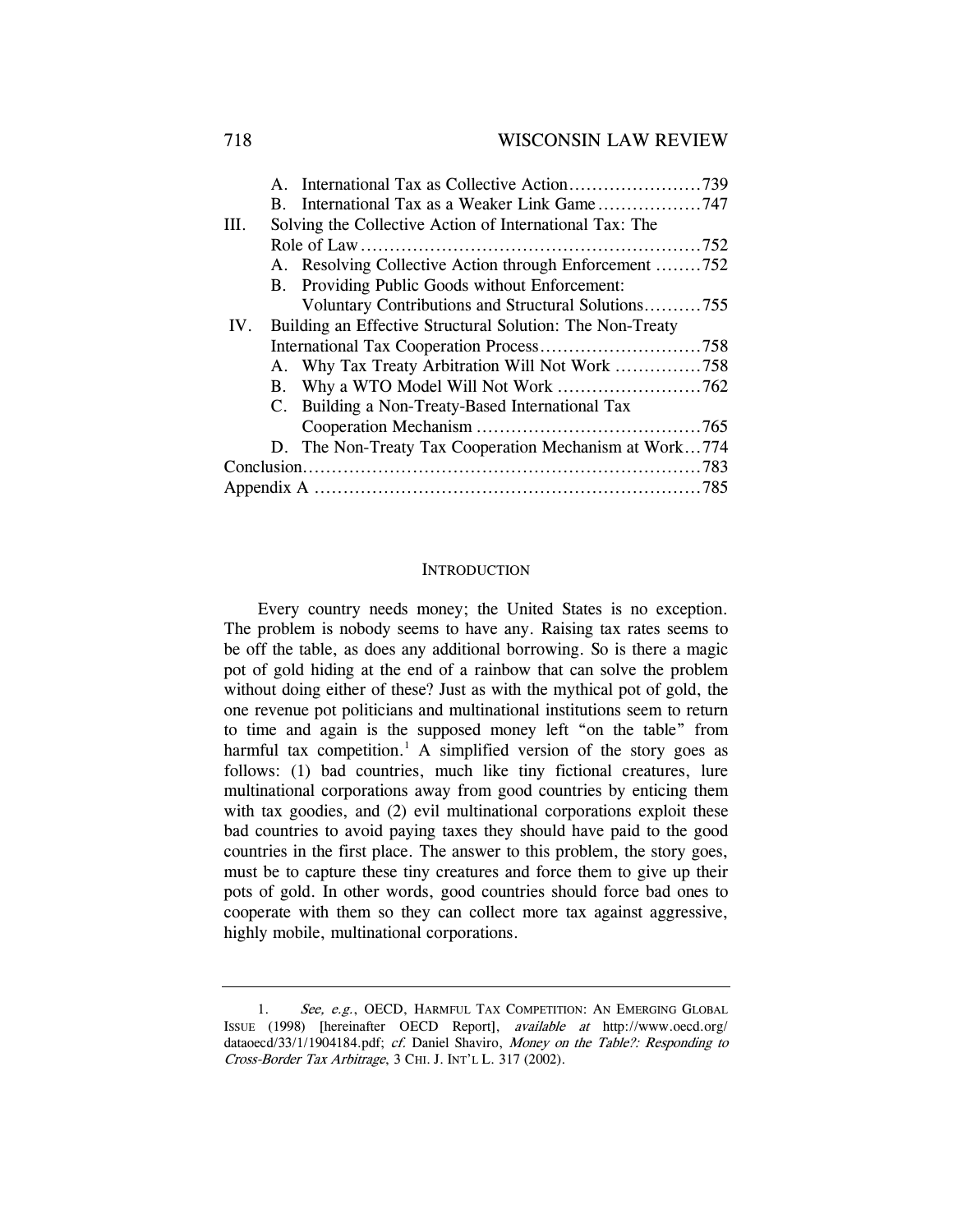For example, the news has recently documented how companies such as Google and Apple pay extremely low rates of  $tax.^2$  Meanwhile, Wal-Mart reportedly pays a worldwide effective tax rate of approximately  $35\%$ <sup>3</sup> Why the disparity? Did the United States affirmatively choose to subsidize Google and punish Wal-Mart? Is there some statute that applies a lower rate of tax to Apple than to Wal-Mart? Of course, the answer is no. Rather, the more mobile certain companies are, the more they can seek out low taxes worldwide, leading to tax revenue simply "fall[ing] through the cracks"<sup>4</sup> with no country able to meaningfully impose tax.<sup>5</sup>

What can we learn from this? These gaps in the international tax regime are not the result of any affirmative policy choice, but rather the unintended consequence of the interaction of several policy choices, each of which may make sense on its own but, when combined, lead to this problematic result. First, the United States, along with most of the rest of the world, has decided as a fundamental policy choice that double taxation, or two countries imposing a tax on a single item of economic income, should be avoided or mitigated to permit business to cross borders efficiently.<sup>6</sup> This leads to the second problem of properly dividing the income tax base among countries, often referred to as the

<sup>2.</sup> See Jesse Drucker, Google 2.4% Rate Shows How \$60 Billion Lost to Tax Loopholes, BLOOMBERG (Oct. 21, 2010), http://www.bloomberg.com/news/2010- 10-21/google-2-4-rate-shows-how-60-billion-u-s-revenue-lost-to-tax-loopholes.html; Charles Duhigg & David Kocieniewski, Apple's Tax Strategy Aims at Low-Tax States and Nations, N.Y. TIMES (Apr. 28, 2012), http://www.nytimes.com/2012/04/29/ business/apples-tax-strategy-aims-at-low-tax-states-and-

nations.html?  $r=2$ &pagewanted=5&hp&pagewanted=all.

<sup>3.</sup> See Brett Neely, For Many Companies, Low Taxes Are Key to Profits, NPR (Jan. 29, 2011), http://www.npr.org/2011/01/29/133311907/for-manycompanies-low-taxes-are-key-to-profits?sc= $17&f=1001$ .

<sup>4.</sup> Michael C. Durst, Congress: Fix Transfer Pricing and Protect U.S. Competitiveness, 128 TAX NOTES 401, 401 (2010).

<sup>5.</sup> See generally Edward D. Kleinbard, Stateless Income, 11 FLA. TAX REV. 699 (2011). This does not mean a country such as the United States would, or should, necessarily want to impose a higher rate of tax on Google. Rather, it means that due to the lack of tax cooperation with other countries the United States could not make Google and Wal-Mart pay the same effective rate of tax even if it wanted to, since most of Google's profit could simply disappear without a trace, hiding in other countries with no way to know where it is, how much it is, or even if it exists at all, all while fully complying with the law.

 <sup>6.</sup> The mechanism the United States has chosen effectively defers the right to tax U.S. companies to the foreign country, or the country of "source," by granting a credit to U.S. taxpayers for taxes paid to foreign countries, see 26 U.S.C. § 901 (2006), although the details get more complicated. See generally JOEL D. KUNTZ  $\&$ ROBERT J. PERONI, U.S. INTERNATIONAL TAXATION (1991).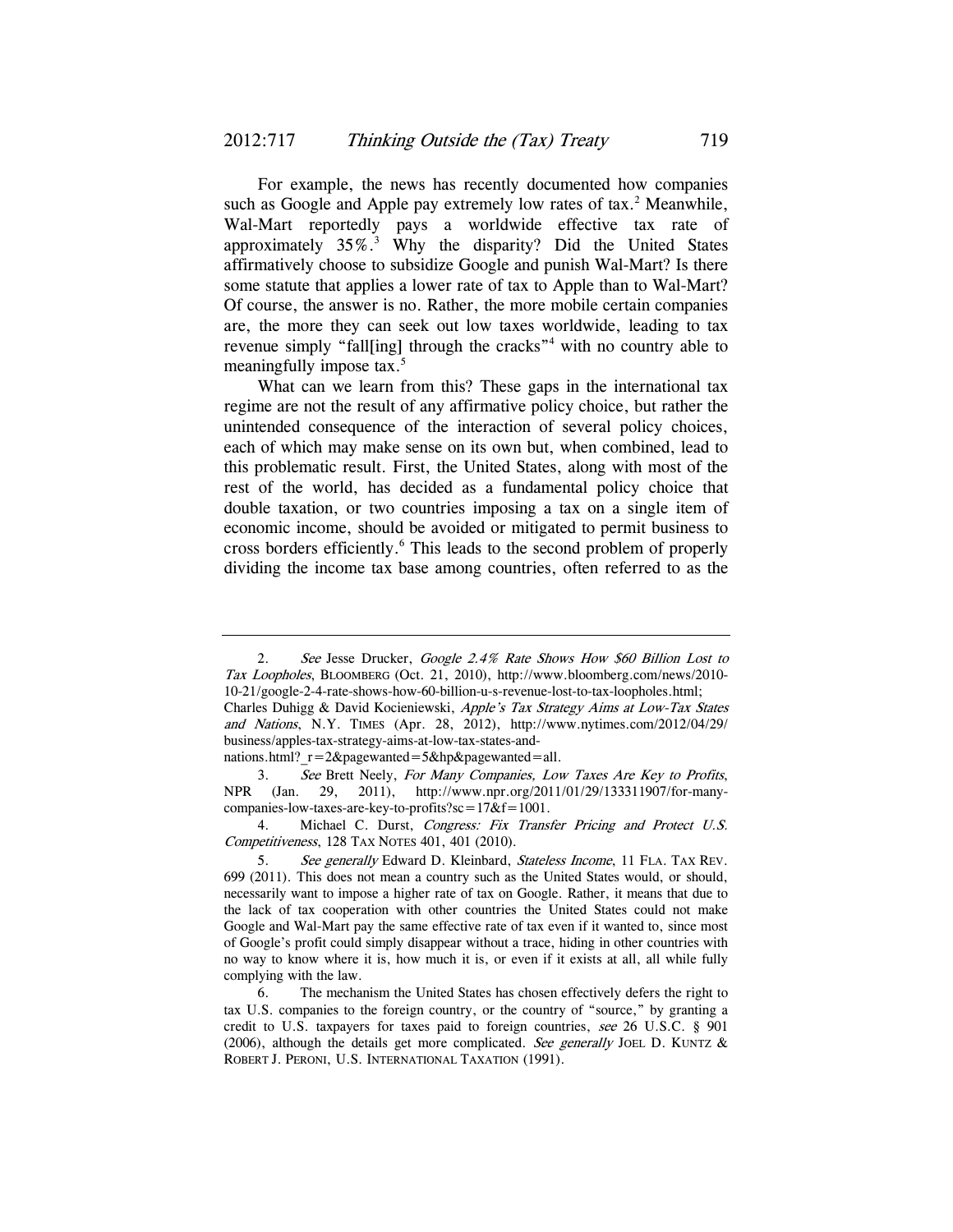"transfer pricing problem."7 Then, even if the double tax and transfer pricing problems could be overcome,<sup>8</sup> a third issue plagues the modern international tax regime: that of double non-taxation, or income escaping tax altogether.<sup>9</sup> Double non-taxation is concerning because it permits certain taxpayers to reduce or avoid paying tax, simply by exploiting gaps between different regimes, all while complying with the laws of every country involved.<sup>10</sup> This disappearing tax base is the heart of the problem plaguing the modern international tax regime. $11$ 

Much has been written on the ills of transfer pricing as an exploitation of double tax regimes, $12$  and a recent literature has emerged questioning the effectiveness of anti-double tax regimes themselves.<sup>13</sup> What has received less attention, however, is the question of how to track down income that has escaped the United States and fallen

8. See, e.g., Edward D. Kleinbard, The Lessons of Stateless Income, 65 TAX L. REV. 99, 154 (2011).

9. See, e.g., Reuven S. Avi-Yonah, Globalization, Tax Competition, and the Fiscal Crisis of the Welfare State, 113 HARV. L. REV. 1575 (2000).

10. See, e.g., Allison Christians, How Nations Share, IND. L. REV. (forthcoming 2012), available at http://ssrn.com/abstract=1815305; Thomas Rixen, From Double Tax Avoidance to Tax Competition: Explaining the Institutional Trajectory of International Tax Governance, 18 REV. INT'L POL. ECON. 197, 199 (2011) ("Whether there is tax competition and what form it takes crucially depends on the rules that determine the consequences for particular cross-border transactions.").

11. See, e.g., Kleinbard, supra note 5, at 713; Vito Tanzi, Is There a Need for a World Tax Organization?, in THE ECONOMICS OF GLOBALIZATION: POLICY PERSPECTIVES FROM PUBLIC ECONOMICS 173, 183 (Assaf Razin & Efraim Saka eds., 1999) ("As trade is liberalized further, and as capital becomes freer to move, the advantages to some countries of engaging in tax competition, and the temptation to do so, will increase. The world tax base will thus become one of the 'commons' to be exploited."); cf. NICHOLAS SHAXSON, TREASURE ISLANDS: TAX HAVENS AND THE MEN WHO STOLE THE WORLD (2011).

12. See, e.g., Yariv Brauner, Value in the Eye of the Beholder: The Valuation of Intangibles for Transfer Pricing Purposes, 28 VA. TAX REV. 79 (2008); John JA Burke, Re-Thinking First Principles of Transfer Pricing Rules, 30 VA. TAX REV. 613 (2011); Durst, supra note 4; Susan C. Morse, Revisiting Global Formulary Apportionment, 29 VA. TAX REV. 593 (2010).

13. See, e.g., Adam H. Rosenzweig, Why Are There Tax Havens?, 52 WM. & MARY L. REV. 923 (2010); see also David Hasen, Tax Neutrality and Tax Amenities, 12 FLA. TAX REV. 57 (2012).

<sup>7.</sup> See, e.g., Eduardo Baistrocchi, The Transfer Pricing Problem: A Global Proposal for Simplification, 59 TAX LAW. 941, 943, 948 (2006) ("One major consequence of the globalization movement was the emergence, in the late 19th century, of a novel strategic problem among nations: how to divide the international income tax base in the absence of a centralized authority. Developed countries eventually reached a fundamental consensus on how to solve this problem. That consensus is currently embodied in the Organization for Economic Cooperation and Development (OECD) Model Tax Convention on Income and on Capital (OECD Model).").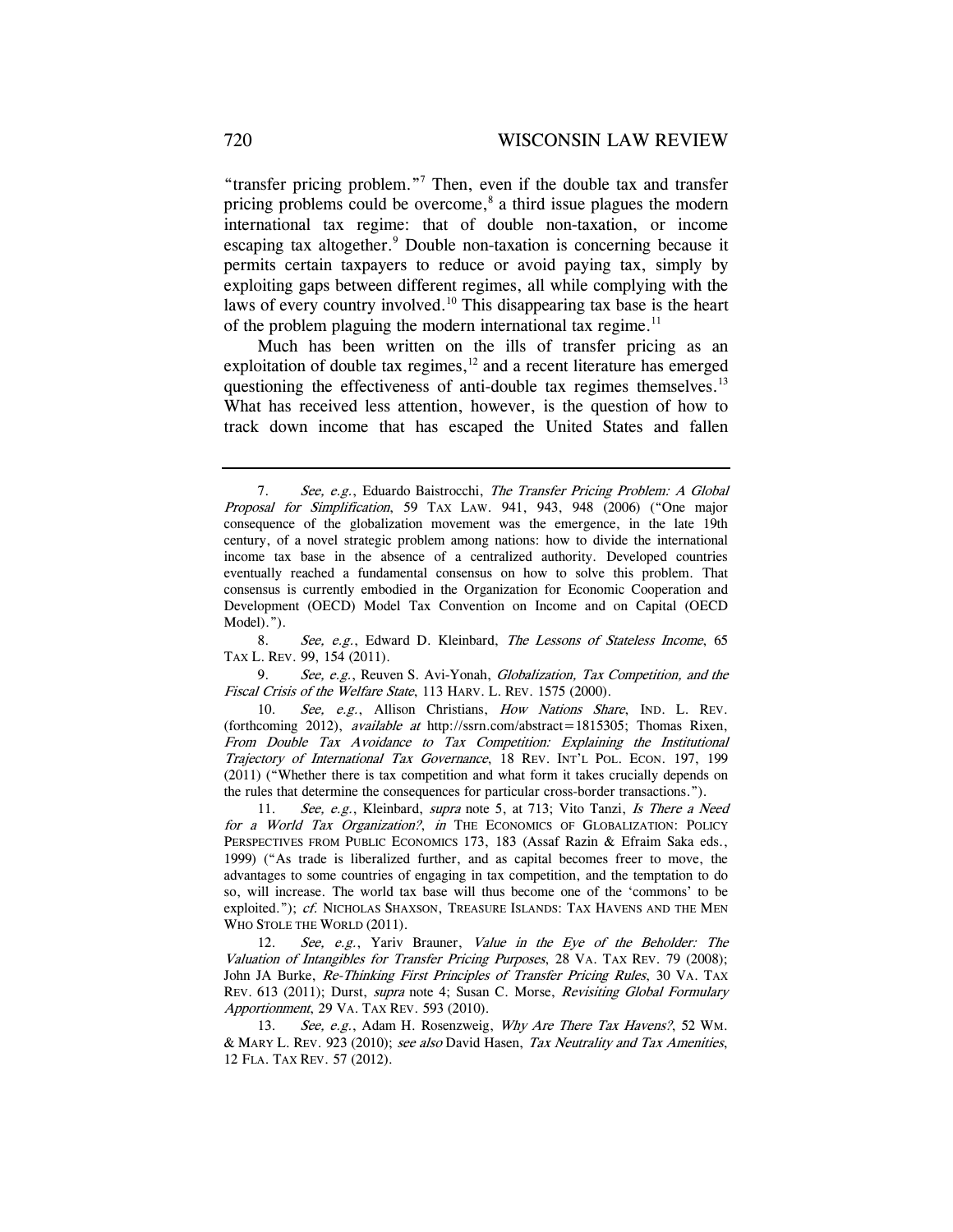through the cracks of the murky international tax regime. Rather, the literature has tended to focus on the straightforward proposition that a lack of cooperation—or "a position whereby nations work together for their mutual benefit but stop short of imposing obligations upon each other to operate identical tax systems"14—stands in the way of the United States preventing multinational corporations from exploiting these gaps.15 After all, if a country such as Ireland simply shared all the information it had on a company like Google with the United States, the two countries could easily gang up and tax Google as much as they wanted to.

So why do countries not just cooperate with each other? The short answer is that they do  $\ldots$  just not all of them. Many, if not most, developed countries enter into tax treaties with each other to prevent precisely this kind of problem, by agreeing to a common tax base and to share information with each other.<sup>16</sup> Further, many countries have begun to cooperate with each other through organizations such as the Global Forum on Transparency and Exchange of Information for Tax Purposes, under the auspices of the Organisation for Economic Cooperation and Development  $(OECD)$ .<sup>17</sup> The problem is that certain countries, and in particular smaller, less developed countries, generally have not entered into tax treaties, at least not with the United States, and have not fully participated in these transparency forums.<sup>18</sup> Once

16. See Allison D. Christians, Tax Treaties for Investment and Aid to Sub-Saharan Africa: A Case Study, 71 BROOK. L. REV. 639, 660–66 (2005); Sunita Jogarajan, Prelude to the International Tax Treaty Network: 1815-1914 Early Tax Treaties and the Conditions for Action, 31 OXFORD J. LEGAL STUD. 679 (2011).

17. See Global Forum on Transparency and Exchange of Information for Tax Purposes, OECD, http://www.oecd.org/tax/transparency (last visited Mar. 28, 2012). See generally Allison Christians, Taxation in a Time of Crisis: Policy Leadership from the OECD to the G20, 5 Nw. J.L. & Soc. Pol'y 19 (2010).

18. See, e.g., SAWYER, supra note 14, at 32 ("[T]ax havens are extremely unlikely to be a party to any agreements in setting tax policy, given their reluctance to enter tax treaties in many instances."); Christians, *supra* note 16; Thomas Rixen, The Institutional Design of International Double Taxation Avoidance 13 (WZB Discussion Paper No. SP IV 2008-302, 2008), *available at* http://ssrn.com/abstract=1210402. One exception has been the emergence of "Tax Information Exchange Agreements" (TIEAs) which provide that a signatory country must disclose information to the other signatory about a taxpayer upon request. Most countries of the world have agreed to either sign TIEAs or adopt similar rules unilaterally. See <sup>A</sup> Progress Report on the Jurisdictions Surveyed by the OECD Global Forum in Implementing the Internationally Agreed Tax Standard, OECD (Dec. 15, 2011), http://www.oecd.org/dataoecd/50/0/43606256.pdf.

 <sup>14.</sup> ADRIAN J. SAWYER, DEVELOPING A WORLD TAX ORGANIZATION: THE WAY FORWARD 30 (2009).

<sup>15.</sup> See, e.g., Julie Roin, Can the Income Tax Be Saved? The Promise and Pitfalls of Adopting Worldwide Formulary Apportionment, 61 TAX L. REV. 169 (2008).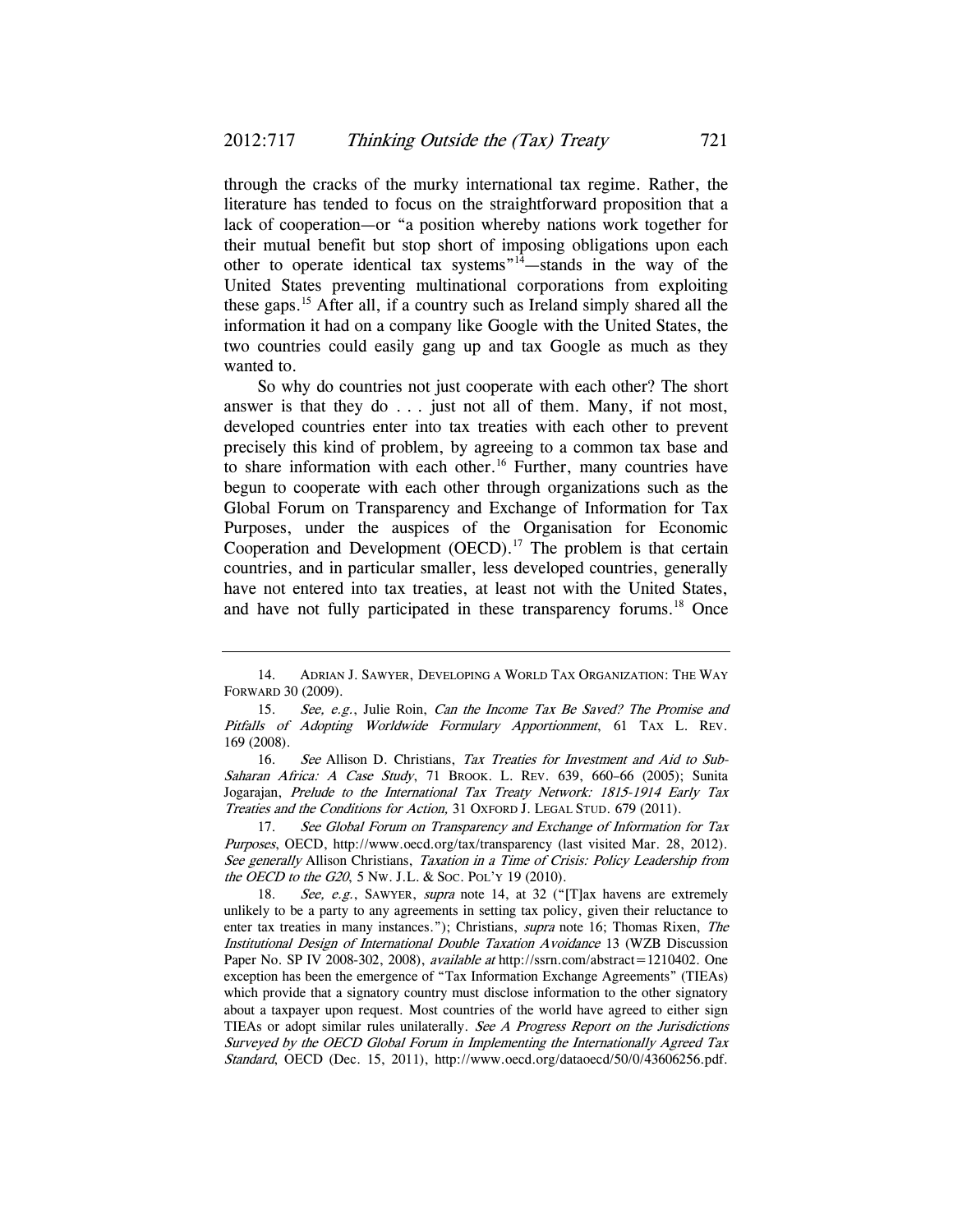income disappears into one of these countries, it becomes difficult, if not impossible, to find, even in the face of cooperation among the other countries.

For example, if Google allocated \$50 million to Ireland, and then Google immediately re-allocated \$49 million away from Ireland to the Cayman Islands, even complete cooperation between the United States and Ireland would account for only \$1 million of income. The rest would have disappeared. Without cooperation from every country in the world, therefore, cooperation alone would seem unable to resolve the problem.<sup>19</sup>

The United States could attempt to get at such income unilaterally, by denying the benefits of the double tax relief regime or aggressively policing transfer pricing, but doing so could lead right back to double taxation, potentially making the cure worse than the disease. $20$  Even if not, such efforts could prove difficult and expensive. So complete worldwide cooperation seems to be the only solution available to satisfy the policies of double tax relief, transfer pricing, and double nontaxation all at the same time. $21$ 

Consequently, wealthier countries would like poorer countries to help them, $22$  leading to calls for universal tax transparency and cooperation,<sup>23</sup> or even the creation of worldwide tax organizations.<sup>24</sup>

19. See, e.g., Wolfgang Schön, International Tax Coordination for a Second Best World (pt. 1), 1 WORLD TAX J. 67 (2009).

20. See, e.g., Fred B. Brown, An Equity-Based, Multilateral Approach for Sourcing Income among Nations, 11 FLA. TAX REV. 565 (2011).

21. See, e.g., Peggy B. Musgrave, Combining Fiscal Sovereignty and Coordination: National Taxation in a Globalizing World, in THE NEW PUBLIC FINANCE: RESPONDING TO GLOBAL CHALLENGES 167, 173, 177–78 (Inge Kaul & Pedro Conceição eds., 2006) ("Cooperative rules are needed for both economic efficiency and internation equity."); Diane Ring, *Democracy, Sovereignty and Tax Competition: The Role of Tax* Sovereignty in Shaping Tax Cooperation, 9 FLA. TAX REV. 555, 556 (2009) ("Virtually all efforts to confront and curb tax competition effectively require some measure of cooperation among nation-states.").

22. See OECD Report, supra note 1; see also Reuven S. Avi-Yonah, Double Tax Treaties: An Introduction 15 (Dec. 3, 2007) (unpublished manuscript), available at http://ssrn.com/abstract=1048441 ("Tax laws have converged a lot since the 1920s, and multilateral treaties are now the norm, so that a renewed effort to negotiate such a multilateral DTT (perhaps in the WTO context) seems to be called for.").

See, e.g., U.S. TREASURY DEP'T, JOINT STATEMENT FROM THE UNITED STATES, FRANCE, GERMANY, ITALY, SPAIN AND THE UNITED KINGDOM REGARDING AN

While TIEAs have proven a significant success of the movement, they have not necessarily proven a panacea to the larger problem of tax cooperation and harmonization. Beckett G. Cantley, The New Tax Information Exchange Agreement: A Potent Weapon against U.S. Tax Fraud?, 4 Hous. Bus. & TAX L.J. 231, 233 (2004); see, e.g., Miguel González Marcos, Seclusion in (Fiscal) Paradise Is Not an Option: The OECD Harmful Tax Practices Initiative and Offshore Financial Centers, 24 N.Y. INT'L L. REV. 1 (2011); see also infra notes 190–193 and accompanying text.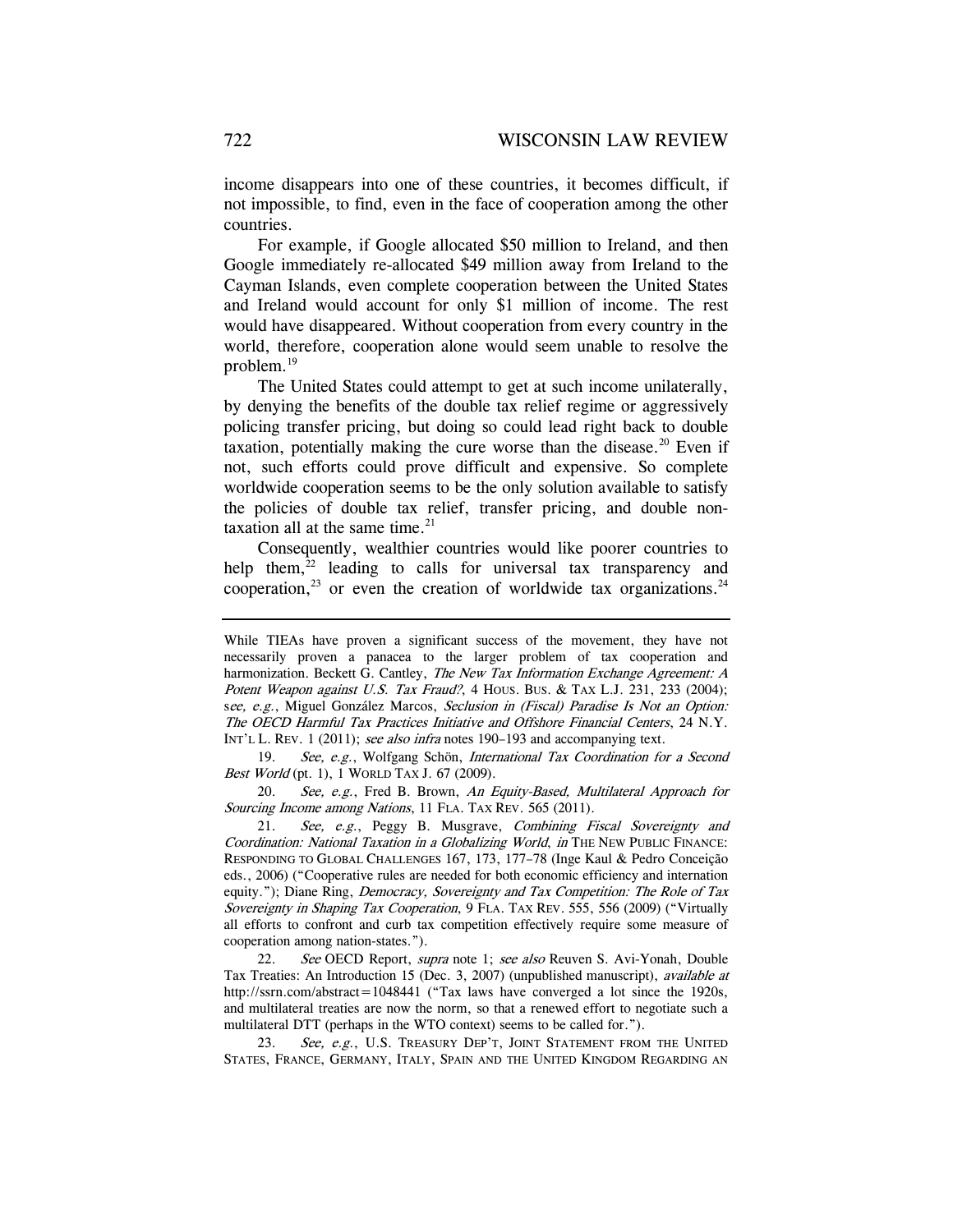But no matter how many times the wealthier countries "roared their terrible roars and gnashed their terrible teeth and rolled their terrible eyes and showed their terrible claws<sup>"25</sup> in an attempt to force the other countries to sign on to a global tax information sharing regime, they just seem to continue to say, no!<sup>26</sup> So the world seems stuck, leaving aggressive, mobile, multinational companies free to move profits around the world in search of the lowest tax bill.

Countries such as the United States can continue to try to bribe, threaten and subpoena on a case-by-case basis, $2<sup>7</sup>$  but there is no reason to think this might not go on forever.<sup>28</sup> Any system in which at least one country, let alone an entire subclass of countries, has an incentive not to cooperate essentially requires repeatedly engaging in such

ag?goback=.gde\_42838\_member\_109961060.

24. See, e.g., SAWYER, supra note 14; Andrew T. Guzman, Public Choice and International Regulatory Competition, 90 GEO. L.J. 971 (2002).

25. MAURICE SENDAK, WHERE THE WILD THINGS ARE (1991).

26. For a recent example see Vodafone Tax Issue: War of Words Escalates after Finance Secretary's Comment, ECON. TIMES (India), Apr. 21, 2012, available at http://m.economictimes.com/news/economy/finance/vodafone-tax-issue-war-of-wordsescalates-after-finance-secretarys-comment/articleshow/12777164.cms ("A statement issued by the US Treasury said Geithner noted that 'certain tax provisions . . . have raised significant concern . . . .  $\cdot$  . . . But despite all the criticism, pressure and entreaties, the government has shown no signs of relenting . . . .").

27. See Rixen, supra note 10, at 202 ("[B]ig countries—if they manage to overcome the dilemma posed by their conflicting individual incentives to continue undercutting one another—would either have to provide side payments to tax havens (which are always small countries) or somehow use their power to force them into compliance with such an agreement.").

 28. For example, the recent crackdown on the use of Swiss bank accounts by U.S. taxpayers could simply result in taxpayers moving their accounts to other countries such as Liechtenstein or even India. See, e.g., Lynnley Browning, Turning Its Tax Evasion Focus to India, U.S. Seeks Client Names from HSBC Unit, N.Y. TIMES, Apr. 8, 2011, at B4, available at http://www.nytimes.com/2011/04/08/ business/global/08tax.html; see also Rosenzweig, supra note 13, at 995–96.

INTERGOVERNMENTAL APPROACH TO IMPROVING INTERNATIONAL TAX COMPLIANCE AND IMPLEMENTING FATCA (2010), available at http://www.treasury.gov/ press-center/press-releases/Documents/

<sup>020712%20</sup>Treasury%20IRS%20FATCA%20Joint%20Statement.pdf; Marcos, supra note 18, at 15–17. Even with respect to countries nominally cooperating with each other, such as Switzerland and the United States, the United States had to resort to using subpoenas and other threats to try to force cooperation over the taxation of specific issues or taxpayers. See Beckett G. Cantley, The UBS Case: The U.S. Attack on Swiss Banking Sovereignty, 7 B.Y.U. INT'L L. & MGMT. REV. 1 (2011); Charles H. Gustafson, The Role of International Law and Practice in Addressing International Tax Issues in the Global Era, 56 VILL. L. REV. 475, 478 (2011) ("[T]he principal elements of the UBS saga provides a rather dramatic illustration of a recurring and troublesome problem of international tax administration."); see also UBS Head Calls Tax Flap 'Economic War', BOSTON.COM (Apr. 22, 2009), http://articles.boston.com/ 2012-04-22/business/31383126\_1\_banking-secrecy-swiss-banking-ubs-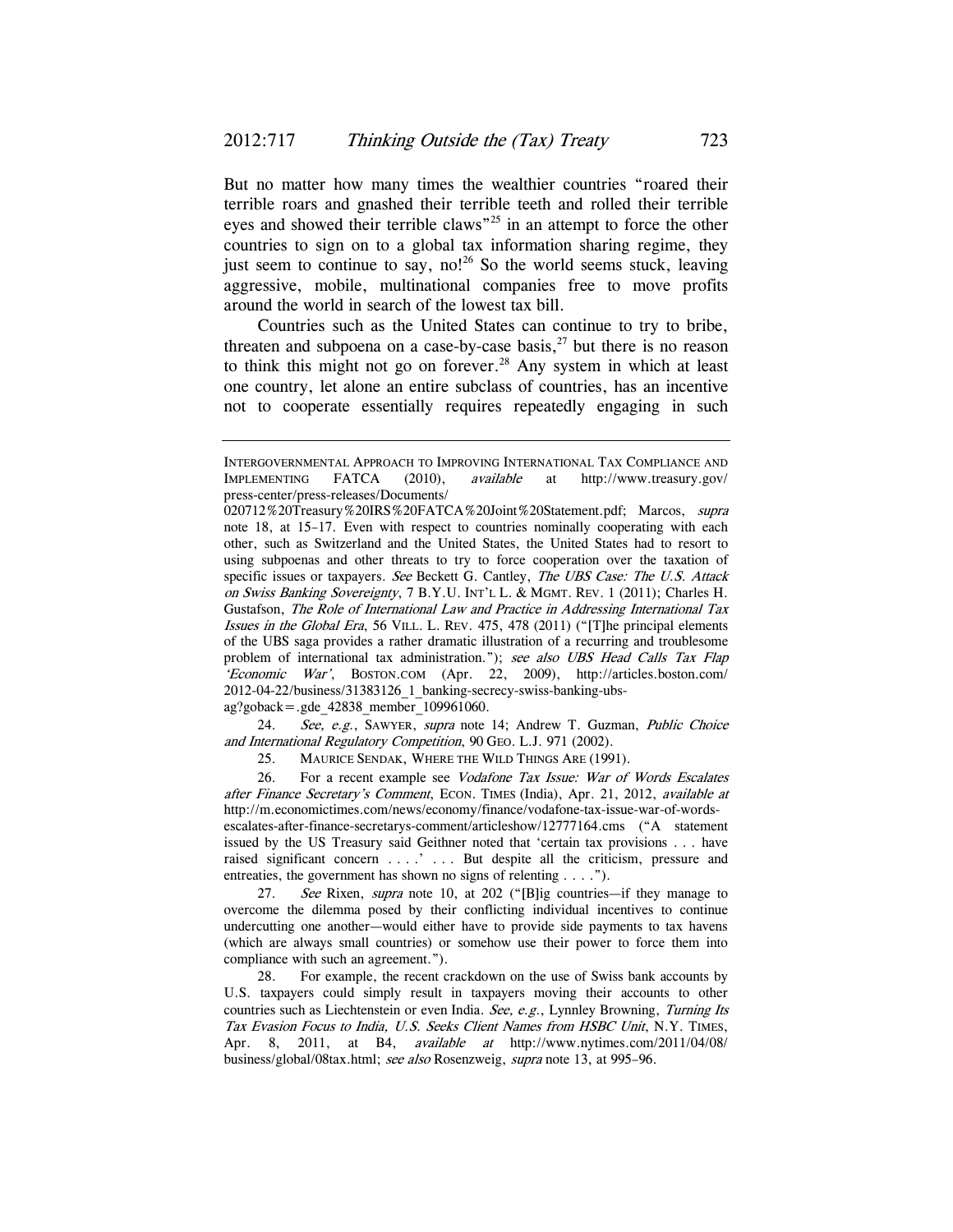wasteful endeavors. By contrast, a system in which all countries have some incentive to cooperate could achieve the same, or even better, results without incurring the costs, time, and diplomatic headaches of combative enforcement efforts.<sup>29</sup> So the question that arises is: could such a system be designed?

This Article will propose a way to do so, contending that the impasse over tax cooperation has arisen primarily due to a flaw in the basic assumptions underlying the analysis of the modern international tax regime, more specifically the assumption that cooperation is always in the best interest of all countries of the world. Since more worldwide revenue exists with cooperation than without, the theory goes, it follows that all countries should have an incentive to cooperate. This is only true, however, if all countries of the world agree to cooperate. If even one country defects, however, other countries could fear that sacrificing tax competition could well have little to show for it.<sup>30</sup>

Taken from this perspective, the situation can be thought of as a form of public goods problem, in which there is a public good (disappearing tax base) which could be captured through cooperation among states but which goes unrealized due to the incentive of individual states not to cooperate.<sup>31</sup> If international tax truly is a form of public goods problem, presumably the legal literature should look to the tools used to overcome public goods problems as a means of overcoming it. And yet the literature seems stuck on only one such tool—worldwide cooperation based on the tax treaty model.<sup>32</sup> How can this be the case?

This Article proposes the reason is due to a misapplication of the proper public goods model to the international tax regime. More specifically, international tax has been misunderstood as a form of "additive" public goods game in which the greater number of countries that agree to cooperate the bigger the pie will be for everyone. Such an approach misses an alternative way to think about public goods, however, in which the size of the pie is measured with reference to the smallest contribution, not the sum of contributions. This "weaker link" form of public goods game seems to more accurately capture the inherent essence of international tax—that wealthy countries care

<sup>29.</sup> See Bruce Zagaris, The Procedural Aspects of U.S. Tax Policy towards Developing Countries: Too Many Sticks and No Carrots?, 35 GEO. WASH. INT'L L. REV. 331 (2003).

<sup>30.</sup> See May Elsayyad & Kai A. Konrad, Fighting Multiple Tax Havens, 86 J. INT'L ECON. 295, 304 (2012), available at http://www.sciencedirect.com/ science/article/pii/S0022199611001176.

<sup>31.</sup> See Tanzi, supra note 11, at 183 (referring to this as "tax degradation").

<sup>32.</sup> See, e.g., SAWYER, supra note 14; Tanzi, supra note 11, at 183–86.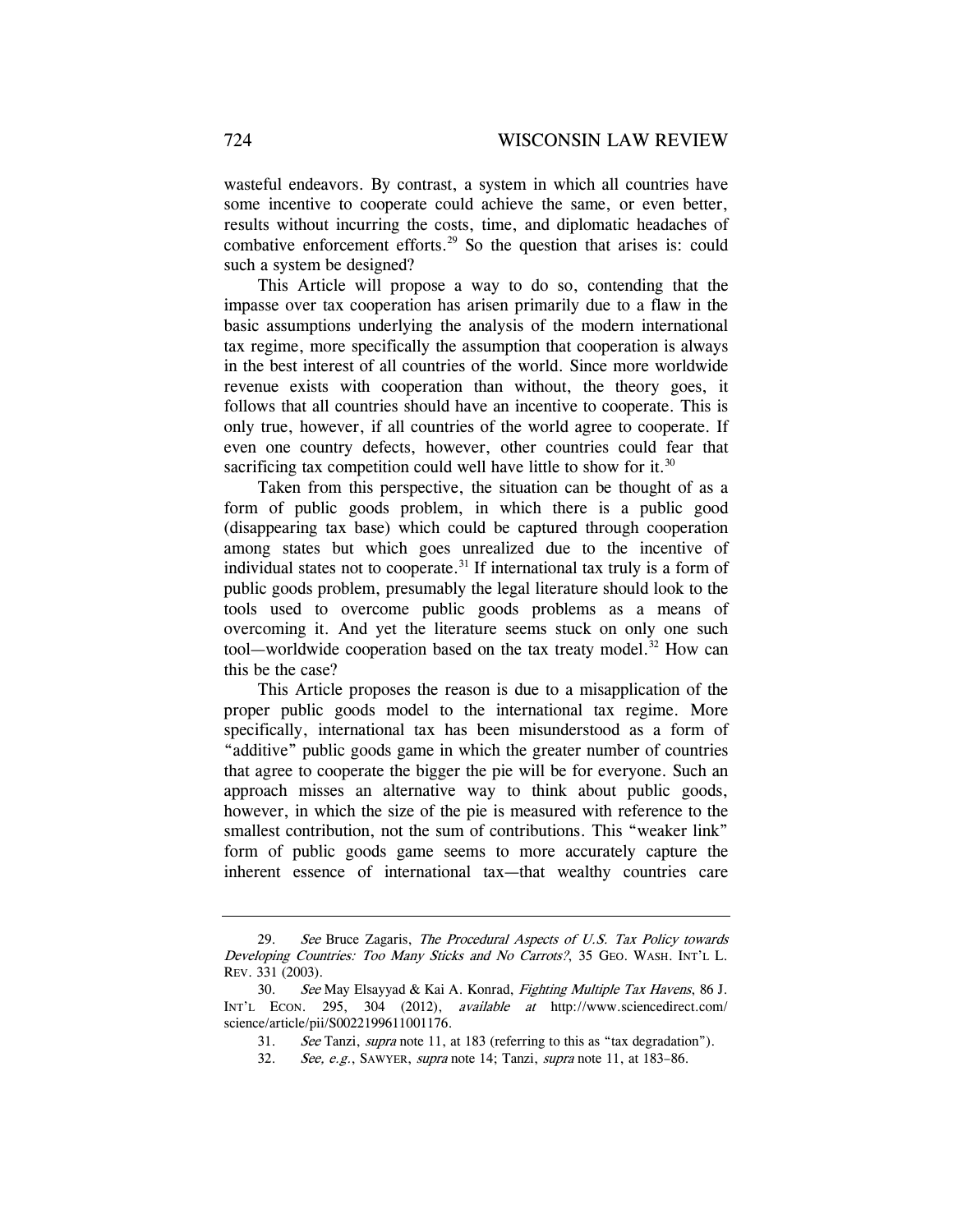whether poor countries join the international tax system because noncooperating countries can undermine the benefits of cooperation for the others.33 Put differently, from the perspective of wealthy countries, tax havens serve as a form of "fiscal termite" eating away at the benefits of cooperation among the larger countries of the world.<sup>34</sup>

Assuming this is true, it is not surprising that wealthier countries would want poorer countries to join the international regime, at least from the standpoint of increasing tax cooperation to collect this vast pool of untapped revenue. The problem is that the benefits of cooperation primarily tend to go mostly to wealthier countries, with little if anything left over for the smaller countries. Is there any doubt that if the Cayman Islands immediately volunteered to disclose all tax information about the hedge funds within its jurisdiction that those hedge funds would disappear faster than a hot knife through butter? If so, is it any wonder that the Cayman Islands would have little interest in doing so, even if it could?

Conversely, although wealthier countries would love to have poorer countries agree to tax cooperation, they may have much less interest in granting full treaty benefits—such as low withholding taxes in return, as little investment would likely flow from such small "tax haven" type countries. If reciprocity is the key to agreeing to the lower taxes found in treaties, wealthy countries get little out of signing a treaty with small, poorer countries because of the miniscule prospect of reciprocal investment.<sup>35</sup> Consequently, there is little incentive for a wealthy country such as the United States to agree to low treaty rates with these countries.

Taken together, this leads to a stalemate: wealthy countries need poorer countries to cooperate with them to collect the vast amounts of revenue being lost in the cracks, but neither has an incentive to sign on to a tax-treaty-based regime, the one mechanism currently available to  $\omega$  so.<sup>36</sup>

<sup>33.</sup> See infra Part I.B for a detailed description of additive, "weakest-link," "weaker link," "best-shot," and "better-shot" public goods.

<sup>34.</sup> See Vito Tanzi, Globalization, Technological Developments, and the Work of Fiscal Termites, 26 BROOK. J. INT'L L. 1261, 1263–64, 1271–72, 1279–80 (2001).

<sup>35.</sup> See Christians, supra note 16, at 660–62; cf. Rixen, supra note 18, at 13.

<sup>36.</sup> See, e.g., Eduardo Baistrocchi, The Use and Interpretation of Tax Treaties in the Emerging World: Theory and Implications, 4 BRIT. TAX REV. 352, 391 (2008) ("Hence, developing countries' courts have the incentive to construe the local tax treaty network in the FDI arena in favour of the taxpayer (rather than the tax authority) for fear of driving investment away and into competing jurisdictions if all other conditions are equal."); see also Shaviro, supra note 1.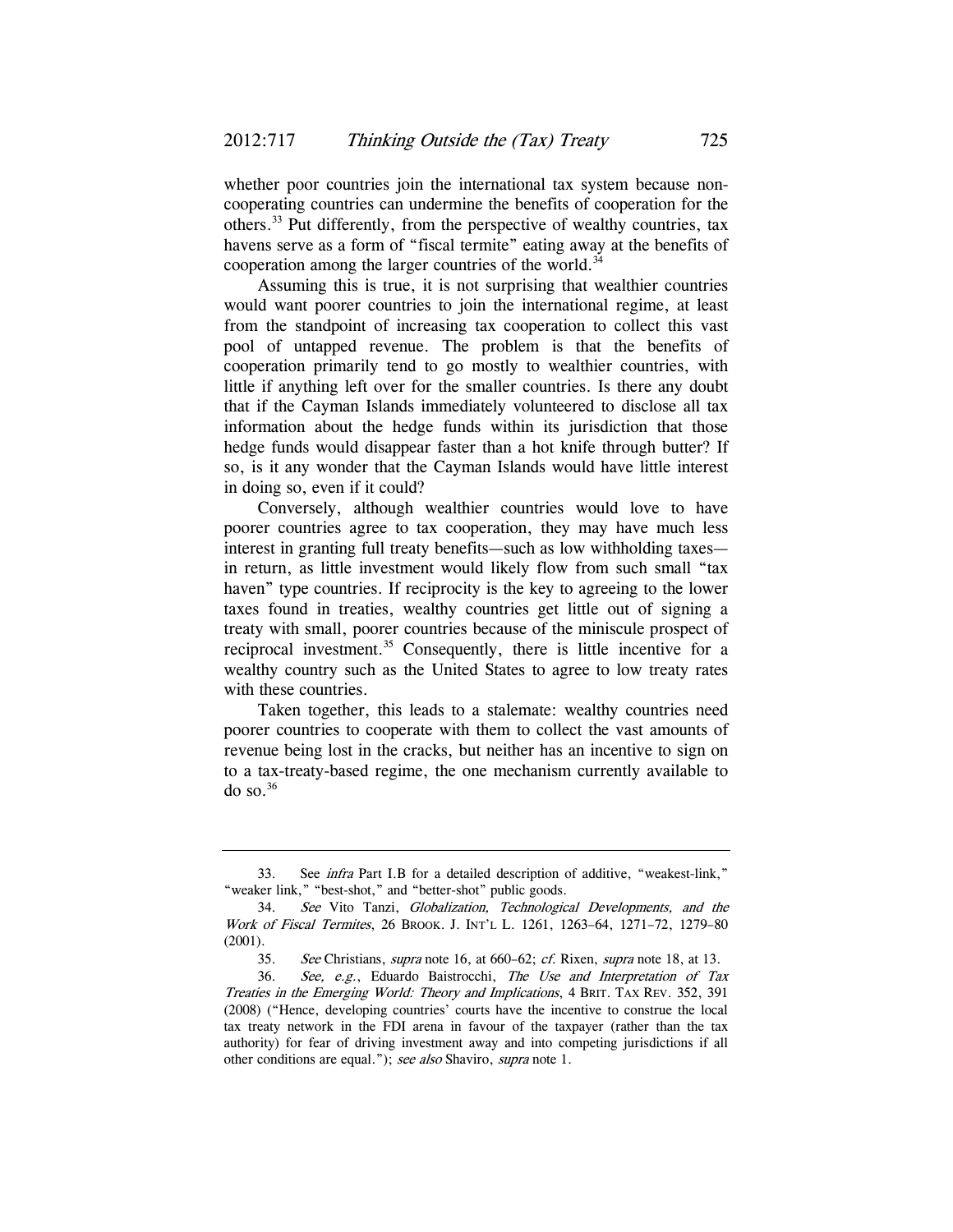Does this mean that the creation of a new consensus to overcome the modern collective action problem plaguing international tax is impossible? This Article asserts the answer is no. Rather, what is needed is to re-envision precisely what international tax cooperation can, and should, be intended to accomplish, and design a uniquely international tax cooperation mechanism to this end.<sup>37</sup> This can be done by looking to some of the other tools in the game theory toolbox. It is relatively clear that one such tool, side payments to poorer countries, would theoretically resolve the collective action problem of international tax. The problem is that side payments would require all of the countries of the world overcoming the near insurmountable holdout and free-riding problems facing the international tax regime, a problem which has proven intractable to date.<sup>38</sup>

Fortunately, the public goods literature provides an alternative solution to a situation where voluntary provision undersupplies a public good and there is no means to overcome the holdout and free-riding problems preventing side payments. This approach, typically referred to as a "lottery" in the literature, $39$  is effectively a mechanism in which a portion of the regime is set aside as a sort of prize and divided among the contributors of the collective good—effectively building a side payment into the regime itself. Consequently, so long as the regime is properly structured, it can be Pareto superior to a world with an undersupplied public good.

The trick, therefore, to building an effective lottery for international tax is to find something to serve as the prize. $40$  The literature to date has mostly treated the prize as a single pool of uncollected tax revenue, meaning the only way to collect this prize would be to force smaller countries to join the regime. Looking more closely at the modern international tax regime, however, there are in fact two distinct aspects of the public good of tax cooperation available to be used for a prize: tax revenue collected from the benefits of agreeing to general baseline rules, such as those found in tax treaties, and tax revenue collected by resolving specific tax disputes.<sup>41</sup> Even

<sup>37.</sup> Cf. Frances M. Horner, Do We Need an International Tax Organization?, 24 TAX NOTES INT'L 179 (2001) (proposing a world organization focusing on both tax cooperation and worldwide development).

<sup>38.</sup> See, e.g., Adam H. Rosenzweig, Harnessing the Costs of International Tax Arbitrage, 26 VA. TAX REV. 555 (2007).

<sup>39.</sup> See infra note 189.

<sup>40.</sup> See infra notes 191-93 and accompanying text.

<sup>41.</sup> See, e.g., Steven A. Dean, More Cooperation, Less Uniformity: Tax Deharmonization and the Future of the International Tax Regime, 84 TUL. L. REV. 125 (2009); see also Yitzhak (Isaac) Hadari, Tax Treaties and Their Role in the Financial Planning of the Multinational Enterprise, 20 AM. J. COMP. L. 111, 119–24 (1972)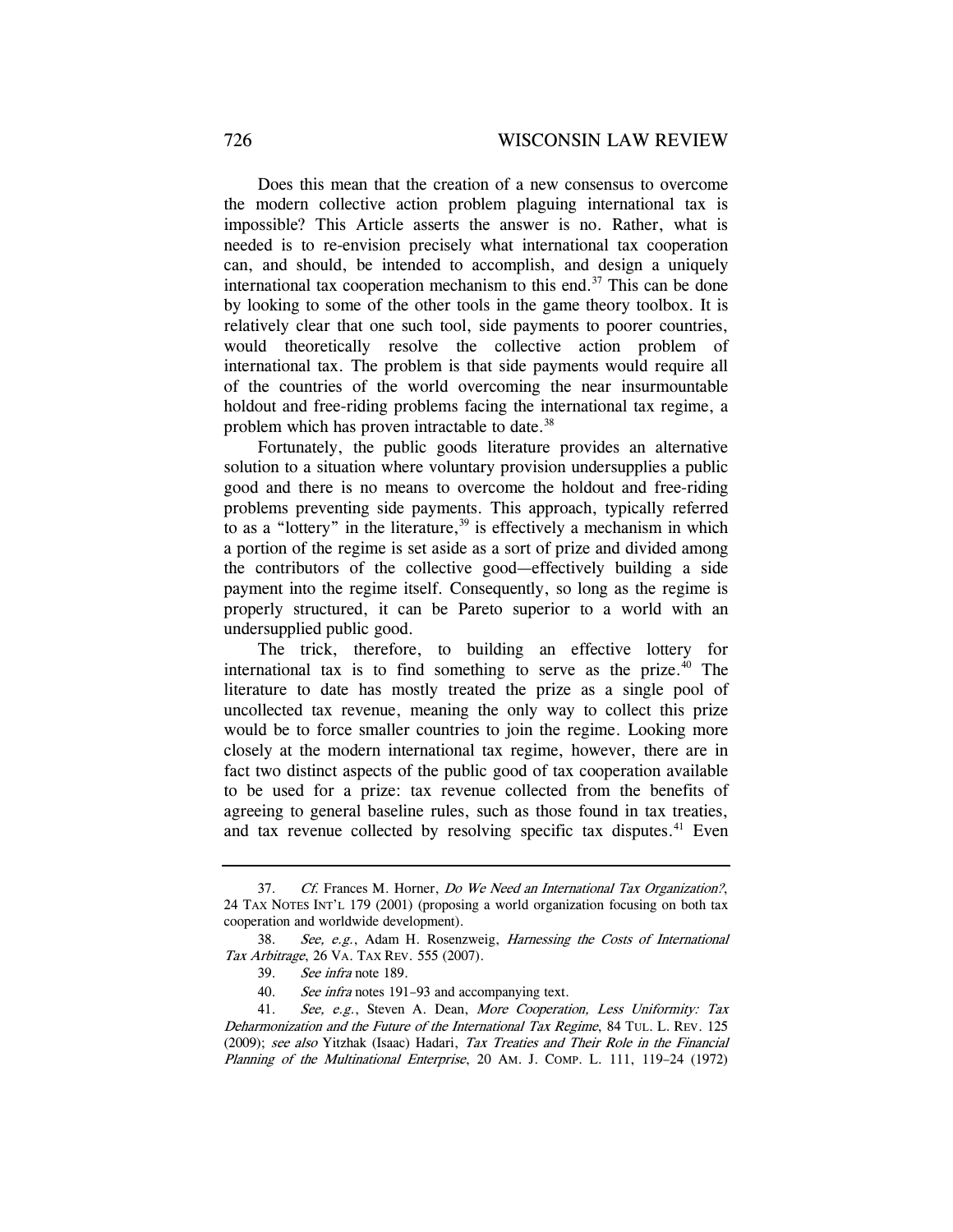assuming the benefits of increased cooperation inure entirely to wealthy countries, disputed tax benefits remain as a possible tool to increase cooperation.

One mechanism, therefore, could be to offer to let poorer countries keep the benefits of a specific taxpayer or dispute if, in exchange, the poorer country agrees to be bound to certain baseline rules typically found in tax treaties, such as information sharing, antibase erosion rules, limitation-on-benefits clauses, or other similar rules. For example, the United States could agree to be bound to a specific transfer pricing amount with respect to a specific hedge fund located in the Cayman Islands if in exchange the Cayman Islands certified that the hedge fund were not immediately re-circulating that income back into the United States tax-free.<sup>42</sup> In this manner, a truly international tax cooperation mechanism could be formed, not to resolve disputes among treaty members, which already agree on most issues, or to rule on which country should be entitled to tax a particular item of income as an abstract economic or legal matter, but rather to create incentives for non-treaty members to cooperate with each other. Put more simply, the non-treaty cooperation mechanism would be intended to invite poorer countries into the international tax regime.<sup>43</sup> In doing so, wealthier countries such as the United States could effectively develop a form of ad hoc quasi-treaty with non-treaty member countries without needing to overcome the obstacles which have prevented full treaties from being entered among such countries to date.

By building a non-treaty-based tax cooperation mechanism specifically focused on incentivizing poorer countries to engage with the international tax regime, the least cooperative states in the world would, for the first time since the rise of the modern international tax regime, directly benefit from joining the international tax regime, at least in part. Since under a weaker link form of public goods game it is

<sup>(</sup>comparing and contrasting the avoidance of double tax and certainty functions with exchange of information and consistent determinations of the law functions). This is apparent in that dispute resolution, even within the treaty regime, has its own mechanism and has received significant attention in recent years. See, e.g., OECD Report, supra note 1; William W. Park, Income Tax Treaty Arbitration, 10 GEO. MASON L. REV. 803, 813 (2002); Sharon A Reece, Arbitration in Income Tax Treaties: "To Be or Not to Be",  $7$  FLA. J. INT'L L. 277 (1992); Diane Ring, Who Is Making International Tax Policy?: International Organizations as Power Players in a High Stakes World, 33 FORDHAM INT'L L.J. 649 (2010).

<sup>42.</sup> See *infra* Part IV.D for a detailed example and *infra* Appendix A for a model.

<sup>43.</sup> Cf. Musgrave, *supra* note 21, at 176 ("[N]o single formula based on economic theory alone can be claimed to correctly assign profits to source countries. Consequently, to achieve mutual international agreement, it is necessary to adopt a formula that is generally acceptable for reasons of fairness.").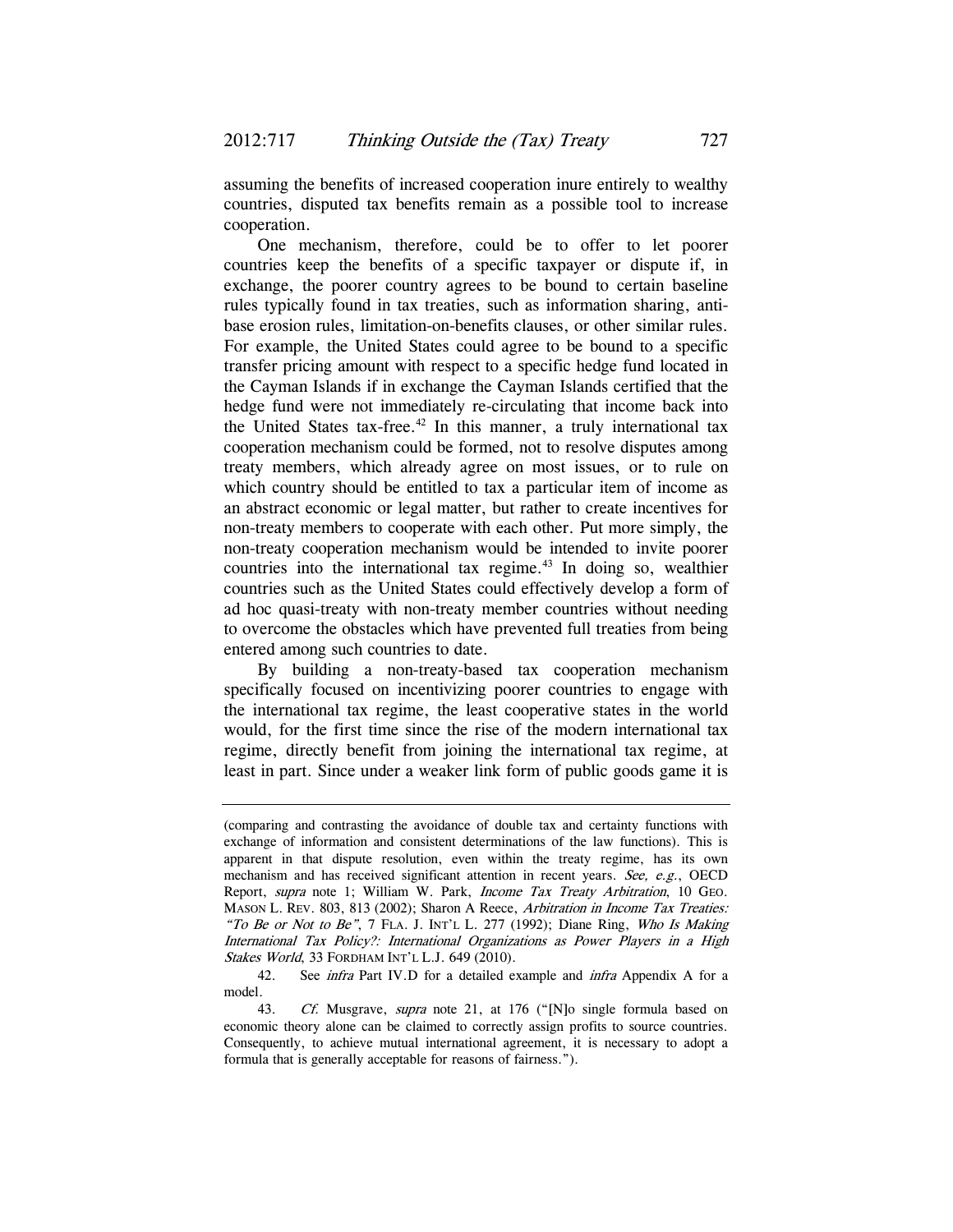precisely these parties which influence the worldwide payoff, this also means there would be a higher payoff for the wealthier countries which disproportionately benefit from increased tax cooperation. In this manner, all countries would be better off: poorer countries through winning specific disputes and wealthier countries through the returns from increased international tax cooperation.

Equally as important, the mechanism would also serve as a form of sorting and signaling device to identify those countries which are truly engaged in harmful forms of tax competition. Any countries not willing to engage in the mechanism would be sending a clear signal that they are likely engaged in the most harmful types of tax competition, precisely because they do not want to disclose this as the price of admission. This signal would permit a much more targeted and effective form and means of punishment as well, further enhancing the benefits of the mechanism.

To this end, Part I of this Article will survey and describe the basic game theory of collective action and survey the literature on how and when collective action problems can be overcome. Part II will then frame the current international tax debate, demonstrating how the present regime can be thought of as a web of collective action problems proving resilient to traditional responses. Part III will then frame the role of law in overcoming collective action, introducing the concept of a lottery mechanism to the legal literature. Part IV will then propose the creation of the uniquely international tax non-treaty cooperation mechanism as a means to overcome the collective action problem plaguing the modern international tax regime.

### I. INTERNATIONAL TAX AND THE PROBLEM OF COLLECTIVE ACTION

Why do states disagree over taxes? Assume a U.S. corporation has active operations in multiple countries throughout the world, but maintains an intellectual property holding company in Andorra which has a very low tax rate.<sup>44</sup> Under U.S. international tax law, taxpayers are supposed to allocate income under the "arm's length" method of allocation; in other words, the Andorran company should charge the same royalty to its U.S. parent as it would to a third party.<sup>45</sup> The problem is that subsidiaries do not do any business with third parties,

 <sup>44.</sup> Tax havens could have low, but positive, rates of tax even with a zero income tax rate, including through franchise taxes on the privilege of incorporating in that state. See Rosenzweig, supra note 13, at 955.

<sup>45.</sup> See 26 C.F.R. § 1.482-1(b)(1) (2011).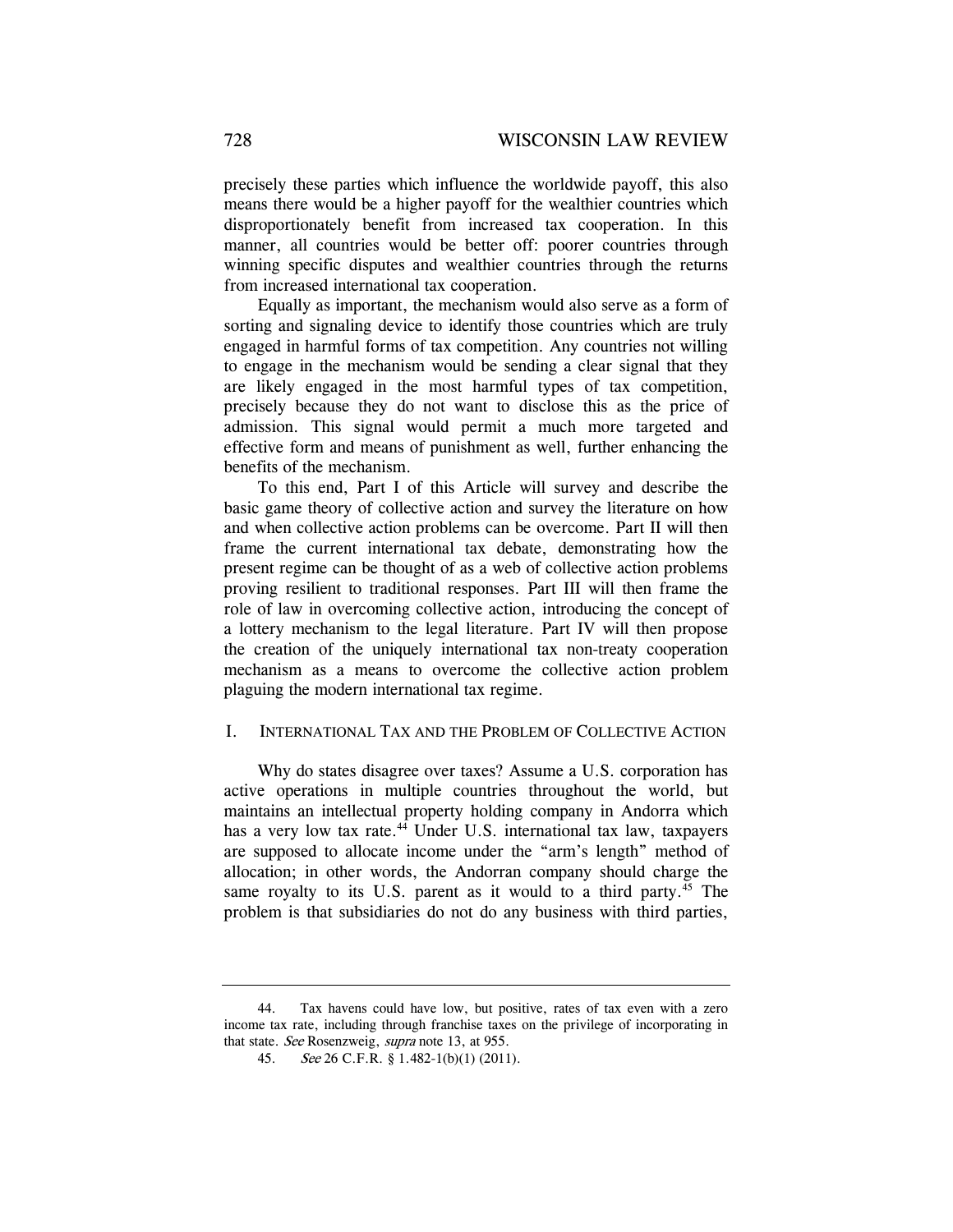making any arm's length analysis wholly artificial.<sup>46</sup> Assume Andorra, on the other hand, uses a formula to allocate royalties from intellectual property based on the location of the intellectual property, which means all of the income would be allocated to Andorra.

As a result, a dispute arises with respect to the allocation of income among these entities. Assume that the U.S. parent earns \$10,000,000 in gross revenue from worldwide sales, but then claims to the United States that it pays \$4,000,000 in royalties to the Andorran entity. Since this is deductible in the United States, that leaves only \$6,000,000 of net income subject to U.S. tax. The United States in response argues that under an arm's length standard only \$1,000,000 in royalties should have been paid to the Andorran entity, meaning \$9,000,000 of income would be taxable in the United States and thus more revenue collected.<sup>47</sup> Andorra, on the other hand, wants the taxpayer to be able to allocate \$4,000,000 to it through transfer pricing, since either Andorra imposes a small income tax on this amount or imposes no income tax on it but is able to charge a fee for the privilege.

The problem is that the United States has not entered into a tax treaty with Andorra, meaning there is no way for the United States to find out what amount of royalty income the company is actually reporting to Andorra, or what methodology it is using to do so, or even if it is paying any tax on that income to Andorra. Given this, the United States could unilaterally impose tax on the additional \$3,000,000 of income, but without knowing whether Andorra (or someone else) is taxing this income, such a unilateral approach could result in double taxation. So which is worse: potential double taxation of \$3,000,000 if the United States unilaterally imposes tax on the income or potential non-taxation of \$3,000,000 if it doesn't? Of course, neither is perfect. Perhaps more importantly, however, the United States only faces this dilemma because of the lack of cooperation with Andorra over the income of this taxpayer.<sup>48</sup>

Ideally, therefore, the United States and Andorra would be able to sit down and negotiate the proper amount of royalties and then have both countries apply the same number. In this manner, the United States would know with certainty that it prevented both double taxation and double non-taxation. The problem is that the United States and Andorra have no way to do so—they have not entered into a tax treaty with each other and have not even agreed on what baseline rule to use

<sup>46.</sup> See, e.g., Thomas C. Pearson, Proposed International Legal Reforms for Reducing Transfer Pricing Manipulation of Intellectual Property, 40 N.Y.U. J. INT'L L. & POL. 541, 579–85 (2008).

<sup>47.</sup> See, e.g., Drucker, supra note 2.

<sup>48.</sup> See Brown, *supra* note 16, at 629.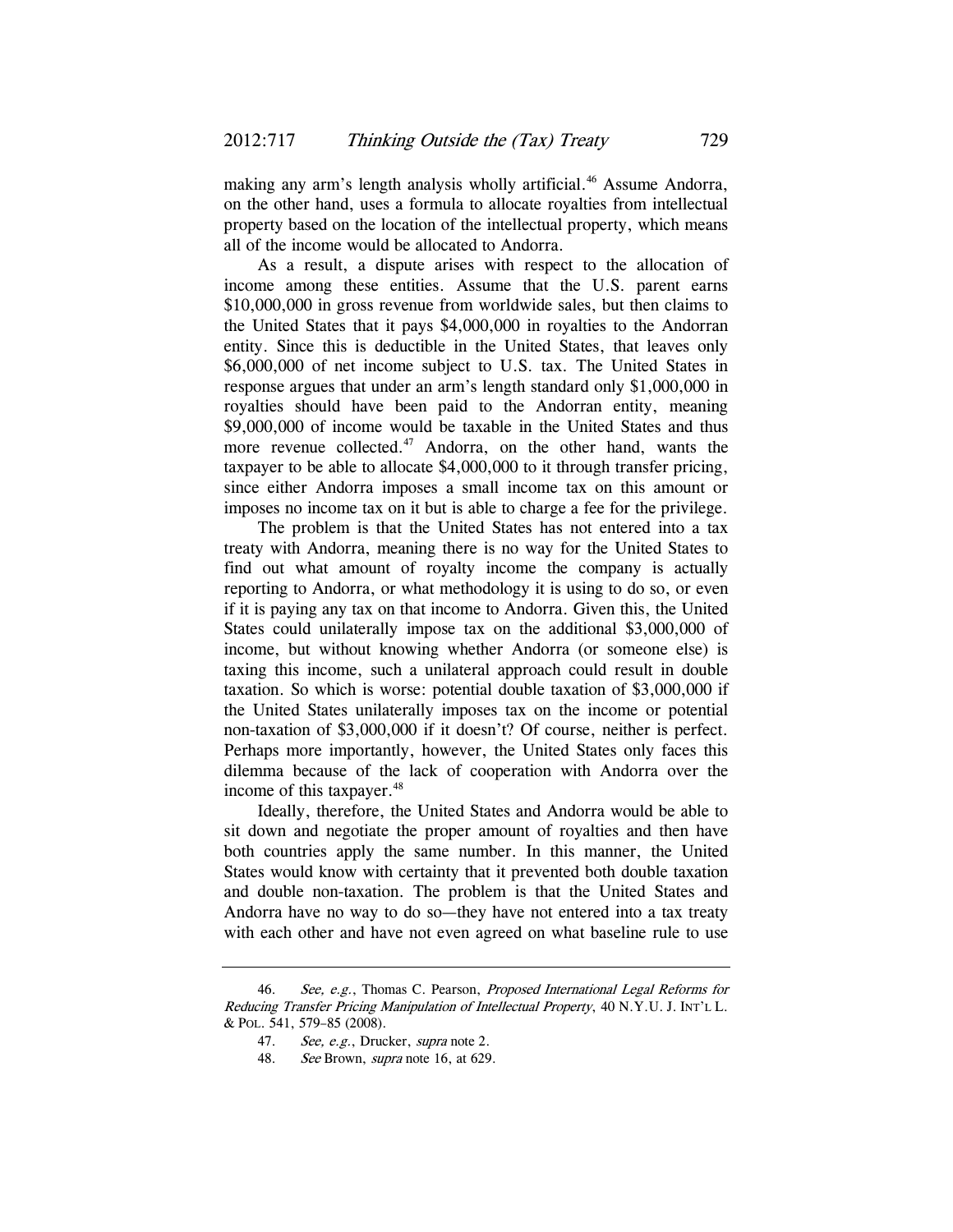to divide the royalty income, let alone how to resolve disputes over a specific royalty number. Further, it is safe to assume that Andorra and the United States do not want a tax treaty with each other precisely because they have not entered into one.<sup>49</sup>

The United States could try to "force" Andorra to agree with its allocation by, for example, engaging in diplomatic pressure or threatening seizure of any Andorran assets held in the United States.<sup>50</sup> Alternatively, the United States could petition a multinational institution such as the OECD to label Andorra as "uncooperative" unless it works with the United States to solve this problem.<sup>51</sup> But if Andorra has no assets located in the United States and is indifferent to diplomatic pressure or blacklisting, such efforts would have little impact. Taken together, this means that any attempt to induce cooperation by Andorra would require an overwhelming amount of time, energy, and resources on behalf of the United States and, even then, would run the risk of failure.<sup>52</sup> As a result, the system is at an impasse.

This hypothetical demonstrates the fundamental nature of the international tax regime as a collective action problem: cooperation theoretically would be in the best interest of all countries, but individual countries have an incentive not to cooperate. Of course, in a twocountry setting, the United States and Andorra probably could find some way to sit down and negotiate this one dispute away, especially if there were so much to gain for the United States that it could simply buy off Andorra and still come out ahead. But in a world with multiple taxing jurisdictions, even finding which country income has fled to, let alone negotiating over its division, can prove difficult if not impossible, making it more and more valuable for countries to resist efforts to be the last to give up their tax competition. $53$ 

This form of "collective action problem" is not unique to international tax,<sup>54</sup> but has proven particularly difficult to overcome in

<sup>49.</sup> This is because Andorra would likely lose what little tax base it has for little in return, while the United States would lose withholding taxes on income departing to Andorra with little to no investment coming back the other way. See, e.g., Christians, supra note 16, at 660–62; Rixen, supra note 10, at 202 ("For small country governments, the situation is different. Since their domestic tax base is small compared to the foreign tax base, they can overcompensate the potential welfare loss of lower taxes with the inflow of tax base from other countries. . . . Thus, small countries oppose collective agreements to abolish under-taxation.").

<sup>50.</sup> See supra notes 20–21 and accompanying text.

<sup>51.</sup> See OECD Report, supra note 1.

<sup>52.</sup> See, e.g., Robert Thomas Kudrle, Did Blacklisting Hurt the Tax Havens?, 12 J. MONEY LAUNDERING CONTROL 33 (2009).

<sup>53.</sup> See generally Rosenzweig, supra note 38.

<sup>54.</sup> See infra notes 76–77 and accompanying text.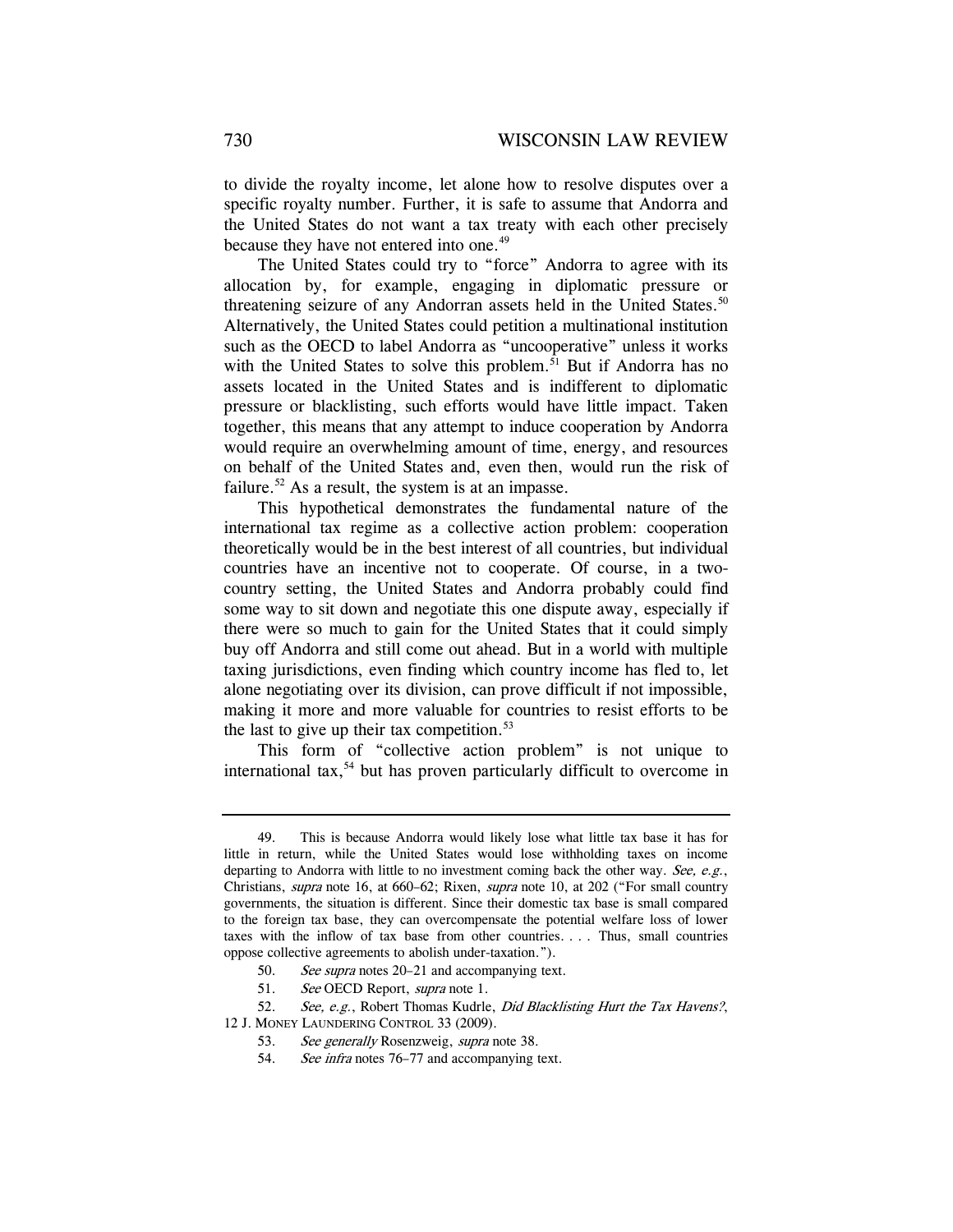the area of international tax. Thinking of tax cooperation from a game theory perspective, however, not only arguably more correctly describes the modern world but also potentially makes the issue more tractable. This Part will begin to do so by framing and analyzing the differing game theory approaches to collective action so as to be able to apply the proper framework to international tax in Part II.

#### A. Collective Action, Public Goods, and Game Theory

Collective action is a generic term for the phenomenon in which, in a system with multiple actors, cooperation among the actors would be optimal. That is, collective action provides that individual actors acting collectively can create superior outcomes than acting separately. A collective action problem, therefore, is one in which the incentives of individual actors in such a system lead to non-cooperation, and thus the collective action never occurs.<sup>55</sup> As a result, collective action problems are rightly causes for concern.

Collective action interactions are often modeled as a type of twoby-two game, which can be generalized more broadly to take into account iterations and multiple actors. Among the most familiar of these games is the Prisoners Dilemma: Prisoner 1 and Prisoner 2 each potentially face jail time unless they inform on their partner.<sup>56</sup> If neither confesses, both get a short jail sentence, but if one confesses and the other does not, the confessing prisoner receives no jail time while the other receives a long jail sentence.57 If both confess, both go to jail for a long sentence.<sup>58</sup> The payoffs from such a system are generally portrayed as follows:

| Prisoner |
|----------|
|----------|

Cooperate Defect

| Prisoner 1 | Cooperate $\begin{bmatrix} 3, 3 \end{bmatrix}$ |      |  |
|------------|------------------------------------------------|------|--|
|            | Defect                                         | 5, 0 |  |

<sup>55.</sup> See MANCUR OLSON, THE LOGIC OF COLLECTIVE ACTION: PUBLIC GOODS AND THE THEORY OF GROUPS (1965).

 <sup>56.</sup> See Richard H. McAdams, Beyond the Prisoners' Dilemma: Coordination, Game Theory, and Law, 82 S. CAL. L. REV. 209, 215–16 (2009).

 <sup>57.</sup> Id.

<sup>58.</sup> Id.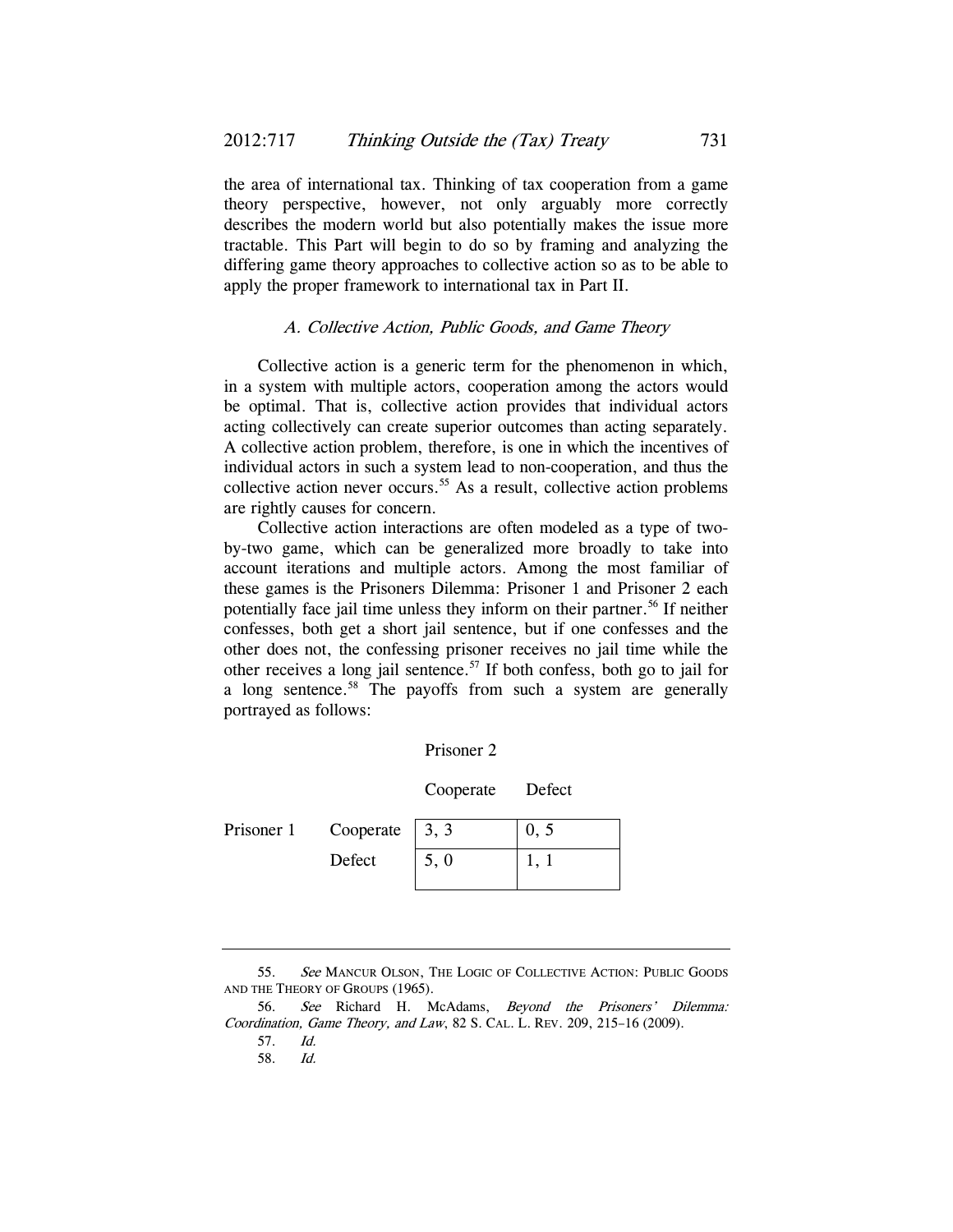Under this payoff structure, Prisoner 1 has the choice to either "cooperate" by remaining silent or "defect" by confessing. If Prisoner 1 defects, the payoffs are either 5 (if Prisoner 2 cooperates) or 1 (if Prisoner 2 defects), while if Prisoner 1 cooperates the results are either 3 (if Prisoner 2 cooperates) or 0 (if Prisoner 2 defects).<sup>59</sup> As a result, looking solely from Prisoner 1's perspective, in all circumstances Prisoner 1 is better off defecting regardless what Prisoner 2 does. $60$ This is true notwithstanding that the total payoffs for both parties would be 6, as opposed to a maximum of 5, if both prisoners cooperated.<sup>61</sup>

Not all collective action problems are a form of Prisoners Dilemma, however. Consider the "Chicken" (or Hawk/Dove) game in which two parties are headed towards a mutually disastrous confrontation, such as two cars driving towards each other.<sup>62</sup> Under the Chicken game, both parties would prefer to drive straight and have their opponent "blink" first, thus resulting in the highest payoff, much like the Prisoner's Dilemma.<sup>63</sup> The difference, however, is that the worst-case scenario has become much worse. Thus, unlike in the Prisoner's Dilemma, there is no single dominant strategy in all circumstances. Rather, the problem in a Chicken Game is one of negotiation, where the two parties must agree on their respective actions and how to divide the resulting social surplus so as to avoid the worst-case scenario.<sup>64</sup>

Another variation of a collective action problem is the Assurance, or Stag-Hunt, game. In the Assurance game, two players are both hunting for food and there are two possible targets, a rabbit or a stag. $65$ Each player chooses whether to hunt for a rabbit or to hunt for the stag. Each player alone can catch a rabbit, but it will only provide enough food for one day.<sup>66</sup> Neither player working alone can catch the stag, but the two players working together can, and the stag would provide each hunter with a week's worth of food. $67$  Under this payoff structure, the

64. Id.

 65. See Lee Anne Fennell, Common Interest Tragedies, 98 NW. U. L. REV. 907, 962 n.202 (2004); McAdams, *supra* note 56, at 220-21.

 <sup>59.</sup> Id.

 <sup>60.</sup> Id.

<sup>61.</sup> Id.; see, e.g., Daniel Shaviro, Beyond Public Choice and Public Interest: A Study of the Legislative Process as Illustrated by Tax Legislation in the 1980s, 139 U. PA. L. REV. 1, 38 (1990).

 <sup>62.</sup> Christoph Engel, Governments in Dilemma: A Game Theoretic Model for the Conclusion of Bilateral Investment Treaties, 2008 U. ILL. L. REV. 305, 310–11; McAdams, supra note 56, at 223–24.

 <sup>63.</sup> McAdams, supra note 56, at 223–24.

 <sup>66.</sup> McAdams, supra note 56, at 220–21.

 <sup>67.</sup> Id.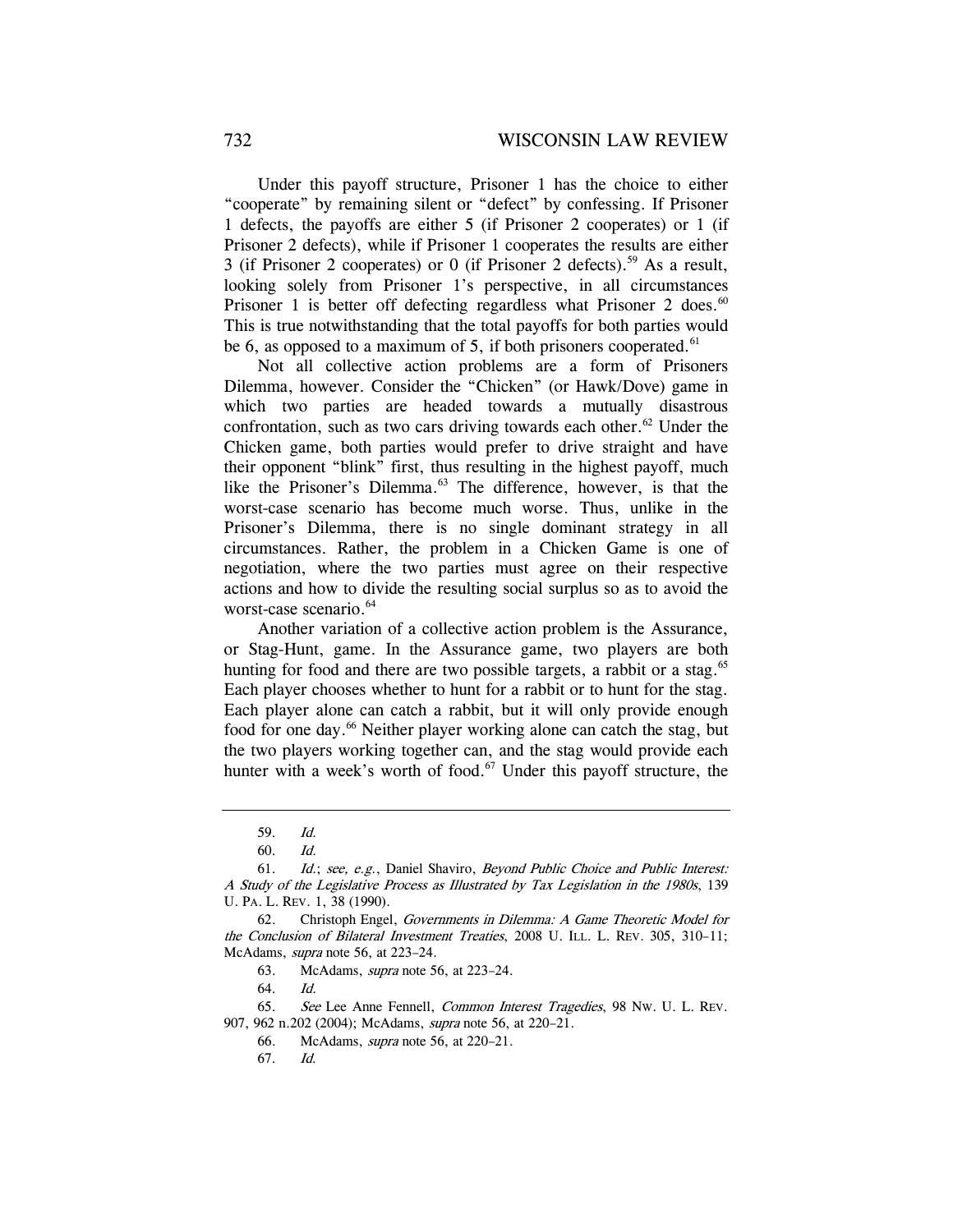optimal situation is for the hunters to cooperate with each other and hunt the stag.<sup>68</sup> The problem, however, is that if any one chooses the stag while the other chooses the rabbit, that hunter is in the worst case scenario.<sup>69</sup> Thus, even knowing that it is in the interest of the other hunter to hunt the stag, absent any information the first hunter would hunt the rabbit.<sup>70</sup> The key to the stag-hunt game is therefore for each hunter to "assure" the other that they will hunt the stag.<sup>71</sup> Since each knows it is in the other's interest to do so, once a sufficient level of assurance has been reached the hunters will both hunt for the stag.<sup>72</sup>

Typically, legal analysis of game theory has attempted to identify a given game structure existing at a particular place and time, and use the lessons from game theory to inform the resulting legal response. For example, in a non-cooperative game such as the Prisoner's Dilemma, communication between the prisoners to allow agreement and some enforcement mechanism for that agreement would encourage optimal cooperation. In a game such as the Assurance Game, by contrast, unilaterally informing the other party of the intention to cooperate would be sufficient to encourage optimal cooperation. The paradigm of this approach to the law and collective action is: (1) a single game exists, (2) such game has a theoretically unique legal prescription, and (3) the game can be empirically identified with a sufficient degree of certainty so as to justify adopting the appropriate legal prescription to achieve a socially optimal outcome.73

The crucial insight of more recent game theory literature, however, is that in a collective action setting all of these perceived games can, in reality, be thought of as merely manifestations of a single collective action problem, notwithstanding that they differ significantly not only in their payoffs but also in their equilibria and prescriptions.<sup>74</sup> Assume a world with two actors and a range of policy preferences ordered as follows:

 <sup>68.</sup> Id.

 <sup>69.</sup> Id.

 <sup>70.</sup> Id.

 <sup>71.</sup> Id.

<sup>72.</sup> See Fennell, supra note 65, at 962 n.202; McAdams, supra note 56, at 220–21.

<sup>73.</sup> See Stephen W. Salant & Theodore S. Sims, Game Theory and the Law: Ready for Prime Time?, 94 MICH. L. REV. 1839 (1996) (reviewing DOUGLAS G. BAIRD ET AL., GAME THEORY AND THE LAW (1994)).

<sup>74.</sup> See, e.g., Douglas D. Heckathorn, The Dynamics and Dilemmas of Collective Action, 61 AMER. SOC. REV. 250 (1996); Pamela E. Oliver, Formal Models of Collective Action, 19 ANN. REV. SOC. 271 (1993).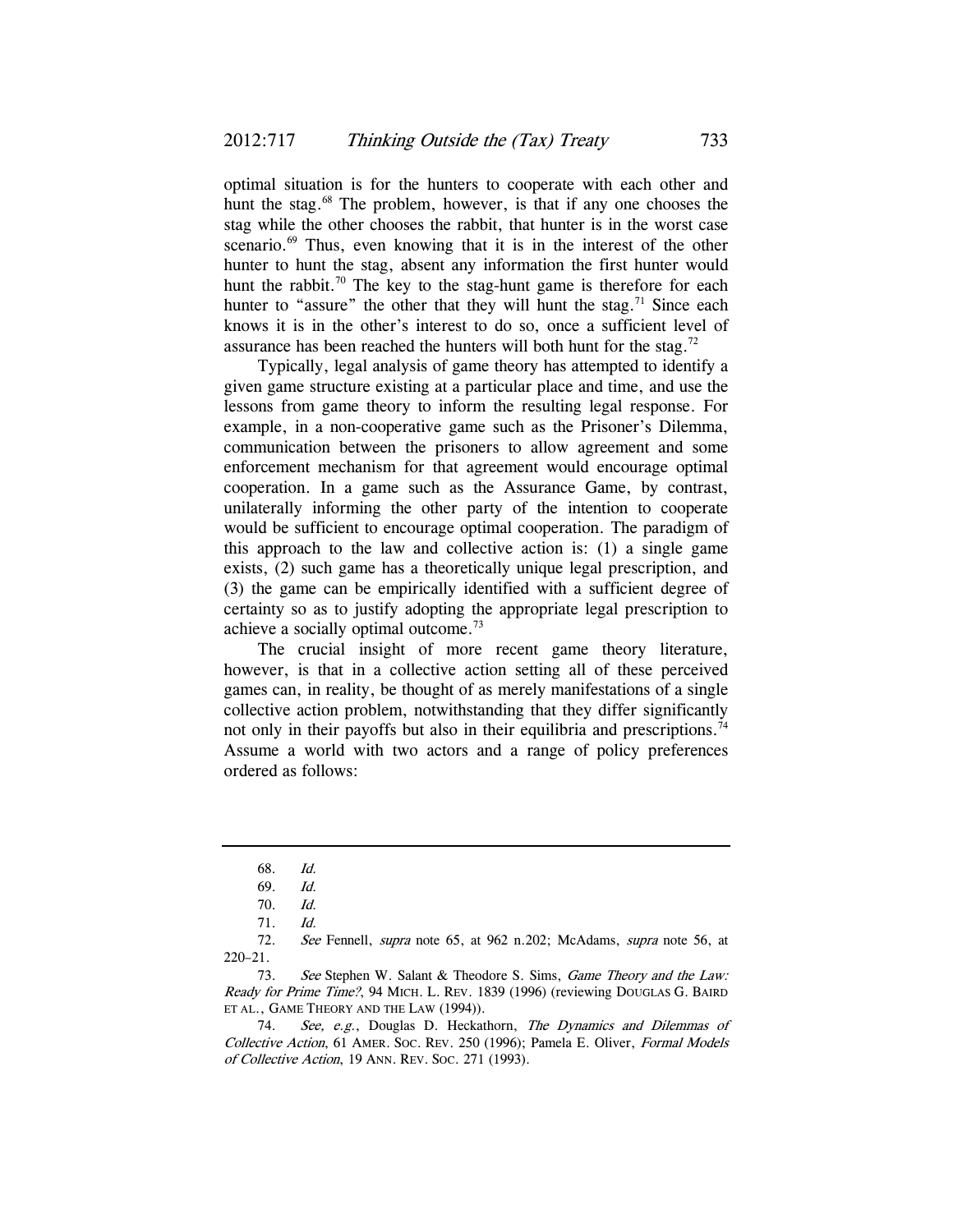Country B

Cooperate Defect

| Country A | Cooperate | $R_a$ , $R_b$ | $S_a$ , $T_b$ |
|-----------|-----------|---------------|---------------|
|           | Defect    | $T_a$ , $S_b$ | $P_a$ , $P_b$ |

where  $R =$  reward,  $T =$  temptation,  $S =$  sucker, and  $P =$  punishment.

In two scenarios, the payoffs result in a non-cooperative dynamic. Thus, assuming that the order of preferences of both parties are  $T>R>P>S$  and that  $T_a+S_b < R_a+R_b$  and  $T_b+S_a < R_a+R_b$ , the collective action situation is a classic Prisoners Dilemma.75 In other words, each party is tempted by the prospect of T and wants to avoid S at all costs, so they each choose to defect in all circumstances.<sup>76</sup> As a result, the parties end up in  $P_a+P_b$ , even though  $R_a+R_b$  would be optimal.77 Coordination and enforcement among the two players would resolve this dilemma, but absent both the incentives would lead to noncooperation. If instead the preferences are  $T > R > S > P$ , then the parties are in a Chicken Game.<sup>78</sup>

By contrast, if the preferences are  $R>T>P>S$ , the parties would be in an Assurance Game rather than a Prisoners Dilemma or Chicken Game.<sup>79</sup> In other words, since all parties prefer R, all that is required for cooperation is to assure each player that S is not a realistic alternative.<sup>80</sup> This can be done by demonstrating that all parties are acting rationally and they each share a preference for R. The cooperative dynamic can even dominate if the preferences are  $R>T> S>P<sup>81</sup>$  In this case, all parties would have an incentive to

78. See Heckathorn, supra note 74, at 258. This is because the sucker payoff is now preferable to the punishment payoff, but the incentives for division of the payoff are divergent. In other words, each player wants to avoid P, but only if they can achieve either R or T.  $Id$ . This is why the Chicken Game is referred to as a "bargaining" game in that the issue is not one of cooperation and enforcement, but rather agreement as to how to divide the social surplus. Id. If agreement is reached, the disaster is averted without enforcement since incentives will dominate; if not, the worstcase scenario occurs and the social surplus is wasted.

79. Id. at 259; see also McAdams, supra note 56, at 227–28.

80. Heckathorn, *supra* note 74, at 259.

81. Id.

<sup>75.</sup> See Heckathorn, supra note 74, at 256–57; McAdams, supra note 56, at 227–29.

 <sup>76.</sup> McAdams, supra note 56, at 227.

 <sup>77.</sup> Id.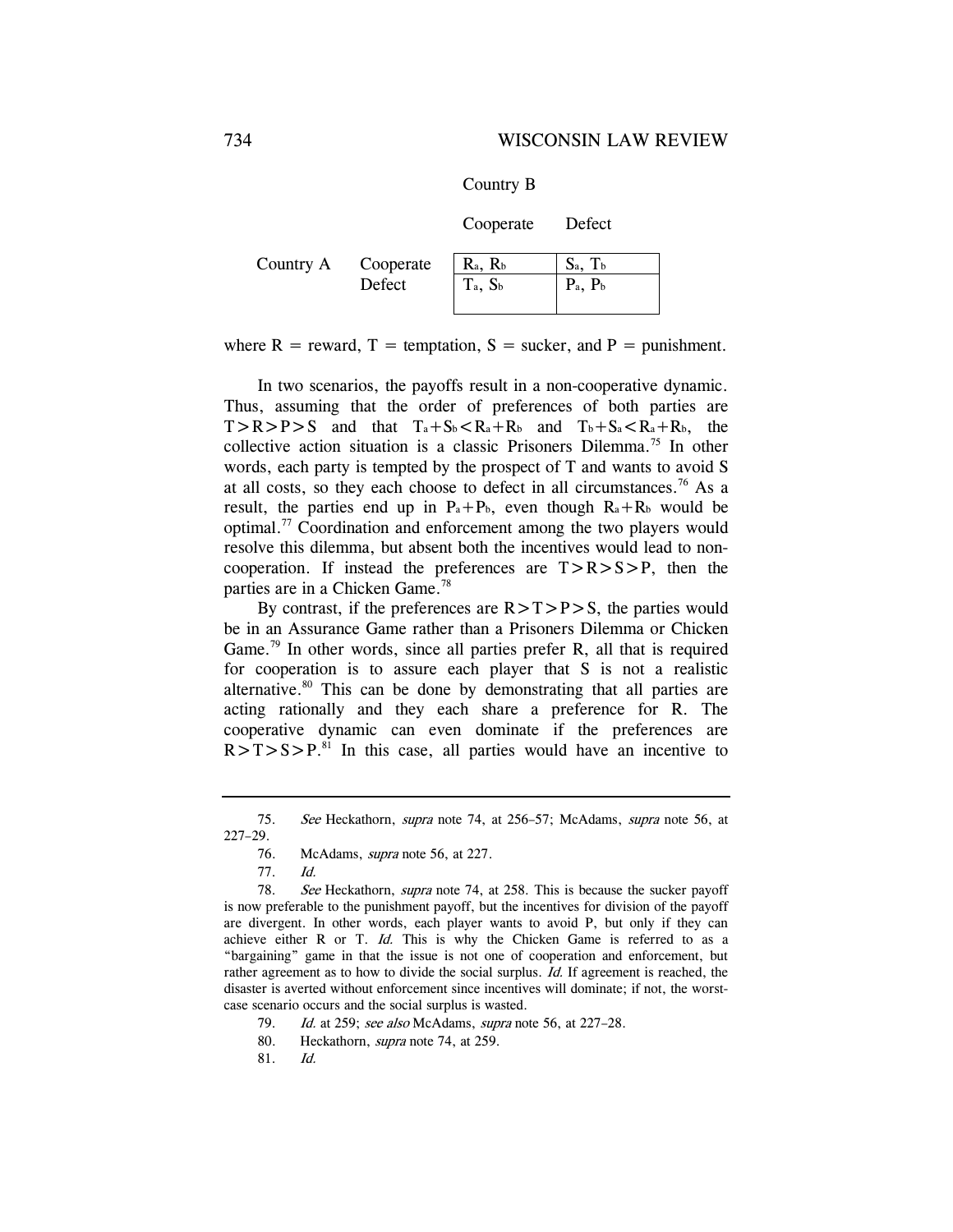cooperate regardless what the other parties do. In this "privileged" circumstance the system is cooperative and no information, negotiation, bargaining, or assurances are necessary to achieve Pareto optimality.<sup>82</sup>

Since collective action presents itself in this manner, the list of ordinally distinct games is limited to this set. $83$  Thus, once a collective action problem is identified, the dynamics of the collective action will fit one of these game dynamics so long as the parties have single preferences. In such case, the happenstance of the initial preferences of the parties will determine the outcome, absent some exogenous influence. If the preferences happen to align as a Prisoner's Dilemma, the resource will be depleted, while if the preferences happen to align as a Privileged Game the resource will not be depleted. Common responses such as side payments will tend to prove inadequate due to the holdout problem in any collective action setting—the more individual parties accept a side payment to cooperate the more valuable defection (free riding) becomes to the remaining parties. By the last holdout, the danger is that this value will exceed the amount of the remaining social surplus which can be cooperatively pooled, making the side payment ineffective.<sup>84</sup>

In other words, although significantly different both in their analogies and policy prescriptions, the collective action games of Prisoner's Dilemma, Chicken, Assurance, and Privilege are much more closely related than often thought.<sup>85</sup> This insight does not necessarily add anything to the prescriptions that flow from the game theory models if they were solely descriptive. If a system is defined empirically as having payoffs describing a Prisoner's Dilemma, the fact that the system could have been an Assurance Game had the empirical data proved otherwise is of little practical use. The insight becomes relevant, however, once different participants have differing preferences. In such a world, even if a Prisoner's Dilemma is empirically observed among one group of players, it is possible for such a situation to be a Chicken Game for some or an Assurance Game

<sup>82.</sup> Id.

<sup>83.</sup> See id. at 260.

<sup>84.</sup> See, e.g., Susan Block-Lieb, Congress' Temptation to Defect: A Political and Economic Theory of Legislative Resolutions to Financial Common Pool Problems, 39 ARIZ. L. REV. 801, 817–18 (1997). This is not to say side payments are not important. In fact, they are the primary means of overcoming the Suasion Game. Diane Ring, International Tax Relations: Theory and Implications, 60 TAX L. REV. 83, 106 n.129 (2007). A Suasion Game requires one player to have no dominant move, however, and thus cannot be part of an ordinally distinct set of collective action problems. See Heckathorn, supra note 74, at 254–56.

<sup>85.</sup> See McAdams, supra note 56.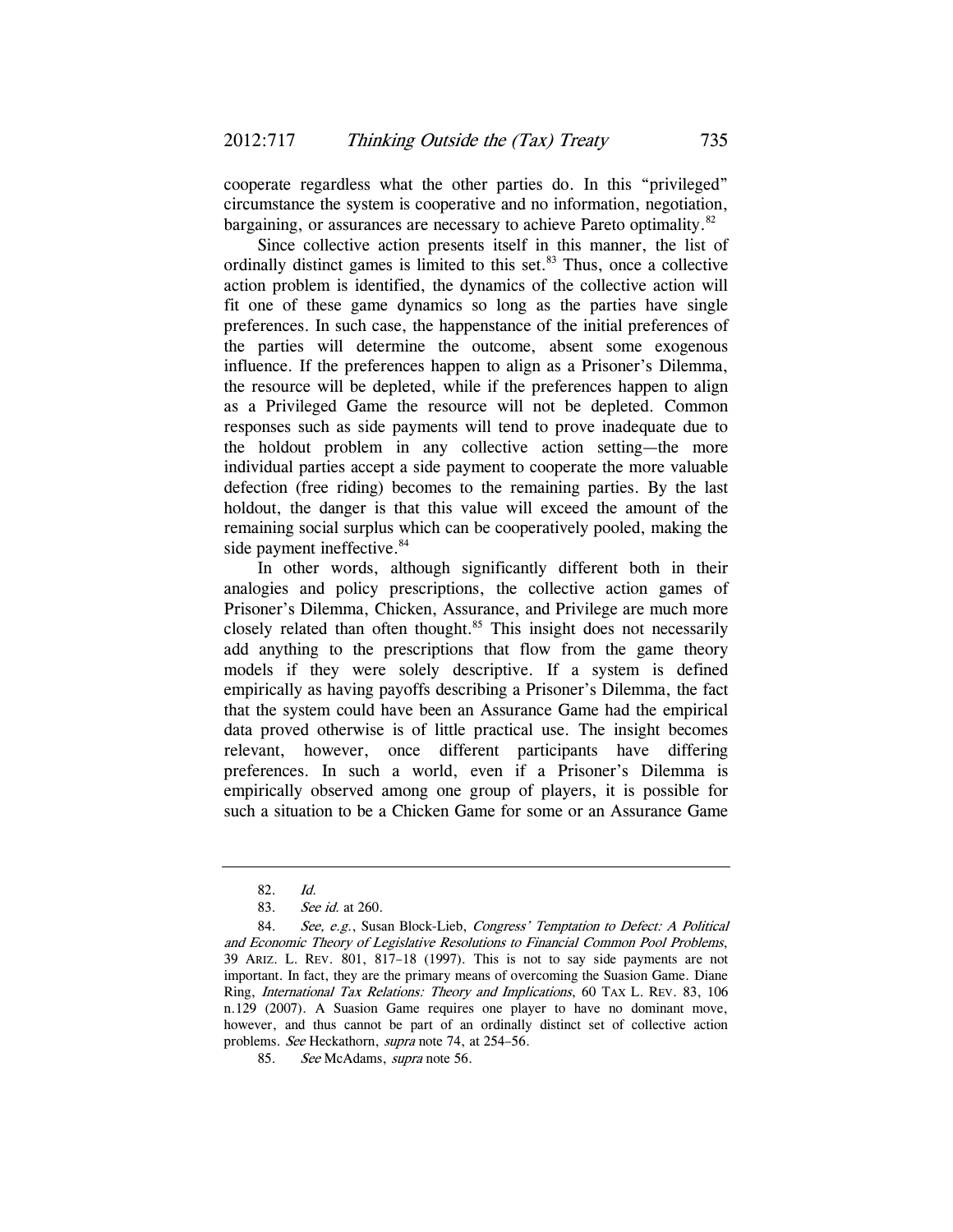for others, all at the same time, solely by reason of the differing starting positions of the players.<sup>86</sup>

#### B. Public Goods, Best Shots, and Weakest Links

In addition to the general concepts of collective action as described above, a second relevant issue, which has received significantly less attention in the legal literature, must be considered before legal prescriptions can be crafted—that is, the method of calculating the payoff. More specifically, in 1983 Jack Hirshleifer pointed out in an influential paper that how the payoffs in a collective action game are calculated could impact how the parties play the game. $87$  He described these as "weakest-link" and "best-shot,"<sup>88</sup> to which have been added modified versions "weaker link" and "better-shot."89

The intuition behind the "weakest-link" and "best-shot" games are relatively straightforward. Assume a collective action problem where one city is surrounded by a dike that keeps the city from flooding.<sup>90</sup> Each person in the city is responsible for maintaining the portion of the dike on his or her land. Under this set of facts, the optimal payoff—that is, not flooding the city—is dependent on every person maintaining the dike. $91$  In other words, any one breach will flood the city. Of course, this means that no one party has an incentive to build the dike any higher or stronger than the lowest or weakest one, as building any higher would provide no additional protection. As a result, the game fails if any one person contributes nothing, for example by building no dike protection.92 This is why it is named the "weakest-link": the payoffs are determined not by the sum of the contributions of the parties but rather by the contribution of the least contributing member.<sup>93</sup>

The "best-shot" game is the opposite of the "weakest-link" game, that is, the payoffs are determined by the most successful player.  $94$  An

<sup>86.</sup> See Peter Kollock, Social Dilemmas: The Anatomy of Cooperation, 24 ANN. REV. SOC. 183, 209 (1998); McAdams, supra note 56.

<sup>87.</sup> See Jack Hirshleifer, From Weakest-Link to Best-Shot: The Voluntary Provision of Public Goods, 41 PUB. CHOICE 371, 372–73 (1983).

 <sup>88.</sup> Id. at 372.

<sup>89.</sup> Todd Sandler, *Treaties: Strategic Considerations*, 2008 U. ILL. L. REV. 155, 176.

<sup>90.</sup> Richard Cornes, Dyke Maintenance and Other Stories: Some Neglected Types of Public Goods, 108 Q.J. ECON. 259, 259 (1993); Hirshleifer, supra note 87, at 371.

 <sup>91.</sup> Cornes, supra note 90, at 259.

 <sup>92.</sup> Id.

<sup>93.</sup> Sandler, *supra* note 89, at 172.

<sup>94.</sup> Cornes, *supra* note 90, at 259.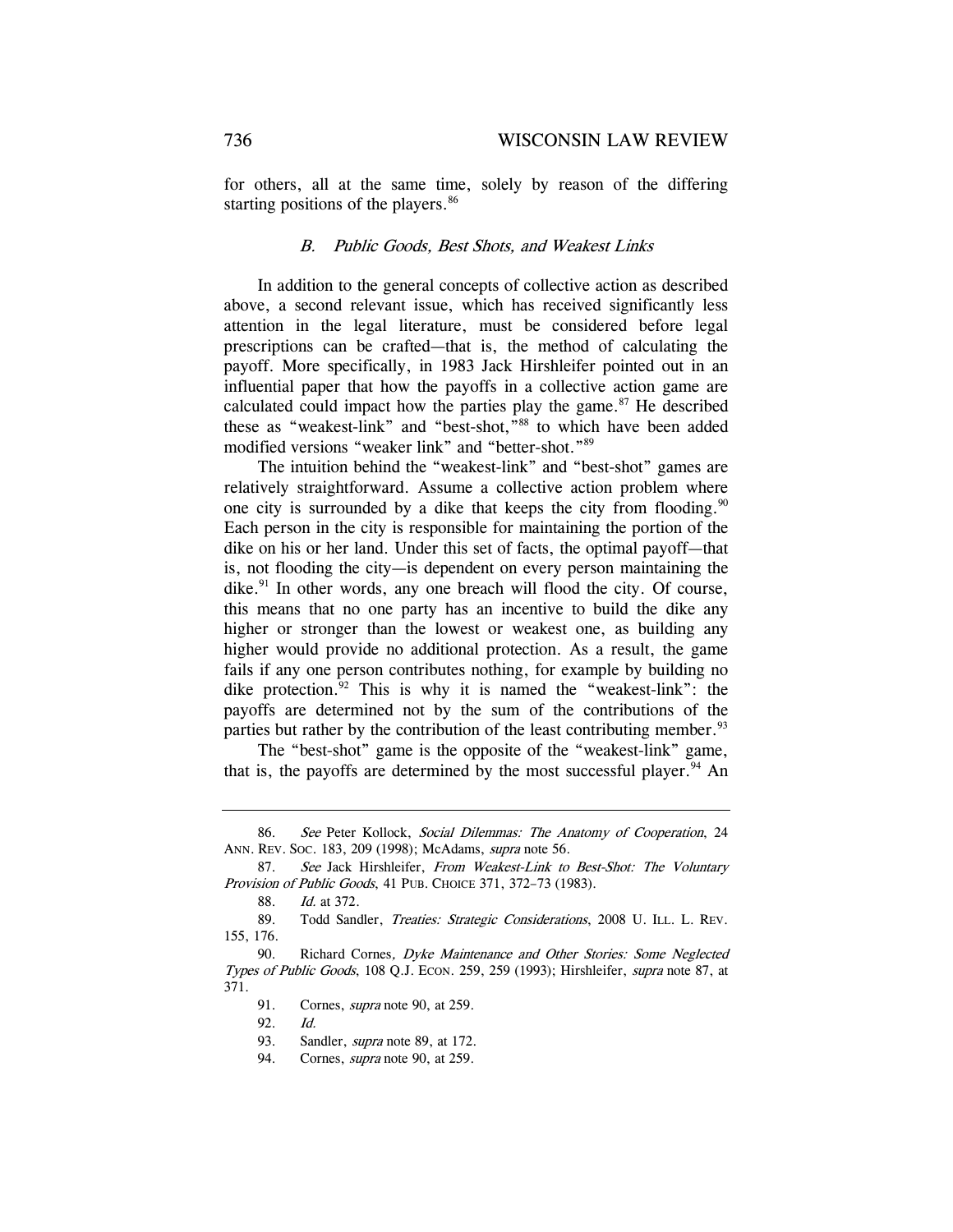example of a "best-shot" game is that of a wild animal charging a group of people.<sup>95</sup> Each member of the group has a gun, and they all shoot at the animal to try to stop it before it reaches the group. So long as any one member successfully shoots the animal the group is saved. Thus, the payoff to the group is determined by the most successful party in the group, hence the name "best-shot"; $\frac{96}{10}$  given this feature, it is irrelevant whether any other member of the group shoots the animal, or even attempts to do so.

The reason "weakest-link" and "best-shot" payoffs are relevant to game theory is because they change the strategy of the players. For example, in a game with multiple parties in which the payoff is determined solely by the lowest contributor, each party would have an incentive to contribute the same amount as the least contributor but no more, since any more would just be wasted. Conversely, in the "bestshot" game the incentive to free ride is much greater since only one party has to contribute to maximize the payoffs. $97$ 

Weaker-Link and Better-Shot games are merely variations of Weakest Link and Best Shot in which the least and best contributors, respectively, influence the payoff but do not determine it.<sup>98</sup> Thus, for example, a Weaker-Link version of the Weakest-Link game described above would be one where it would take two leaks in the dike to flood the city rather than just one, but that one leak would cause serious but not devastating damage. Similarly, a Better-Shot version of the Best-Shot game would be where two shots would be needed to stop the animal instead of one.<sup>99</sup>

The single crucial element that unites these different versions of collective action problems, and makes them uniquely relevant to international tax law, is that in a multi-party setting each party can impact the total benefit available to the group. This differs significantly from traditional notions of collective action where each party can add to the public good but cannot subtract from the public good. Thus, what becomes important is not maximizing the number of parties contributing to the public good, but rather finding the optimal amount

<sup>95.</sup> Id.

<sup>96.</sup> Sandler, *supra* note 89, at 174.

 <sup>97.</sup> Id.

<sup>98.</sup> Daniel G. Arce M. & Todd Sandler, Transnational Public Goods: Strategies and Institutions, 17 EUR. J. POL. ECON. 493, 496 (2001).

 <sup>99.</sup> Behind the intuition, the mechanics of Weakest Link and Best Shot games are to change the payoff for the public good from an additive one (that is, each party's contribution is added to the total pot of public good) to a maximum/minimum one (in the case of Best Shot and Weakest Link, respectively) or a multiplicative one (in the case of Better Shot and Weaker Link). See, e.g., Sandler, supra note 89.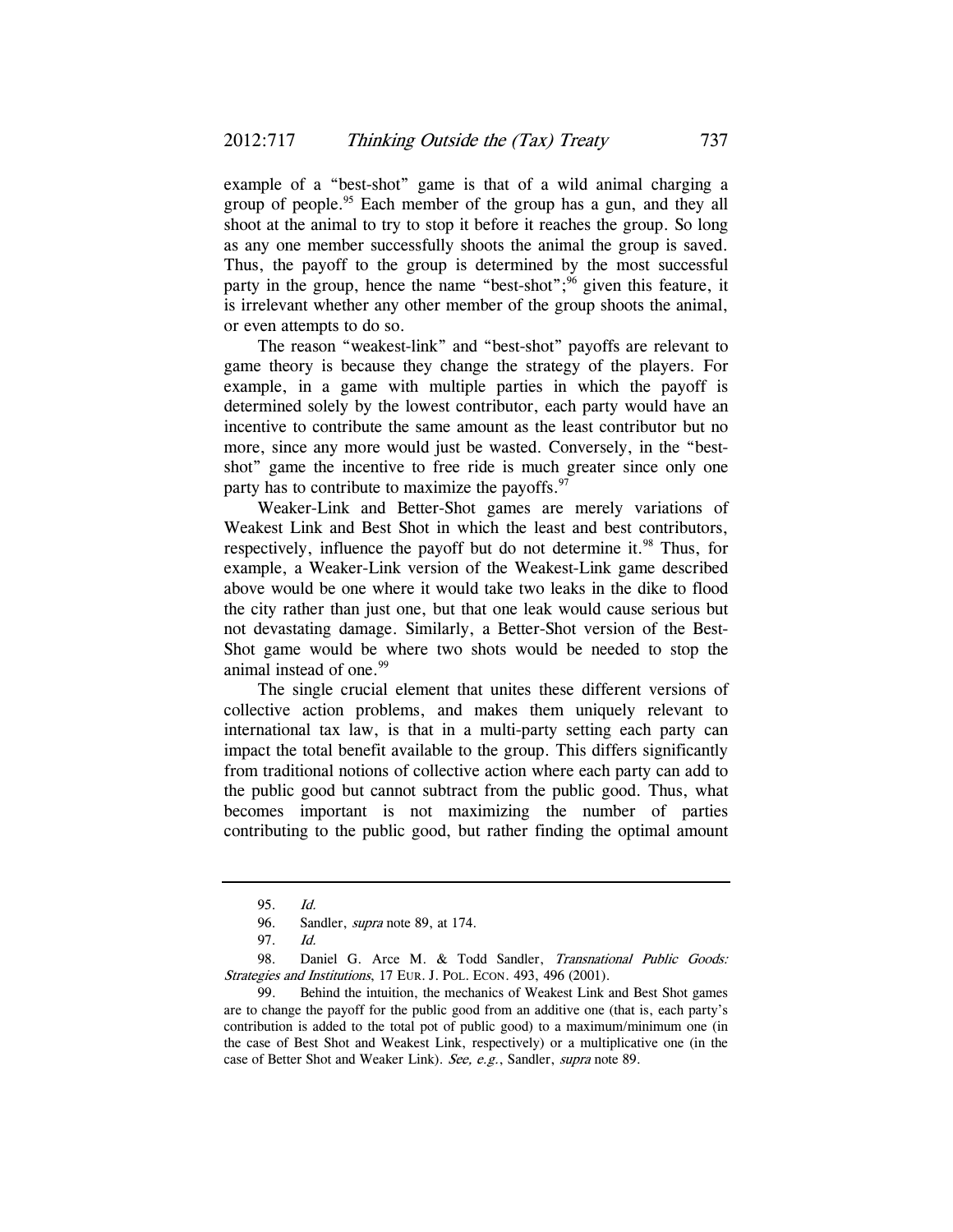for all parties to contribute.<sup>100</sup> In other words, if you can influence how much I get out of a common pool, I care both whether and how much you contribute.

A corollary to this insight is that, when parties to a weaker link game are heterogeneous, wealth transfers from rich to poor can be Pareto-improving if (and only if) the poor player contributes all or part of the transferred wealth to the public good.<sup>101</sup> Put differently, the loss to the rich player from the transfer is more than offset by the increased public good created by the poorer player's larger contribution,<sup>102</sup> or the poorer player has a higher marginal productivity of the public good.<sup>103</sup> Similarly, the poorer player is clearly better off since it has more wealth as a result of the transfer. Thus, when confronted with the situation of a weaker link game, wealth transfers themselves can, and should, be considered as an optimal response—not due to considerations of distributional fairness, but purely from an efficiency standpoint.

#### II. THE TENSION BETWEEN RICH AND POOR IN INTERNATIONAL TAX

Collective action, and the role of law in creating and ameliorating collective action problems, has received significant attention in the international law and international relations literature. Issues such as international banking and capital markets $104$  and global climate change $105$ have been analyzed in terms of collective action, often to great success.

104. See, e.g., Roy Kreitner, The Jurisprudence of Global Money, 11 THEORETICAL INQUIRIES L. 177, 199 (2010); Robert T. Miller, Oversight Liability for Risk-Management Failures at Financial Firms, 84 S. CAL. L. REV. 47, 116–18 (2010).

105. See, e.g., Jody Freeman & Andrew Guzman, Climate Change and U.S. Interests, 109 COLUM. L. REV. 1531, 1594 (2009) ("The dilemma of climate change is often described (accurately) as a collective action or public goods problem. No single country has an incentive to control its emissions of GHGs optimally because the cost of those emissions in the form of climate change are borne by all countries, while the benefits in the form of lower economic costs are enjoyed entirely by the emitting state. Indeed, in some ways climate change may be an especially difficult kind of collective action problem because the harmful consequences are not spread evenly among states. The standard prediction of such problems in models is that each player, if behaving rationally, should 'free ride' on the efforts of the others.").

<sup>100.</sup> See, e.g., Scott Barrett, The Problem of Averting Global Catastrophe, 6 CHI. J. INT'L L. 527 (2006) (analyzing disease eradication as a weakest link global public good).

<sup>101.</sup> See Cornes, *supra* note 90, at 264–68.

<sup>102.</sup> Id. at 268 ("[T]he high income donor, though disadvantaged by the loss of income, is advantaged by the transfer of that income to a more productive generator of the public good, on which he places positive value.").

 <sup>103.</sup> This effect actually increases as the disparities among the players increase. Id. ("If disparities are sufficiently great, the net effect can be to the benefit of both giver and receiver.").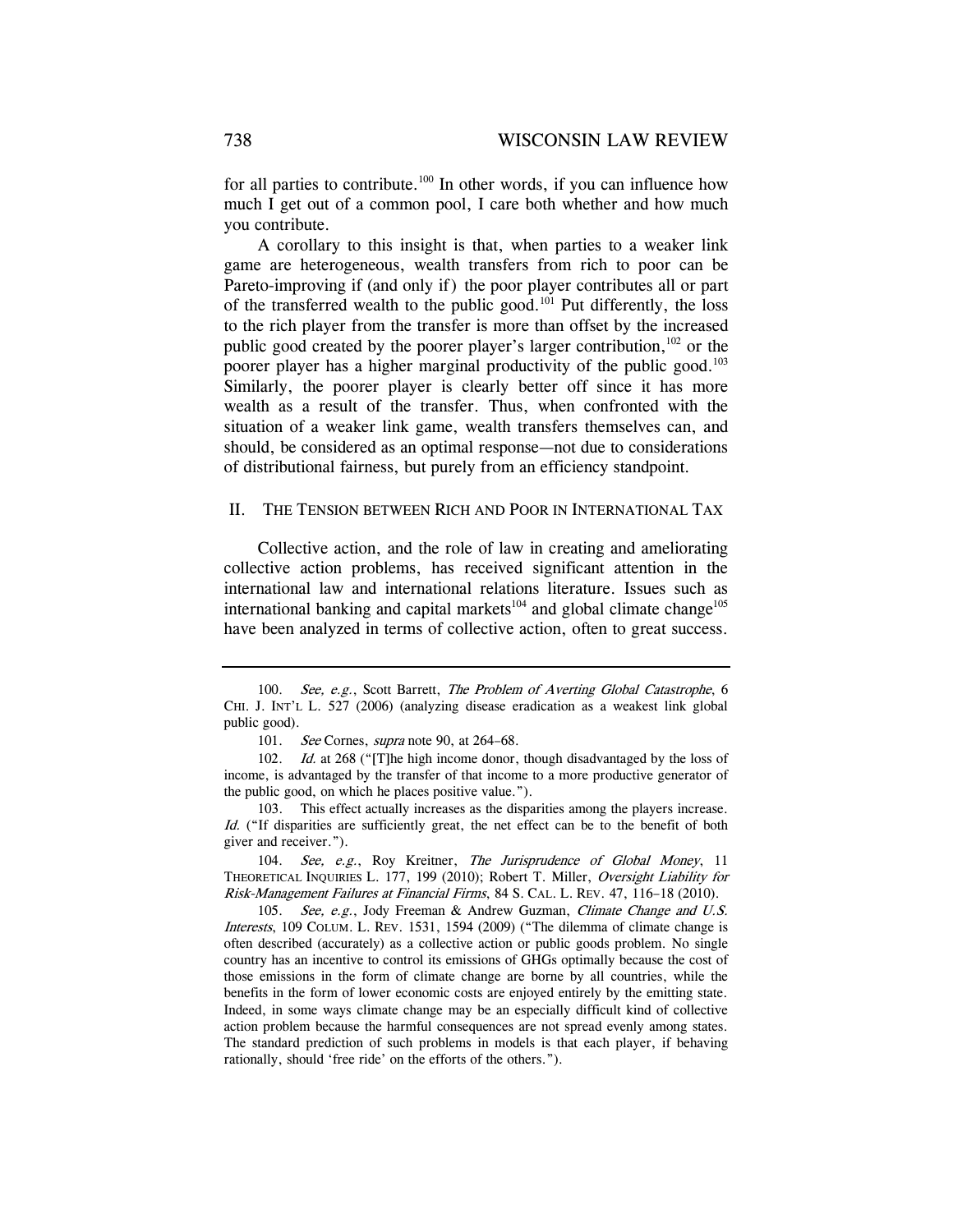International tax has yet to receive such attention from a similar perspective, however, possibly under a false sense of tax exceptionalism.<sup>106</sup>

Approaching international tax from this perspective, with the additional insight that different parties can play similar games differently depending on their starting position, can lead to starkly different conclusions and prescriptions than those under traditional approaches. For example, if a game presented itself where half of the players played a Prisoner's Dilemma and half played an Assurance Game, there would be no single solution to achieve perfect cooperation by everyone. In fact, the more a solution to the Assurance Game were pursued, the more intractable the Prisoner's Dilemma would become.

This new insight is what has been missing in the international tax debate. To the extent international tax represents this form of game, the goal needs to shift from finding the one "solution" to the problems of tax competition to finding a policy that maximizes the amount contributed from all sides by balancing the interests of the differing games.<sup>107</sup> This requires revisiting two underappreciated areas of international tax law: the heterogeneity of the players and the benefits of cooperation. This Part will do so.

### A. International Tax as Collective Action

The debate over double taxation of international business was slowly growing in the immediate aftermath of World War I, as capital increasingly began to cross state borders and nations increased interactions with each other on economic matters.<sup>108</sup> The primary, if not sole, focus of debate at the time was double taxation, or two states imposing a tax on a single taxpayer or item of income; double taxation was considered undesirable because it would prevent trade and business across borders.109 After all, why would a United States business export to France and pay two taxes when it could sell in the United States and pay only one?

Although most if not all countries agreed that double taxation was problematic, not all agreed on how to overcome it. Two primary

<sup>106.</sup> Cf. Kristin E. Hickman, The Need for Mead: Rejecting Tax Exceptionalism in Judicial Deference, 90 MINN. L. REV. 1537, 1559–63 (2006).

<sup>107.</sup> *But see* Rixen, *supra* note 18 (analyzing this as a coordination game with a distribution problem rather than as different games).

 <sup>108.</sup> Steven A. Dean, Philosopher Kings and International Tax: A New Approach to Tax Havens, Tax Flight, and International Tax Cooperation, 58 HASTINGS L.J. 911, 945–47 (2007).

<sup>109.</sup> See id.; see also Michael J. Graetz & Michael M. O'Hear, The "Original Intent" of U.S. International Taxation, 46 DUKE L.J. 1021, 1026 (1997).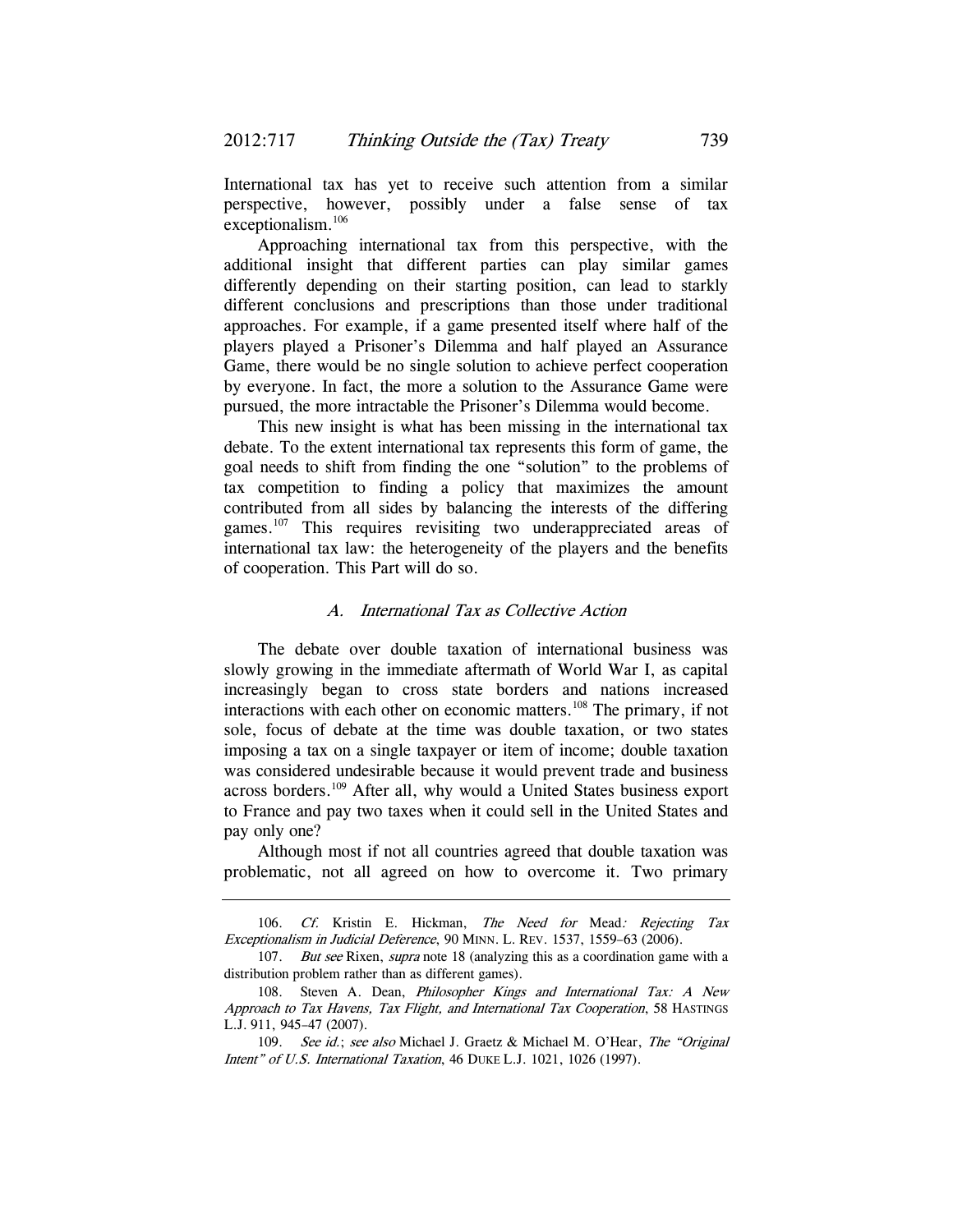positions arose in this debate: the "source"-based position and the "residence"-based position.<sup>110</sup> The source position claimed that countries that were the source of payments being made to other countries should have the right to impose a tax on such payments when they leave the country. The residence position claimed that countries could only impose a tax on the economic activities of people resident within the country. Both methods would have alleviated double taxation (since only one country would impose tax); the difference was over which country would forego taxing income to achieve this result. $111$ 

For example, assume two countries, Italy and the Netherlands. Banks in the Netherlands loan money to a local Italian business for purposes of capital expenditures (such as building a factory) and charge interest on the loan. As interest is paid, the issue becomes whether Italy (the country where the income from the business is generated) or the Netherlands (the country from which the loan was made) should be entitled to tax the interest income. From the face of this example it becomes clear that residence-based taxation favors capital-exporting countries (the Netherlands) while source-based taxation favors capitalimporting countries (Italy). Thus, as would be expected, the countries of the world generally split along these lines, with capital-exporting countries preferring residence taxation and capital-importing countries preferring source taxation.<sup>112</sup> The result was a stalemate in which no double tax relief could be agreed upon.

By 1918, the issue of double taxation was becoming increasingly important in the United States as marginal tax rates were climbing rapidly to fund war spending and the United States was becoming a capital-exporting nation.113 Prior to 1918, the United States decided to tax the worldwide income of its taxpayers, meaning that to the extent countries of source imposed a tax, the combination of the source tax and the United States residency tax would result in double taxation on U.S. businesses operating overseas.<sup>114</sup> When U.S. rates were low this was less of a problem, but as rates increased it became perceived as an increasing problem.<sup>115</sup> Consequently, the United States was faced with

<sup>110.</sup> See, e.g., Ke Chin Wang, International Double Taxation of Income: Relief through International Agreement, 1921-1945, 59 HARV. L. REV. 73, 81–82 (1945).

<sup>111.</sup> See id. at 86-87 (detailing Austria's and Chile's objections to a residencebased model); see also Rixen, supra note 18.

<sup>112.</sup> See, e.g., Wang, supra note 110, at 86-87.

<sup>113.</sup> See Dean, *supra* note 108, at 946.

<sup>114.</sup> See Graetz & O'Hear, *supra* note 109, at 1044-45.

<sup>115.</sup> Id. at 1045.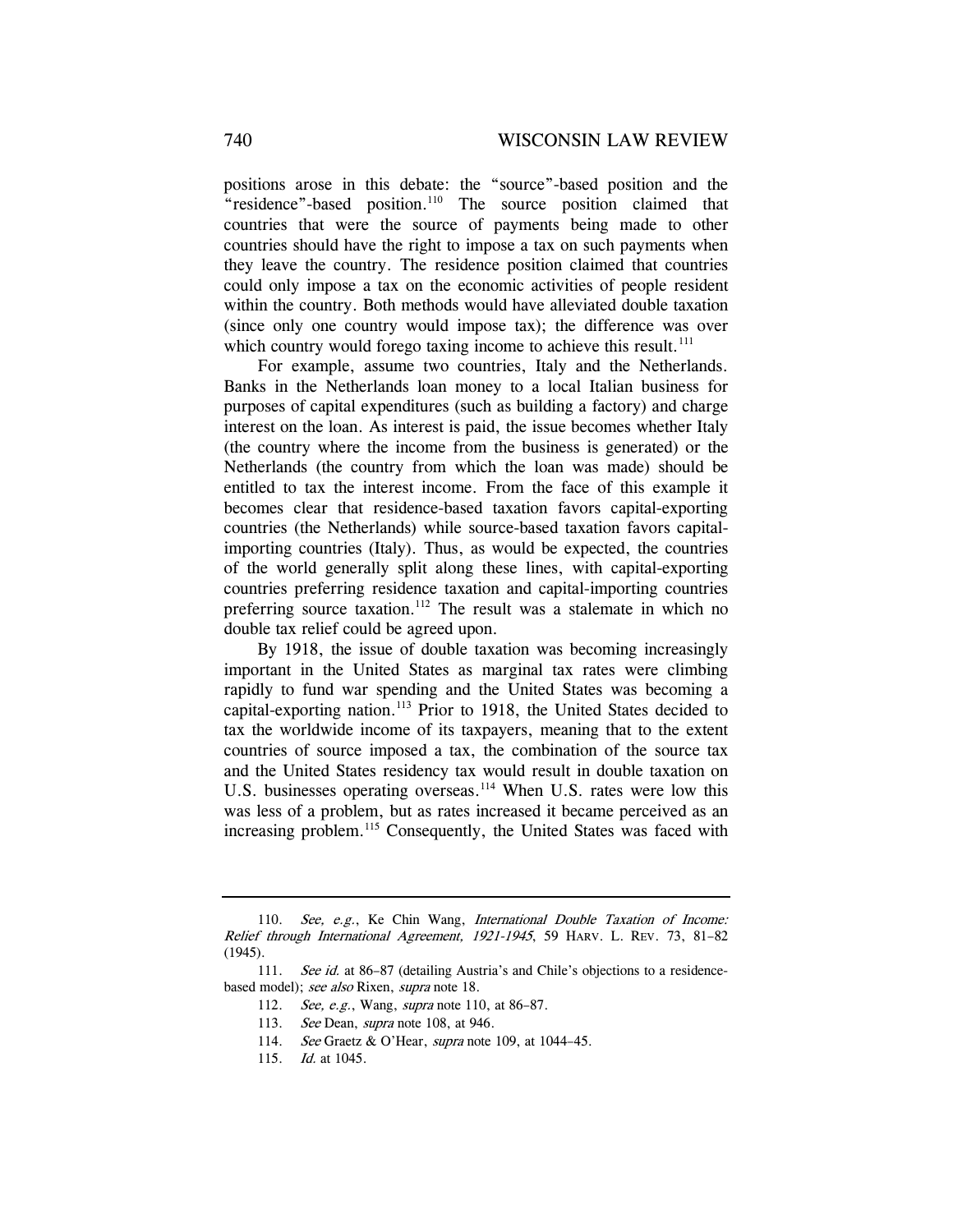the choice of continuing double taxation or adopting one of the means of ameliorating double taxation.

To alleviate the "unfairness" of this double taxation, the Treasury Department proposed granting a credit to U.S. taxpayers for taxes paid to foreign countries (as opposed to the deduction allowed under the law at the time).<sup>116</sup> In 1919 the foreign tax credit was enacted into law by the United States.<sup>117</sup> The result was a source-based taxation model, adopted not in the context of negotiations or side payments to benefit debtor countries but rather unilaterally to ameliorate a perceived harm to domestic taxpayers. The effect, however, was that countries of source could impose a tax on payments to U.S. taxpayers, and the United States would collect less revenue on such income by granting a credit to its taxpayers; in effect, a wealth transfer to debtor nations.

During the same time, the international community began considering the issue of ameliorating double taxation worldwide. From 1920 to 1925 the International Chamber of Commerce studied the issue of double taxation and continued to propose resolutions on a unified international solution.<sup>118</sup> The problem was that Great Britain, as a net exporter of capital, strongly supported a residence-based system of taxation while countries such as France and Italy, which were net capital importers, strongly supported a source-based system of taxation. $119$ 

In 1923, a panel of economists appointed by the League of Nations issued a report calling for the amelioration of double taxation through a complex set of initiatives that relied primarily on a residence-based system of taxation. In 1925 a panel of technical experts issued a report that more strongly favored a source-based taxation model than the report issued in  $1923$ .<sup>120</sup> The 1923 report was authored primarily by creditor countries while the 1925 report was authored primarily by more debtor nations. As expected, neither could garner significant support from the other. By 1927 a compromise had been reached in which countries of source would have the right to first tax income at source, but only if sufficient contacts had arisen between the foreign taxpayer and the country of source. Notwithstanding this concession to residence taxation, in general the source-based model of taxation quickly took hold.<sup>121</sup> Those countries which preferred shifting to a more

<sup>116.</sup> Id.

<sup>117.</sup> *Id.* at 1045-47.

<sup>118.</sup> See Allison D. Christians, *supra* note 16, at 651-52.

<sup>119.</sup> See id.

<sup>120.</sup> See Ring, *supra* note 84, at 120-22.

<sup>121.</sup> See, e.g., Reuven S. Avi-Yonah, All of a Piece Throughout: The Four Ages of U.S. International Taxation, 25 VA. TAX REV. 313, 315 (2005).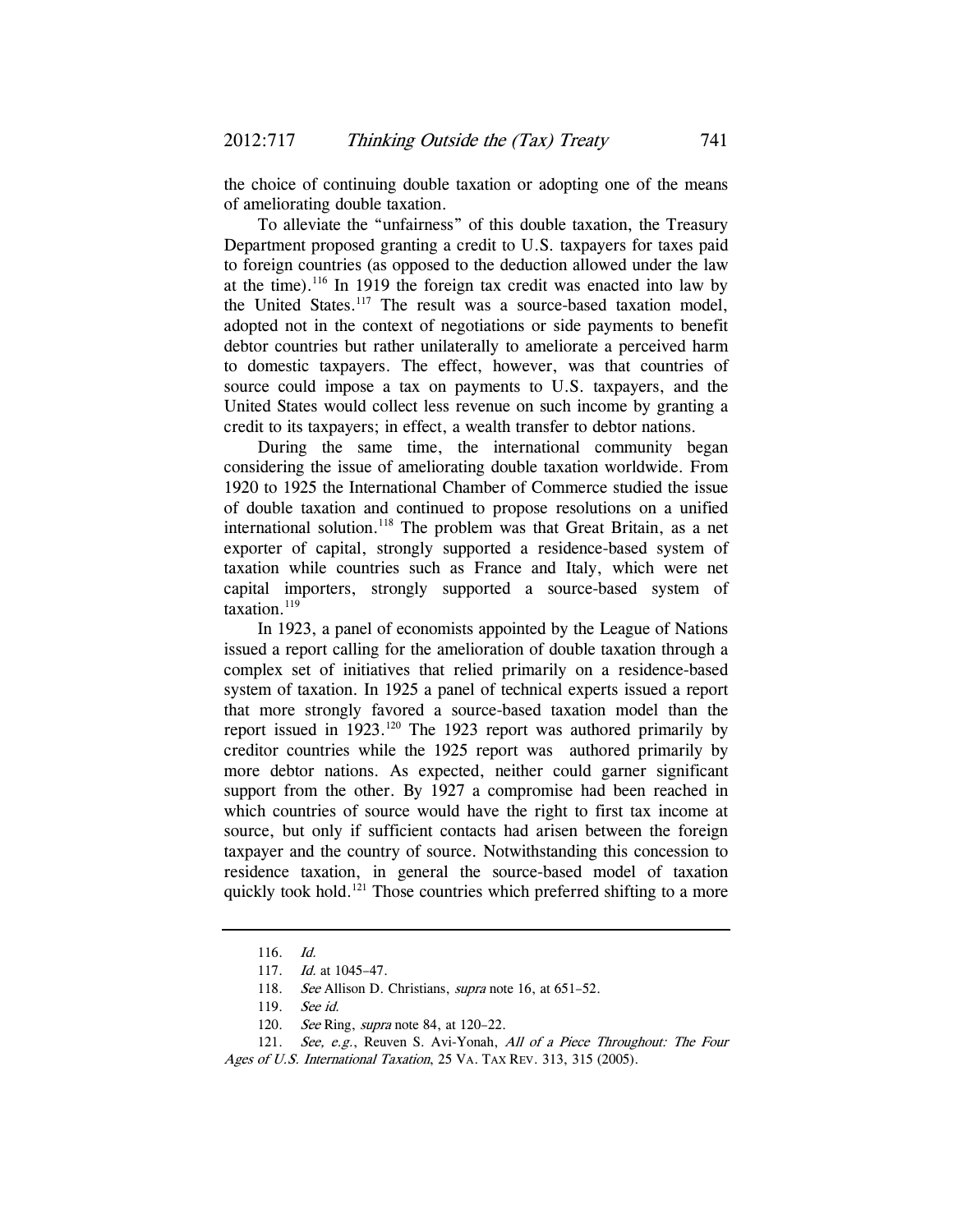residence-based model could enter into treaties with each other to do so on a bilateral basis.122 Thus, the regime that developed was a default of source taxation with a mechanism for countries to shift to a more residence-based taxation on a case-by-case basis.

The modern international tax regime that arose as a result of the adoption of the foreign tax credit has been hailed as a miracle—in that any regime arose at all—while also being criticized on other fronts, including that source-based regimes are less efficient than residencebased regimes, and that the modern regime permits "harmful" tax competition by handfuls of "tax havens" to undermine the benefits of the regime for everyone else.<sup>123</sup> The general idea is that the original compromise emerging from 1918 was based solely on mitigating double taxation but did not focus sufficiently on the scourge plaguing the twenty-first century—that of double non-taxation.<sup>124</sup> This arises not because two countries both assert the right to impose tax on a single item of income but rather a country attracts capital by using its tax laws to help taxpayers lower their worldwide tax burden. In other words, tax competition. Tax competition is always bad, the theory goes, because it distorts worldwide capital allocation and results in lost revenue for the worldwide system as a whole.<sup>125</sup> Thus, the conclusion follows that tax competition resulting in double non-taxation must be stopped.

The problem is that, the more certain countries insist on pursuing cooperation, the more other countries resist, declaring their tax sovereignty sacrosanct.<sup>126</sup> These other countries insist that the modern international tax regime reflects the right of poorer countries to tax income at its source before it leaves for wealthier countries.<sup>127</sup> Under this theory, cooperation is irrelevant; rather, each country should be allowed to maximize its own revenue through whatever means available. Understandably, therefore, insistence on this type of tax

<sup>122.</sup> See Avi-Yonah, *supra* note 22, at 2.

<sup>123.</sup> See, e.g., Reuven S. Avi-Yonah, The Structure of International Taxation: A Proposal for Simplification, 74 TEX. L. REV. 1301, 1303, 1336 (1996); Victor Zonana, International Tax Policy in the New Millennium: Developing an Agenda, 26 BROOK. J. INT'L L. 1253, 1253, 1255–58 (2001).

<sup>124.</sup> See Avi-Yonah, supra note 9, at 1576.

<sup>125.</sup> See generally Avi-Yonah, supra note 9, at 1578; Mitchell A. Kane, Ownership Neutrality, Ownership Distortions, and International Tax Welfare Benchmarks, 26 VA. TAX REV. 53 (2006).

<sup>126.</sup> See Ring, *supra* note 21, at 569.

<sup>127.</sup> See Allison Christians, Sovereignty, Taxation and Social Contract, 18 MINN. J. INT'L L. 99, 110–11 (2009).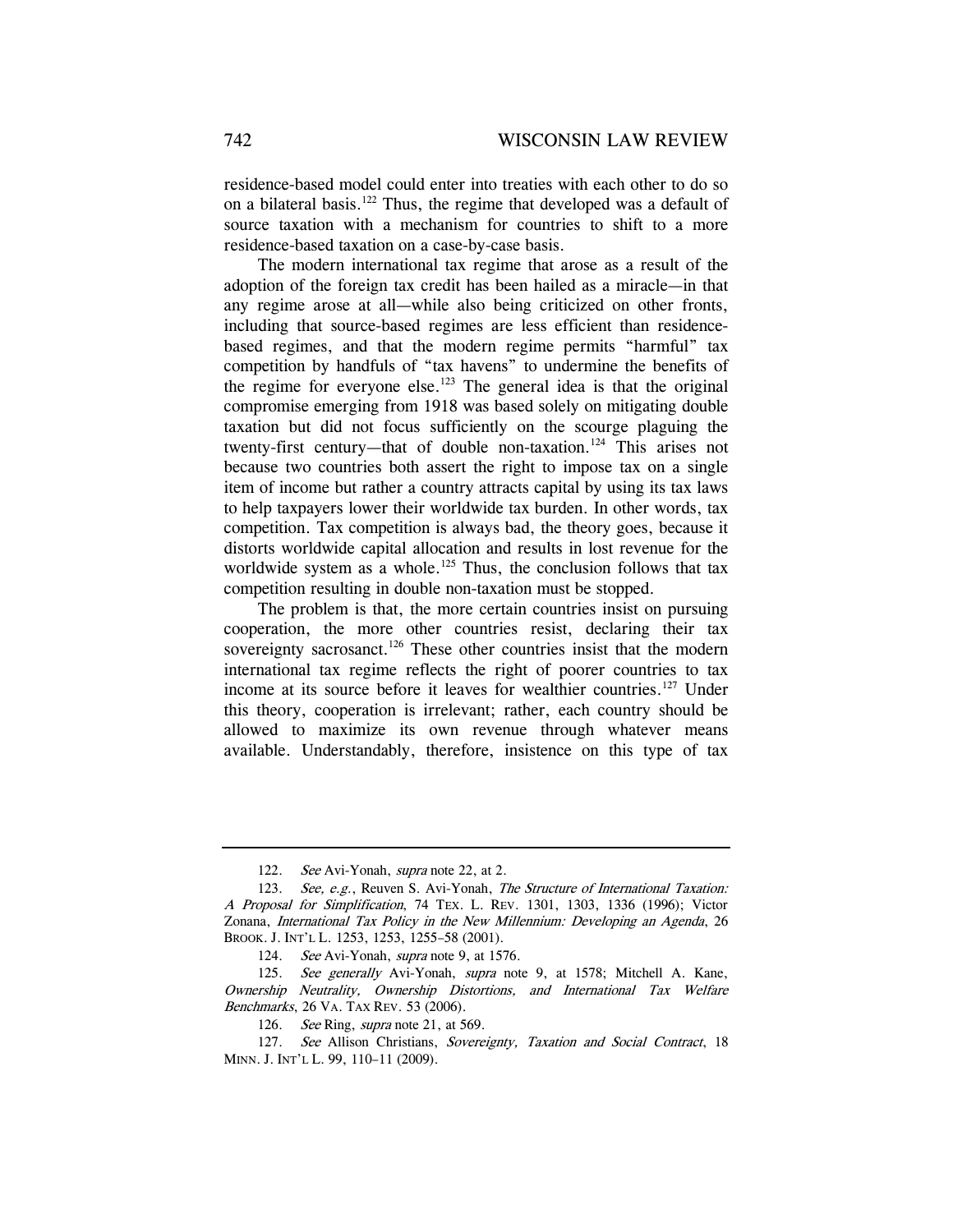sovereignty runs directly counter to the goal of worldwide tax cooperation.128

What has been missing from this debate, however, is that both sides are partially correct—the international tax regime emerged as a compromise between two groups with disparate interests: wealthy countries, looking to maximize their ability to collect tax around the globe, and smaller, less developed countries, looking to protect what little tax base they had from their larger neighbors.<sup>129</sup> Assuming this is correct, both the problems of double taxation and double non-taxation can be thought of as a form of a single, larger, collective action problem among the countries of the world in the international tax regime.130 More generally, international tax law consists of a form of commons problem where worldwide tax base represents the commons; countries make policy choices about how much and which base to tax, but if some base "disappears" solely due to the lack of cooperation among countries, no affirmative policy choice can be made unilaterally with respect to such base. If this base should ideally bear some tax as an affirmative policy matter, a country wishing to impose the tax would need cooperation from other countries to do so. Thus, it should theoretically be in the interest of all countries to cooperate on matters of taxation.

International tax represents a form of commons problem, however, because of the following characteristics of the regime: (1) the players are non-excludable, since every country can "cheat"—for example, by providing tax secrecy or aggressive transfer pricing—as a means to attract tax revenue or foreign capital investment, or both, from another country; and (2) the benefit is exhaustible, meaning that resulting changes in taxpayer behavior diminish the overall available worldwide tax base. Knowing this, each country has an incentive to grab as much

<sup>128.</sup> See SAWYER, supra note 14, at 43 ("[S]overeignty remains a hurdle to be overcome if the proposed international tax policy setting and dispute resolution process is ever to become a practical reality.").

<sup>129.</sup> See generally Baistrocchi, supra note 7. Opponents of tax competition point to the wide network of tax treaties and emerging multinational institutions such as the Global Forum as evidence that a consensus towards cooperation and harmonization is arising among all countries, see supra note 24, while supporters of tax sovereignty point to the vast differences among the internal tax laws of individual countries as evidence that each country has an absolute right to adopt whatever tax law is in its best interest regardless of the effect on the worldwide tax base, see Ring, supra note 21. Effectively, one side is looking to maximize worldwide tax revenue, which will inure primarily if not exclusively to its benefit, while the other is looking to maximize its own country-by-country tax revenue, regardless of any harm to revenue in other countries. See generally Christians, supra note 16 (describing the effect of the lack of reciprocity between wealthy and poor countries).

<sup>130.</sup> See Rixen, supra note 10, at 198.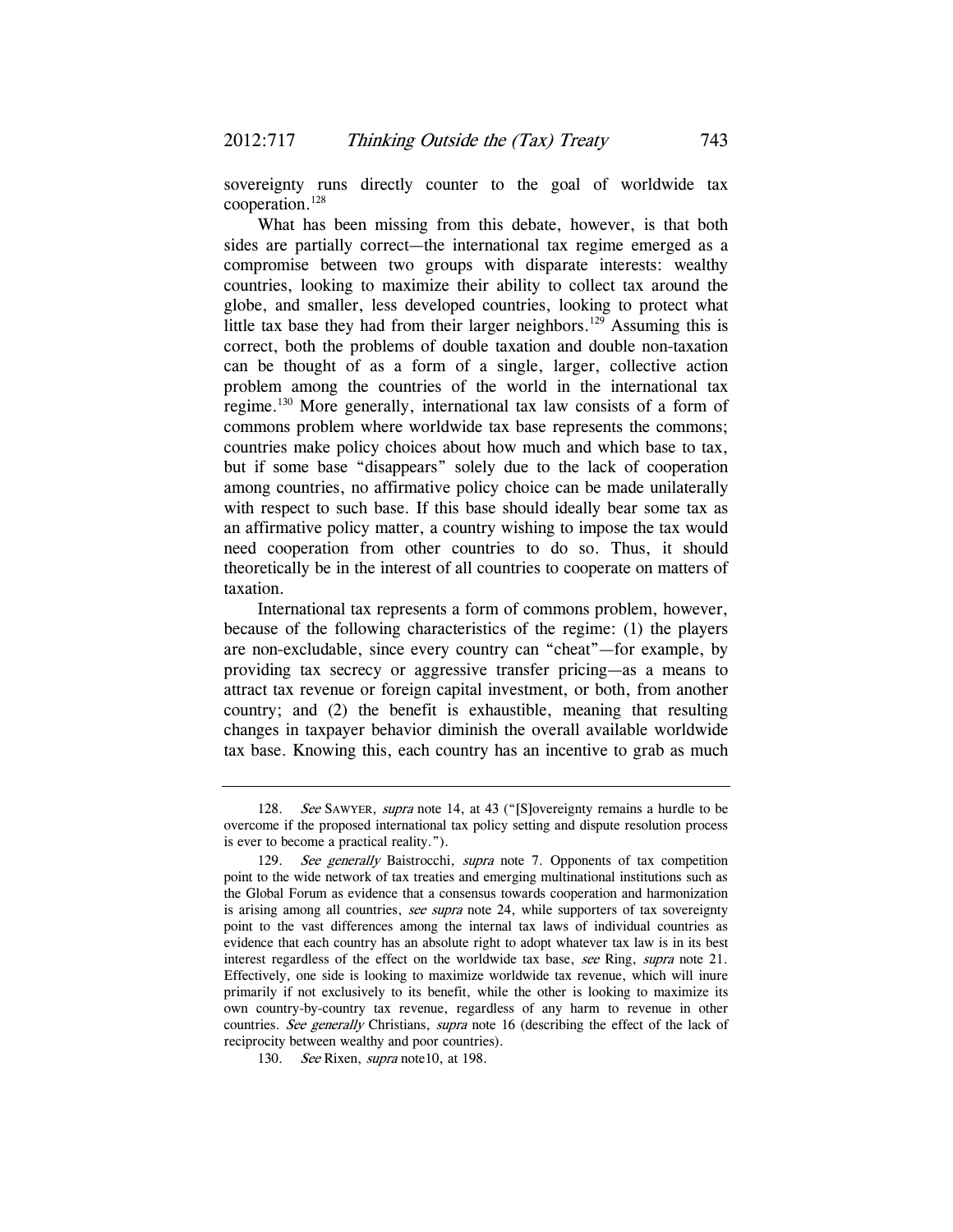tax revenue as it can to avoid being the "sucker"—or the only country left holding the bag. Theoretically, at some point, this incentive structure would be sufficient to prevent the effective ability of any one country to use tax revenue for redistribution of public goods, a version of the tragedy of the commons.<sup>131</sup>

This by itself is not a new insight.<sup>132</sup> The alarm has been sounded; the primary response has been that some form of multinational institution is necessary to "force" cooperation among countries to prevent this tragedy of the commons from occurring.<sup>133</sup> Interestingly, however, while the lack of revenue is what has been driving the call to arms, it has been the theoretical superiority of residence taxation which has formed the basis of most of the proposals to harmonize the international tax regime. More specifically, academics and multinational institutions have consistently insisted that residence-based taxation form the basis of any new international consensus or multinational tax organization.<sup>134</sup> This may make sense for those countries that are losing revenue to tax competition, since reduced competition would increase tax revenue, but would not necessarily be attractive to those countries making money off of tax competition.

The traditional story begins to break down when looking at international tax through this lens. Any particular law can have not only an effect on the individual taxpayer but also an interstate effect. Thus, to fully analyze the impact of a particular international tax law, its impact must be thought of not only with respect to the distortion of taxpayer behavior, but also with regard to the incentives provided to

 <sup>131.</sup> More accurately, this may be thought of as a "common interest tragedy" in that it could be thought of as a variation of a tragedy of the commons or a tragedy of the anticommons, depending on the perspective. See generally Fennell, supra note 65. Thus, if the starting point is considered as each country starting with a sovereign "right" to engage in tax competition, the only way to result in cooperation would be to achieve cooperation from every country. Failure to achieve cooperation from even one country would effectively prevent the optimal result. Since this is the same as requiring unanimity among actors exercising the right to exclude, it could just as easily be considered an anticommons as a commons. Since both commons and anticommons represent collective action problems involving rivalrous consumption, the difference is merely descriptive and not normative. Id.

<sup>132.</sup> See, e.g., Rixen, supra note 10, at 208–09; Julie Roin, Rethinking Tax Treaties in a Strategic World with Disparate Tax Systems, 81 VA. L. REV. 1753, 1757– 58 (1995); Daniel Shaviro, Why Worldwide Welfare as a Normative Standard in U.S. Tax Policy?, 60 TAX L. REV. 155, 159–61 (2007); Tanzi, supra note 11, at 177–81.

<sup>133.</sup> See, e.g., Arthur J. Cockfield, The Rise of the OECD as Informal "World" Tax Organization" Through National Responses to E-Commerce Tax Challenges, 8 YALE J.L. & TECH. 136, 139 (2006).

<sup>134.</sup> See, e.g., Reuven S. Avi-Yonah, International Tax as International Law, 57 TAX L. REV. 483 (2004); Yoram Keinan, The Case for Residency-Based Taxation of Financial Transactions in Developing Countries, 9 FLA. TAX REV. 1 (2008).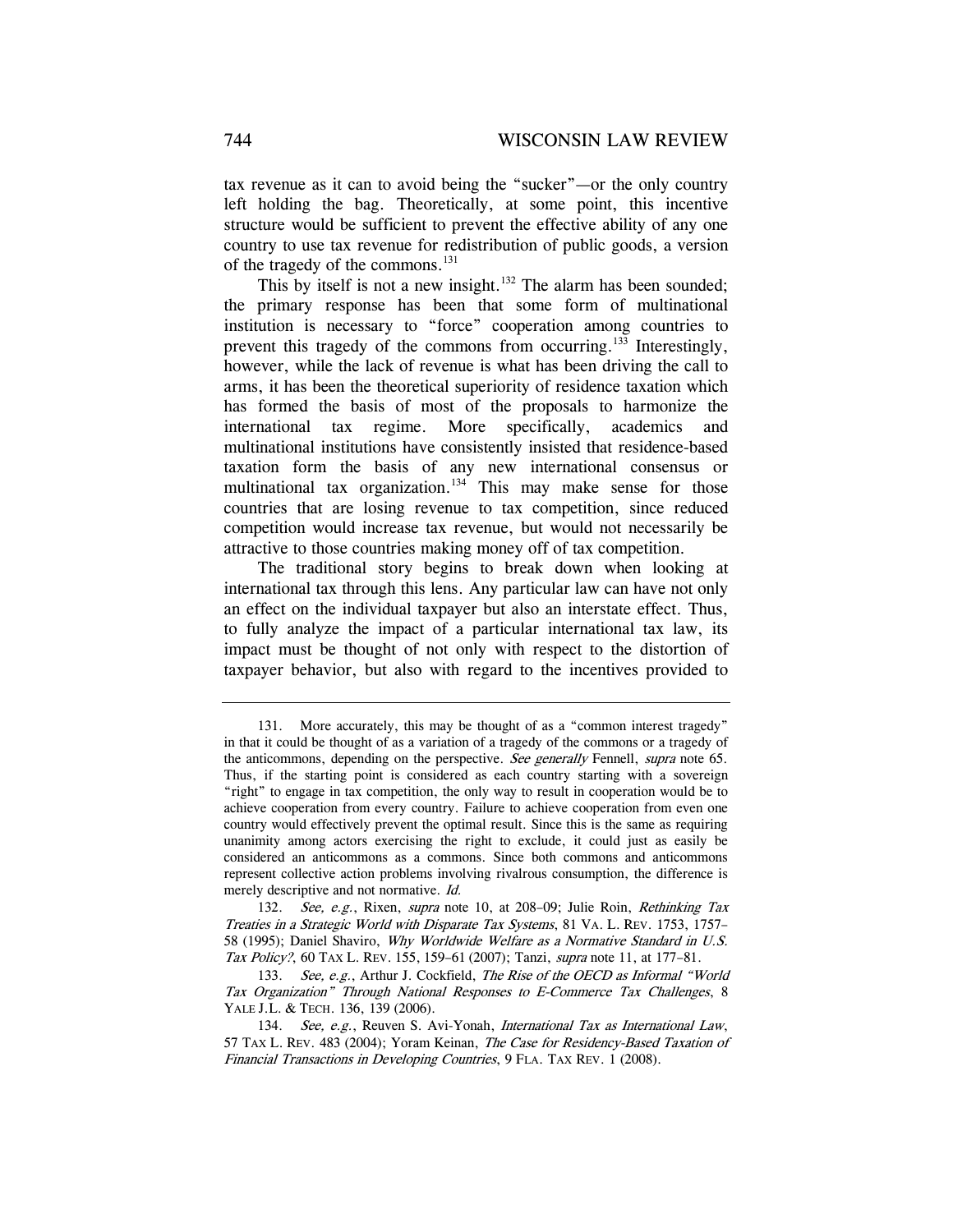states as they try to raise revenue to provide public goods within their own borders.135 Analyzing the international tax laws of the United States through this multifaceted lens, new perspectives can arise, even on old debates, since it fundamentally challenges the base assumption that neutrality itself is necessarily a desired goal of the international tax system.<sup>136</sup> In such a circumstance, an alternative approach could actually be welfare-maximizing. $137$ 

An example of this can be seen in the modern debate surrounding tax havens.138 There have generally been two proposed responses to tax havens. The first involves home countries adopting laws that penalize their own taxpayers for making investments in or through tax havens.<sup>139</sup> The second has been to pressure tax havens to cease their tax haven activities and join the international tax regime of the developed countries.140 Neither has proven particularly successful in either minimizing the growth of tax havens or preventing new tax havens from arising.<sup>141</sup>

In recent years the OECD has undertaken a project to reduce the prevalence of abusive tax havens worldwide.142 It has issued two reports calling on countries to abandon their role as tax havens and join the international community.<sup>143</sup> To some extent, this effort has been successful. Countries denominated as "tax havens" have begun sharing some information with developed countries to be removed from the list of "abusive" tax havens generated by the OECD.<sup>144</sup> It has proven less

138. See, e.g., Rosenzweig, supra note 13.

<sup>135.</sup> See Hasen, supra note 13. It is for this reason that a Coasean solution is not available, since the taxing power has generally been thought of as sovereign (to provide public goods) and thus not amenable to being privatized. Cf. Scott Barrett, International Cooperation and the International Commons, 10 DUKE ENVTL. L. & POL'Y F. 131, 135–37 (1999).

<sup>136.</sup> *Cf.* Hasen, *supra* note 13.

<sup>137.</sup> See Jeremy Edwards, Gains from Trade in Government Revenue and Pareto-Efficient International Taxation, 5 TOPICS ECON. ANALYSIS & POL'Y 1 (2005); Michael Keen & David Wildasin, Pareto-Efficient International Taxation, 94 AMER. ECON. REV. 259 (2004).

<sup>139.</sup> See id.

<sup>140.</sup> See id.

<sup>141.</sup> See id.; see also Martin A. Sullivan, Economic Analysis: Data Show Dramatic Shift of Profits to Tax Havens, 104 TAX NOTES 1190 (2004).

<sup>142.</sup> See OECD Report, supra note 1.

<sup>143.</sup> Id.; OECD, TOWARDS GLOBAL TAX CO-OPERATION: PROGRESS IN IDENTIFYING AND ELIMINATING HARMFUL TAX PRACTICES (2000), available at http://www.oecd.org/dataoecd/9/61/2090192.pdf.

<sup>144.</sup> See, e.g., Robert T. Kudrle, The OECD's Harmful Tax Competition Initiative and the Tax Havens: From Bombshell to Damp Squib, 8 GLOBAL ECON. J. 1 (2008).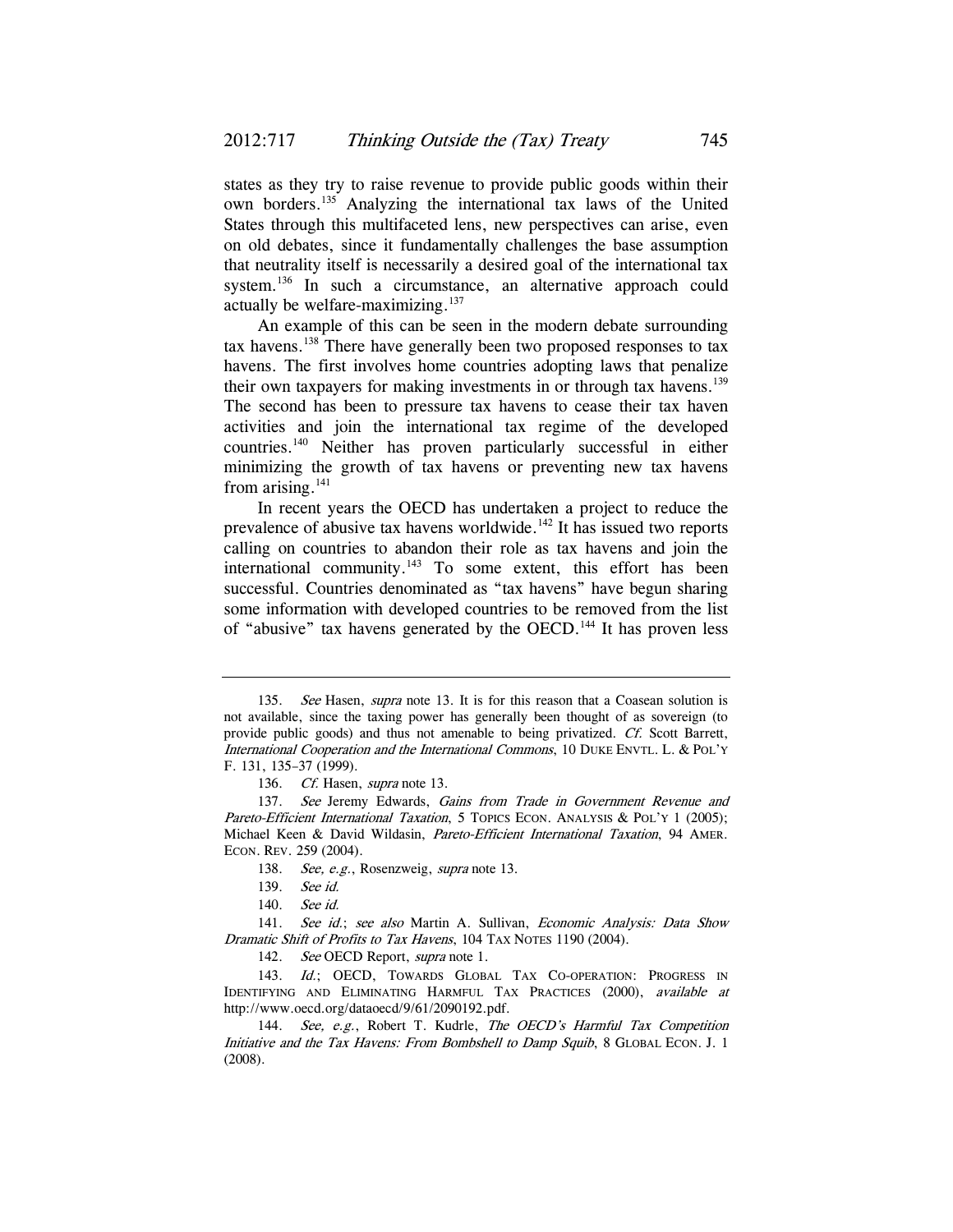successful in preventing the use of low or zero tax rates, little regulation, or high legal protection as a means to attract foreign investment, however.<sup>145</sup> In fact, beyond "traditional" tax havens, more developed countries such as Luxembourg, Belgium, Portugal, and Switzerland have, at points in time, expressly objected to the provisions of the OECD anti-tax haven efforts.<sup>146</sup>

To the extent that international tax is a form of Assurance Game, which has been argued, $147$  providing information could be seen as the means by which to overcome non-cooperation.<sup>148</sup> The OECD report on tax havens was intended to have such an effect by assuring all players that tax havens were bad, such that all countries would work together to maximize returns for the entire system.<sup>149</sup> Yet, in response numerous states vigorously objected to the OECD report in general and in being described as tax havens in particular.<sup>150</sup>

Why has this effort proven less than fully successful? One possibility is that tax competition is not really an Assurance Game but really more of a non-cooperative collective action game such as Chicken Game or Prisoner's Dilemma in which countries have an incentive not to cooperate regardless of the information provided as to other countries' intentions and actions.151 This does not necessarily seem to be the case, however, at least not with respect to all countries of the world. Theoretically, cooperation among countries as to collecting tax revenue would serve to increase total worldwide collected tax revenue.152 Thus, cooperation seems to be in the interest of all

151. See Shaviro, *supra* note 1.

 152. It is possible that such a situation could represent a Suasion Game, in which one party has a dominant strategy to cooperate and the other has no dominant strategy, so it will defect unless a side payment is made. See Ring, supra note 84, at 136.

<sup>145.</sup> Id.

<sup>146.</sup> See Allison Christians, Hard Law, Soft Law, and International Taxation, 25 WIS. INT'L L.J. 325, 330 (2007).

<sup>147.</sup> See Avi-Yonah, supra note 9.

<sup>148.</sup> See Yariv Brauner, Integration in an Integrating World, 2 N.Y.U. J.L. & BUS. 51 (2005).

<sup>149.</sup> See Kudrle, *supra* note 144.

<sup>150.</sup> See, e.g., John Buhl, Isle of Man Disputes Tax Haven Label, WORLDWIDE TAX DAILY, May 13, 2008, available at 2008 WTD 93-5; Island Contests " $\frac{1}{2}$  Haven"  $\frac{1}{2}$  Tag, BBC News (July 18, 2007), http://news.bbc.co.uk/2/hi/europe/guernsey/6905099.stm; The Mouse that Roared: Liechtenstein Furious at Germany over Tax Probe, SPIEGEL ONLINE (Feb. 29, 2008, 2:27 PM) ("'With its attack on Liechtenstein, Germany isn't solving its problems with its taxpayers,' Prince Alois of Liechtenstein, the principality's head of state, said in the Liechtenstein capital of Vaduz. He added that it was questionable 'whether such a course of action is compatible with the basic principles of the democratic state.'").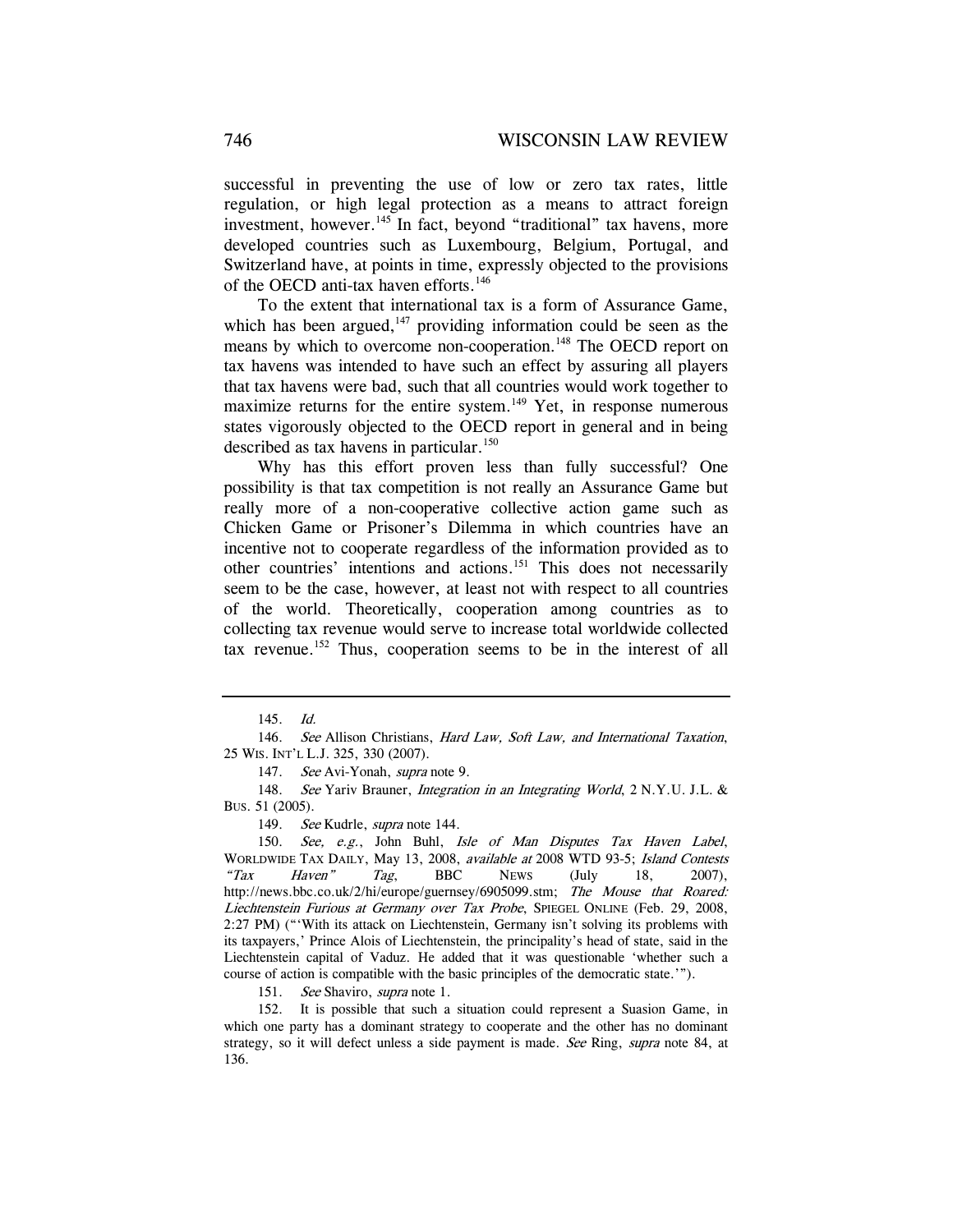countries. Further, there has been, in fact, significant cooperation among the members of the OECD in eliminating collective action problems among the members.<sup>153</sup>

Alternatively, it could be that the differing incentives of wealthier and poorer countries led different countries to "play" different versions of the game. Through this lens, an apparently cooperative or coalitional regime among the countries of the world could in fact be better represented as a non-cooperative regime as between groups of states, if those groups had diverging interests. For example, if certain countries preferred maximizing worldwide growth while others needed to focus on maintaining minimum revenue needs, $154$  or there were any other disparity in regional or developmental level interests among countries,155 the analysis of international tax as a single form of collective action game would need to be questioned.

### B. International Tax as a Weaker Link Game

Returning to the emergence of the modern international tax regime, at the time, all parties (at least those deemed worthy to participate in the debate) agreed that some system for the amelioration of double taxation was preferable to the status quo.156 The methodology being proposed, however, split sharply along lines of economic interest. Great Britain and the Netherlands, as large creditor countries, strongly favored a residence-based model, while France and Italy, as large debtor nations, strongly favored a source-based model.<sup>157</sup> Under traditional notions of power-based international relations,  $158$  the position of Great Britain and the Netherlands should have won easily, and yet this did not occur. The clearest answer as to why the dominant economic powers did not prevail was the role that the United States played in adopting the foreign tax credit.<sup>159</sup> The harder issue is whywhy would the United States, an emerging capital exporter, adopt a source-based method which primarily favored capital importers?

158. Cf. Ring, *supra* note 84, at 97-104.

<sup>153.</sup> See OECD Report, supra note 1.

<sup>154.</sup> See Rosenzweig, supra note 13.

<sup>155.</sup> See, e.g., Kenneth L. Sokoloff & Eric M. Zolt, Inequality and Taxation: Evidence from the Americas on How Inequality May Influence Tax Institutions, 59 TAX L. REV. 167 (2006); see also KATHARINA HOLZINGER, TRANSNATIONAL COMMON GOODS: STRATEGIC CONSTELLATIONS, COLLECTIVE ACTION PROBLEMS, AND MULTI-LEVEL PROVISION 100 (2008) ("Small countries are in a much better position in tax competition than large ones.").

<sup>156.</sup> See supra Part II.A.

<sup>157.</sup> See Christians, *supra* note 16, at 651–53.

<sup>159.</sup> See supra Part II.A.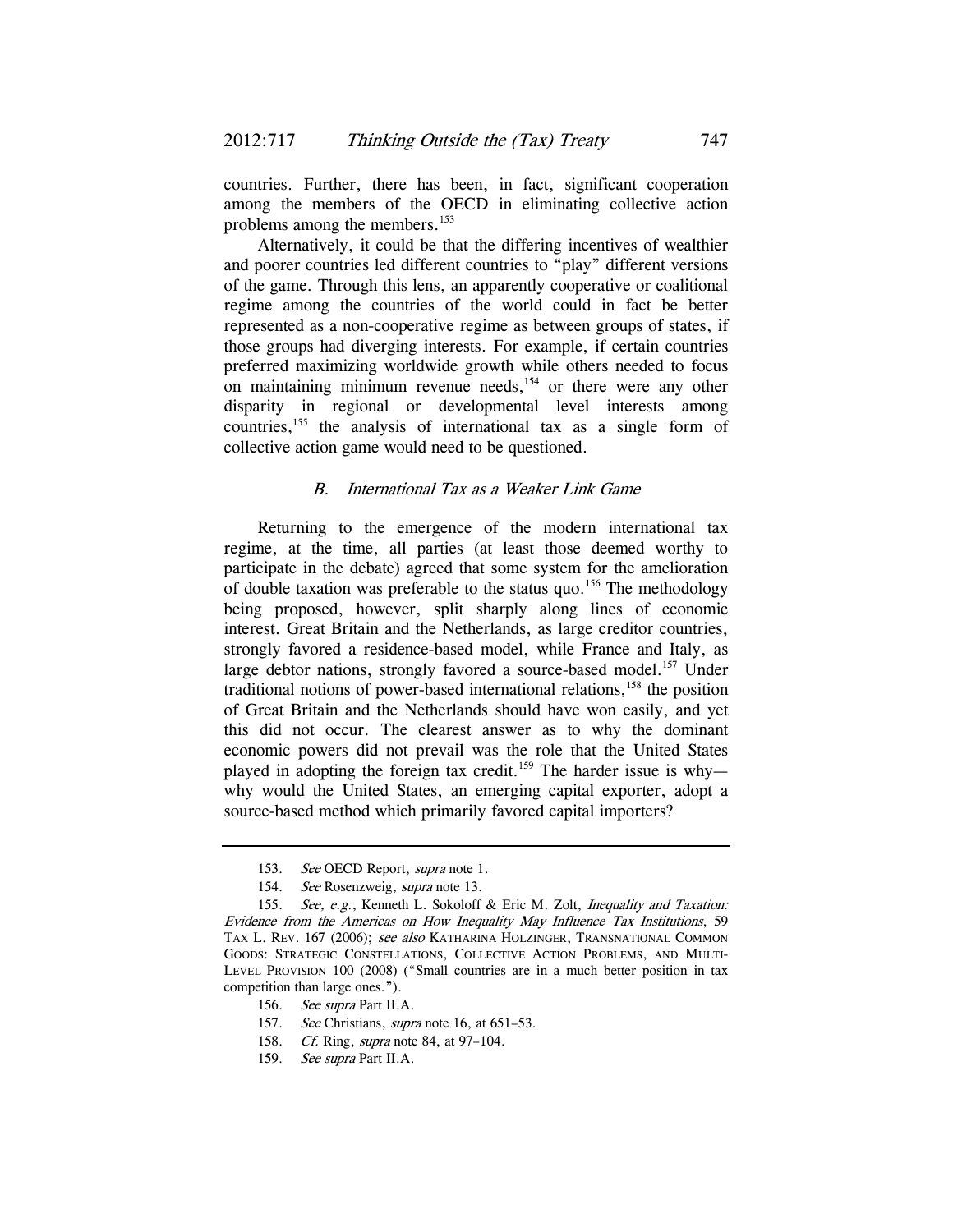One explanation that has been proffered is that the dominant work of T.S. Adams as the proponent of source-based taxation and foreign tax credits imposed his will on the process and eventually overwhelmed the opposition.<sup>160</sup> Although this theory may partly explain the result (and may completely explain it in the domestic political context), it does not seem to provide the entire story.<sup>161</sup> Notwithstanding arguments that were made at the time that the credit would benefit the United States in the long run as it encouraged U.S. business to expand abroad, the credit was primarily justified out of a sense of "fairness" to U.S. taxpayers engaged in international business.<sup>162</sup> In fact, rather than being perceived as a net benefit to the United States, "[a]s Edwin Seligman remarked, '[T]he United States is making a present of the revenue to other countries.' In so doing, the U.S. unilaterally renounced a potentially important bargaining chip in convincing other nations to forego taxing their residents on U.S. source income."163 Assuming this to be the case, the unilateral adoption of the foreign tax credit has proven puzzling under many traditional analyses.

Looking at the foreign tax credit debate in light of the divergent group incentives of wealthier and poorer countries, however, the result becomes less surprising than first glance would suggest. Although the United States was an emerging creditor nation, it adopted a position that favored debtor nations, which eventually took hold as the default position of most countries of the world, meaning that almost every country—including poorer, debtor countries—adopted some form of double taxation relief. For those countries which preferred residencebased taxation, this was still possible by entering into bilateral tax treaties. Since the creditor nations agreed that they preferred residence taxation, treaties among these nations became commonplace, and even became standardized through organizations such as the OECD.

By unilaterally adopting a source-based regime, the United States contributed to a regime in which all countries could agree on some form of double taxation relief, which likely would not have occurred had the capital-exporting countries merely agreed amongst themselves to adopt residence taxation. Why would the United States care what form of double taxation relief was adopted by debtor countries such as

<sup>160.</sup> See, e.g., Graetz & O'Hear, supra note 109, at 1027; Stephen E. Shay et al., David R. Tillinghast Lecture, "What's Source Got to Do with It?" Source Rules and U.S. International Taxation, 56 TAX L. REV. 81, 89 (2002).

<sup>161.</sup> See Reuven S. Avi-Yonah, Commentary, 53 TAX L. REV. 167 (2000).

 <sup>162.</sup> See, e.g., Karen Nelson Moore, Foreign Tax Credit for Foreign Taxes Paid in Lieu of Income Taxes: An Evaluation of the Rationale and a Reform Proposal, 7 AM. J. TAX POL'Y 207 (1988).

<sup>163.</sup> Graetz & O'Hear, *supra* note 109, at 1045-46.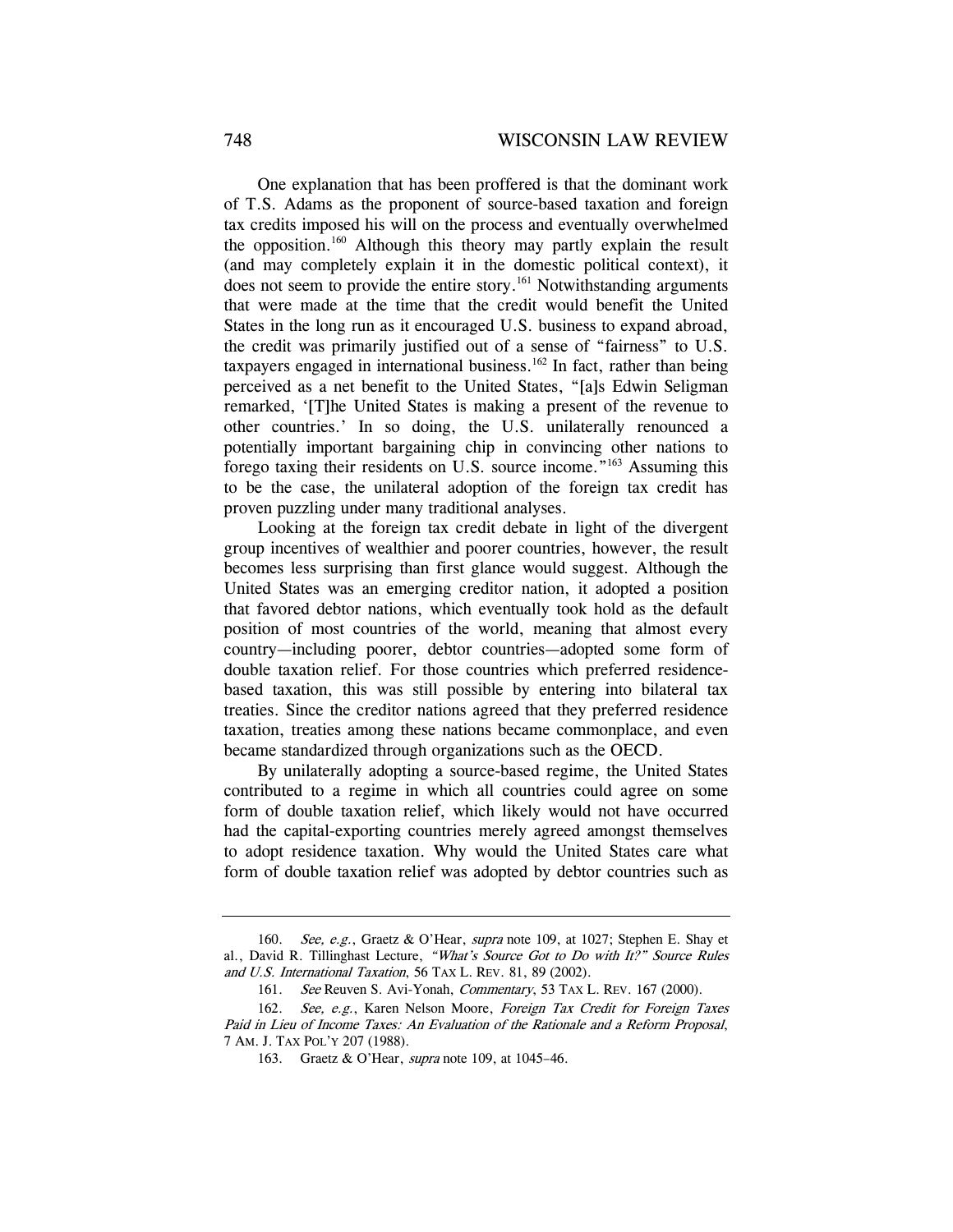Italy? Was the United States merely short-sighted or beneficent in doing so? Could there have been a rational reason to give this "present" to the poorer countries of the world? By revisiting this decision as a form of a Weaker-Link public goods game, the answer could be yes.

For example, rather than an Assurance Game among all of the countries of the world, collective action problems in international tax may be an Assurance Game among the "in-group" members but a less cooperative game, such as a Prisoner's Dilemma, as between the "ingroup" and "out-group" members. In such a case, the solutions appropriate to resolve the game among the in-group members will necessarily fail as between the in-group and out-group members, since the relevant games have distinct optimal responses.<sup>164</sup> All that would be necessary for this to occur would be for the worst-case scenario to be much worse for some countries than others. In such a situation, the "sucker" payoff changes order for some players, transforming the terms of the game itself from a more cooperative one to a less cooperative one.<sup>165</sup>

Perhaps more importantly, in such a case the more vigorously the solution to the in-group game is pursued, the more entrenched the noncooperative dynamic in the game between group members can become. If international tax were purely an additive public goods game, this dynamic would not necessarily be troubling, however. Rather, the countries with aligned interests would simply cooperate with each other while those that did not have aligned interests would not cooperate. The problem arises when the collective action problem at issue is really a form of Weaker-Link game. In such a case, the cooperating countries do care that some countries do not cooperate, since the total payoff from cooperation can be dragged down. In this way, no amount of cooperation among the cooperating group of countries can resolve the collective action problem so long as there remain non-cooperative parties.

This is precisely the case in international tax.<sup>166</sup> So long as any countries do not cooperate by agreeing to international norms regarding taxation, taxpayers in the cooperating countries can simply move capital, labor, or both to such jurisdictions to avoid or minimize taxes. In other words, it only takes one non-cooperating country in the world to undermine a cooperative dynamic among the other countries of the

<sup>164.</sup> See Heckathorn, supra note 74; Oliver, supra note 74; supra Part I.A.

<sup>165.</sup> See Heckathorn, supra note 74 and accompanying text.

<sup>166.</sup> See HOLZINGER, supra note 155, at 93 ("Coordinated capital income taxation is a weakest-link common good.").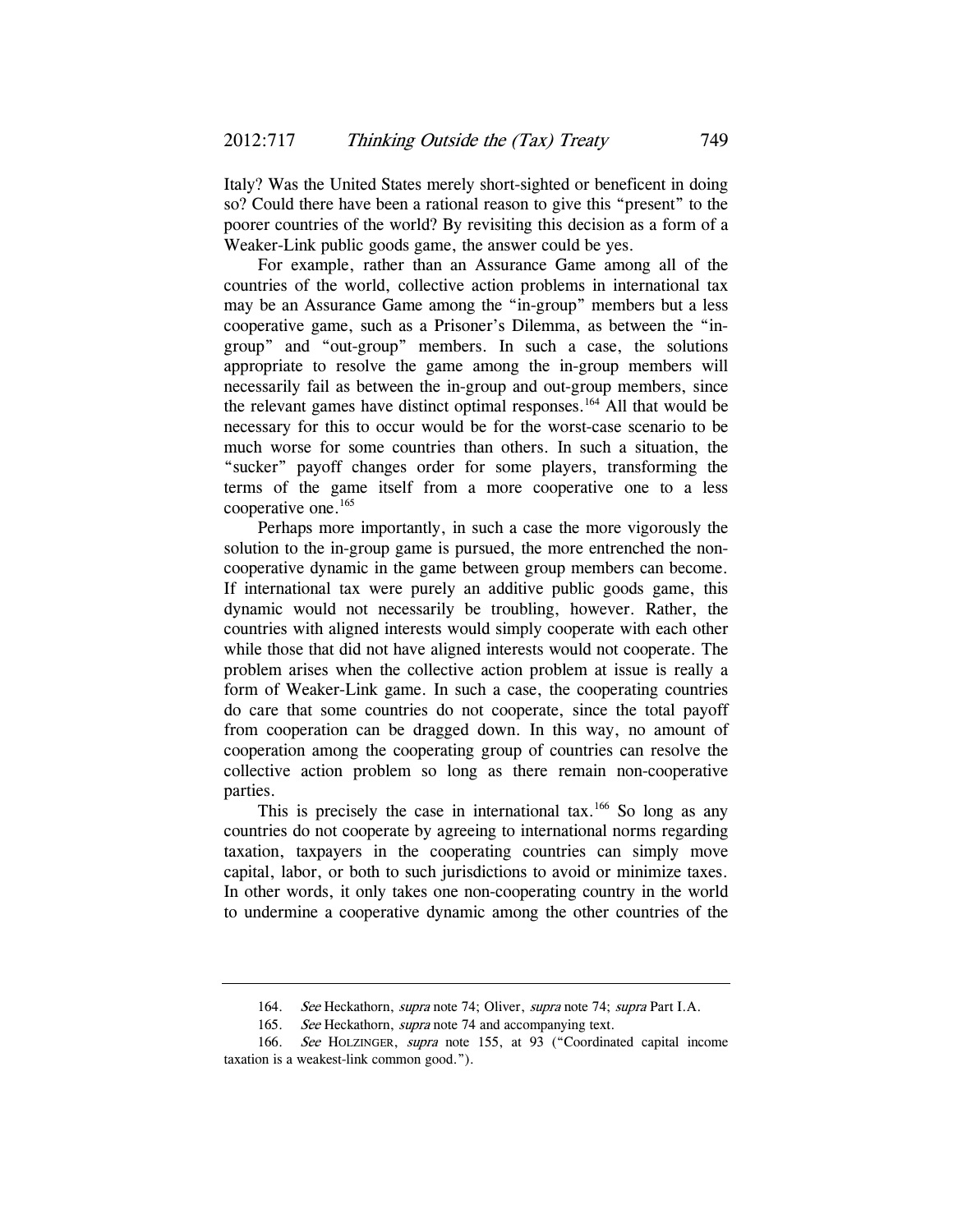world, at least in part. $167$  From this perspective, then, it could make sense that the United States would rather adopt a position on which both the Netherlands and Italy could agree, rather than one to which only the Netherlands agreed, even if that alternative were more appealing to the United States from an absolute standpoint.

Looking at international tax from this perspective, both the successes and disappointments of the current regime can make more sense. As discussed in more detail above, the default norm among countries that arose over the last century is for countries of residence to defer to countries of source in imposing tax.<sup>168</sup> This norm arose across all countries precisely because it benefited capital-importing countries (i.e., countries of source) while also reaching consensus, which benefited all countries. At the same time, individual countries could enter into bilateral tax treaties to shift the default between them to a more residence-based model. Most capital-exporting countries have in fact entered into such tax treaties with each other, which makes sense since residence-based taxation is preferable for such countries. This has been noted as a basis for the claim that such treaties have risen to the level of international law.<sup>169</sup>

What has received less attention in this vein of analysis is that very few, if any, treaties based on the residence model have been entered into between capital-importing countries and capital-exporting countries, and those that have been tend to be interpreted differently than those between similarly situated countries.170 In fact, the United States has entered into tax treaties with virtually no primarily capitalimporting countries.<sup>171</sup> Further, the United States has not entered into

<sup>167.</sup> See, e.g., Roin, supra note 15; Schön, supra note 19; Tanzi, supra note 34. This may not be the case in all areas, however. For example, some have contended that financial services could not move outside of a handful of countries and thus only those countries would have to agree to form an optimal response. See Ilan Benshalom, The Quest to Tax Financial Income in a Global Economy: Emerging to an Allocation Phase, 28 VA. TAX REV. 165 (2008).

<sup>168.</sup> See supra Part II.A.

<sup>169.</sup> See Avi-Yonah, supra note 134.

<sup>170.</sup> See Baistrocchi, supra note 36.

<sup>171.</sup> See Christians, *supra* note 16. The few exceptions have been treaties with former colonies of capital-exporting countries such as Great Britain and the Netherlands that were inherited upon the colonies' independence. See STAFF OF JOINT COMM. ON TAXATION, 110TH CONG., PRESENT LAW AND ANALYSIS RELATING TO SELECTED INTERNATIONAL TAX ISSUES 65 (Comm. Print 2007). Interestingly, the United States unilaterally withdrew from one such treaty, that with the Netherlands Antilles, and there have been substantial calls to withdraw from others. See Craig M. Boise  $\&$ Andrew P. Morriss, Change, Dependency, and Regime Plasticity in Offshore Financial Intermediation: The Saga of the Netherlands Antilles, 45 TEX. INT'L L.J. 377, 382 (2009).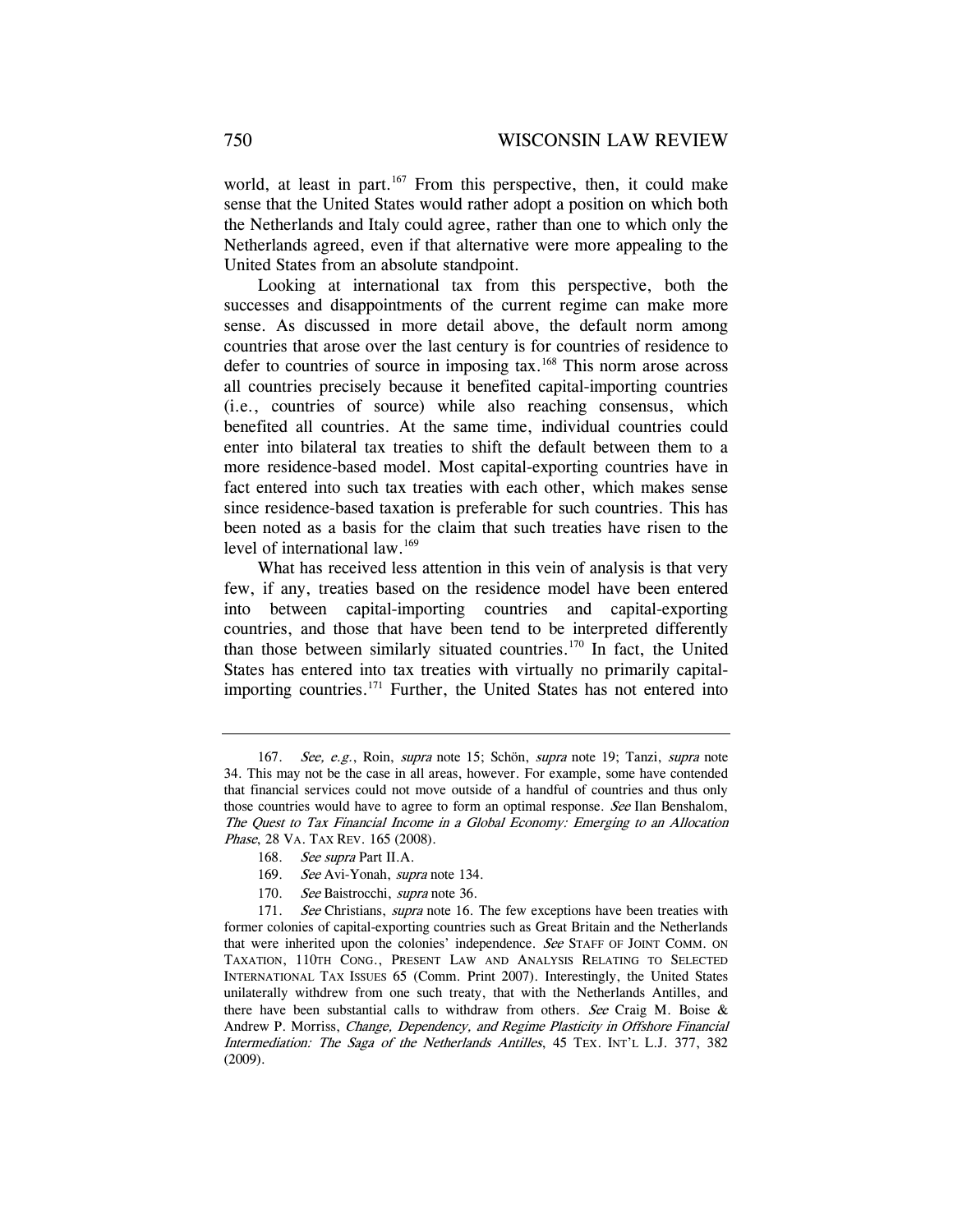any tax treaties with countries of sub-Saharan Africa (with the exception of then-apartheid South Africa).<sup>172</sup> The primary culprit pointed to for this has been the insistence of such countries on "tax sparing" or similar provisions, which would undercut the residencebased preferences of the United States.<sup>173</sup> In effect, capital-importing countries conditioned the entering into of a tax treaty on changing the default from a more residence-based model to a more source-based model.<sup>174</sup> As would be expected, this effectively meant that few such treaties would be entered into, and the ones that were entered into would not stay in effect for long.<sup>175</sup>

The history of tax treaties, rather than being a sign of the evolving cooperative nature of international tax, could more appropriately be seen as a function of the tension between the incentives of wealthier and poorer countries in the international tax regime. By "joining" the international tax regime, smaller countries with less-developed infrastructure or other means to attract foreign capital investment would always be at a comparative disadvantage to more developed countries. Rather than accept this consequence, countries broke into two competing sub-groups among which treaties were entered into but between which very few, if any, tax treaties were concluded. In other words, no one solution will work for all the countries involved.<sup>176</sup> If international tax serves as a form of Weaker-Link game where the payoffs for the cooperating parties are influenced by the noncooperating ones, this group dynamic could be considered harmful to the system as a whole, leading to calls for action such as the modern anti-tax-competition movement.

<sup>172.</sup> See Karen B. Brown, Missing Africa: Should U.S. International Tax Rules Accommodate Investment in Developing Countries?, 23 U. PA. J. INT'L ECON. L. 45 (2002).

<sup>173.</sup> See id. at 77-80; see also Damian Laurey, Note, Reexamining U.S. Tax Sparing Policy with Developing Countries: The Merits of Falling in Line with International Norms, 20 VA. TAX REV. 467 (2000).

<sup>174.</sup> See, e.g., Paul R. McDaniel, The U.S. Tax Treatment of Foreign Source Income Earned in Developing Countries: A Policy Analysis, 35 GEO. WASH. INT'L L. REV. 265 (2003).

<sup>175.</sup> See Deborah Toaze, Tax Sparing: Good Intentions, Unintended Results, 49 CAN. TAX J. 879 (2001). Disagreement about tax sparing has caused problems with U.S. negotiations toward a treaty with Brazil, for example. Daniel Hora do Paço & H. David Rosenbloom, Thoughts on the Brazil-U.S. Tax Treaty Negotiations, 56 TAX NOTES INT'L 517 (2009).

<sup>176.</sup> See Musgrave, *supra* note 21, at 176.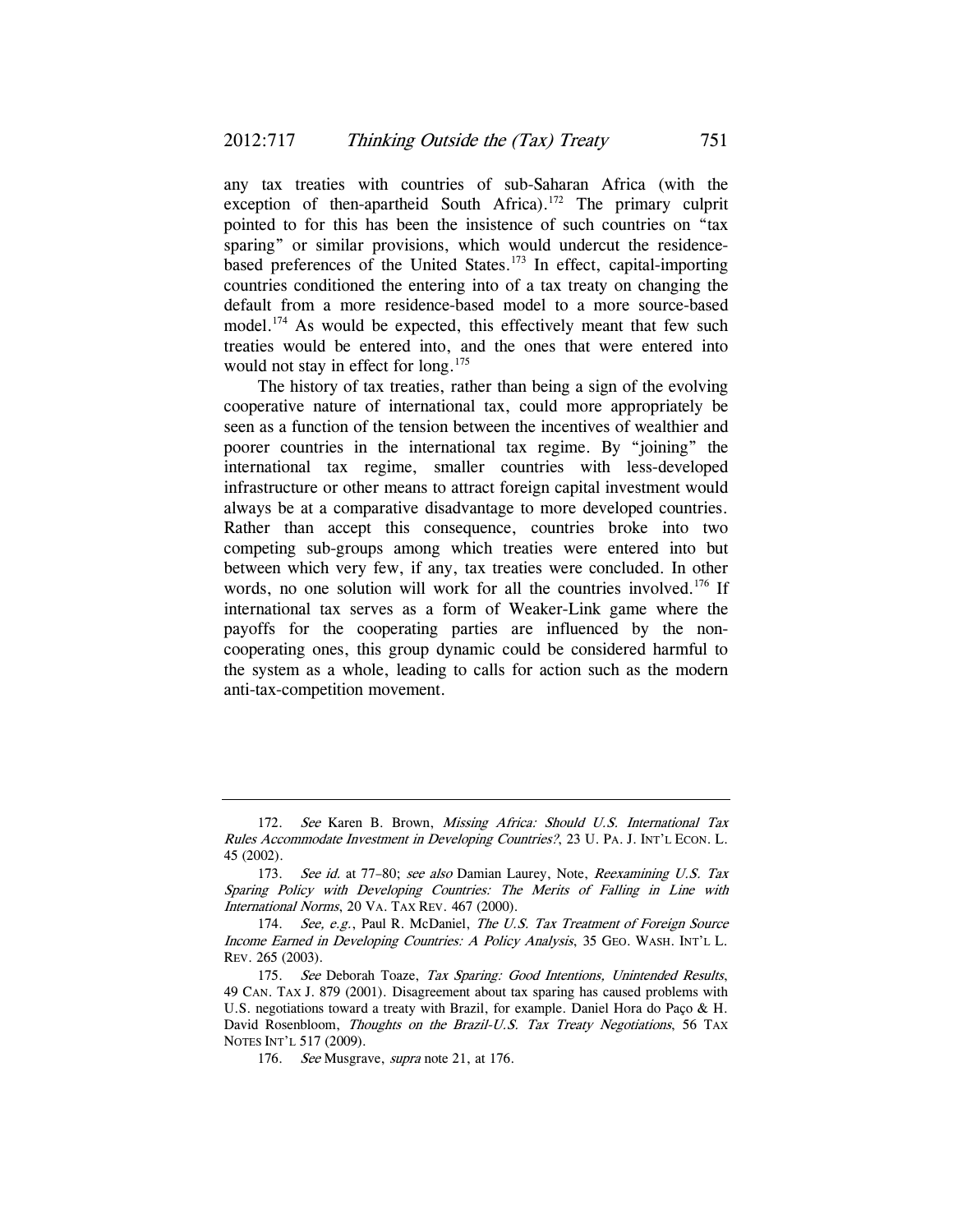### III. SOLVING THE COLLECTIVE ACTION OF INTERNATIONAL TAX: THE ROLE OF LAW

Assuming that the international tax regime is correctly described as a form of Weaker-Link public goods game, the issue becomes what can be done when different players in a single collective action game have differing incentives and thus play the game differently. In such a case, traditional solutions to resolving collective action problems could prove less than helpful. At such a point, alternative solutions must be considered.

The relevance to the legal literature thus becomes to what extent law can play a role in recognizing these differing payoffs so as to transmute a non-cooperative dynamic into a cooperative one, and conversely to what extent existing law can unintentionally convert what might otherwise be a cooperative dynamic into a non-cooperative one.

#### A. Resolving Collective Action through Enforcement

Under economic theory, two parties acting rationally, with full information and absent transactions costs, in a one-time transaction will always reach a utility-maximizing price point in their interactions, since neither party would agree to undertake the transaction otherwise.<sup>177</sup> This has been referred to as "Pareto optimal equilibrium" since the system is stable and no changes would be welfare maximizing for either party.178

Once this is broadened to a repeated set of interactions, however, this assumption does not necessarily hold. Rather, depending on the specific facts and circumstances, two parties may engage in a set of transactions that could potentially lead to several different equilibrium points. This is the concept of "Nash equilibrium"—that for every set of interactions there is at least one point in which no unilateral action by either party will change the resulting transaction point between the parties.179 Nash equilibrium is thus a stable set; once two parties are in Nash equilibrium they will remain at that equilibrium point absent some external change, since both parties acting rationally, with full information and no transaction costs, have no other rational unilateral

<sup>177.</sup> See Thomas S. Ulen, Rational Choice and the Economic Analysis of Law, 19 LAW & SOC. INQUIRY 487, 496 (1994) ("One of the most important lessons of modern microeconomic theory is that voluntary exchange is mutually beneficial.").

<sup>178.</sup> See, e.g., Herbert Hovenkamp, Rationality in Law & Economics, 60 GEO. WASH. L. REV. 293, 300 (1992).

 <sup>179.</sup> See, e.g., Paul G. Mahoney & Chris William Sanchirico, Norms, Repeated Games, and the Role of Law, 91 CALIF. L. REV. 1281, 1316 (2003).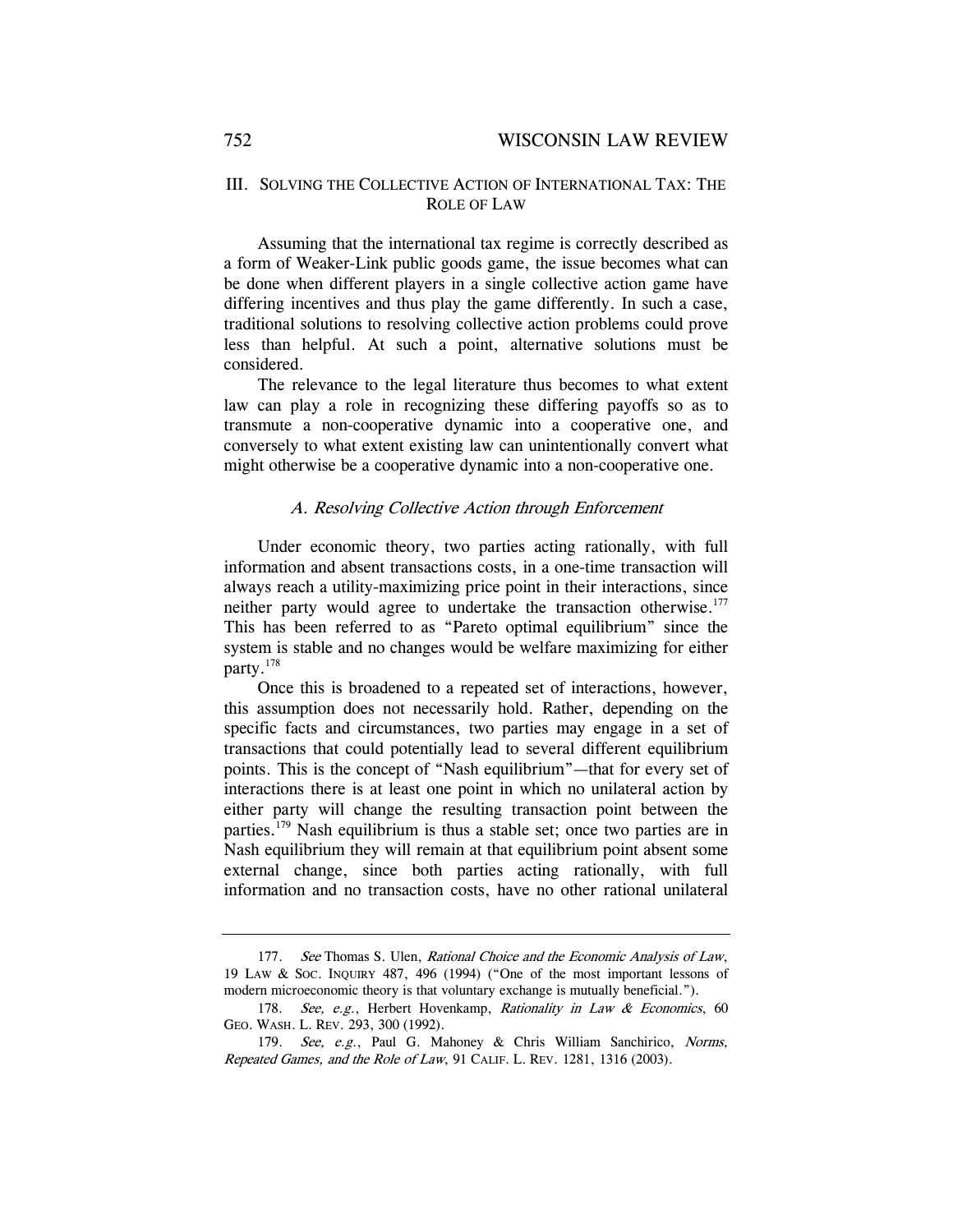choice but to act consistently with the choices leading to the equilibrium point.<sup>180</sup>

The problem is that, in certain circumstances, a set of interactions between two parties can result in multiple Nash equilibria, or more than one point in which the parties could potentially reach a stable situation acting rationally with full information and no transaction costs. $181$  What is not necessarily true is that all Nash equilibrium points are equal; just because two parties are in Nash equilibrium does not necessarily mean that the system is optimal.<sup>182</sup> Since there may be multiple Nash equilibria, it is possible that one equilibrium point may be Paretosuperior to another, and thus the parties should prefer to move to the Pareto-superior outcome. Because the parties are at Nash equilibrium, however, neither has an incentive to change their behavior unilaterally so as to achieve the jointly preferred situation. The result is a suboptimal equilibrium state, even with all parties operating under full rationality with full information and no transaction costs.

What alternatives would be available? Under a law and economics approach to such a suboptimal situation, one option would be for the law to impose additional costs on the suboptimal scenario and thus change the payoff functions, giving each party an incentive to unilaterally act in accordance with the Pareto-superior result.<sup>183</sup> Thus, in the Chicken Game described above, assume that it was possible for the government to impose a criminal fine of 3 on driving straight. As a result of the exogenous legal regime change, the payoffs change to the following:

<sup>180.</sup> *See id.* at 1316.

<sup>181.</sup> See id. ("In a repeated prisoner's dilemma, so long as the discount factor is not too close to zero, there are infinitely many Nash equilibria.").

<sup>182.</sup> See Tom Ginsburg & Richard H. McAdams, Adjudicating in Anarchy: An Expressive Theory of International Dispute Resolution, 45 WM. & MARY L. REV. 1229, 1263 (2004) ("When there are multiple equilibria, the payoffs are, by definition, insufficient to determine fully the outcome the players will reach.").

<sup>183.</sup> See, e.g., Robert Cooter, Expressive Law and Economics, 27 J. LEGAL STUD. 585 (1998); Frank Lovett, A Positivist Account of the Rule of Law, 27 LAW & SOC. INQUIRY 41 (2002).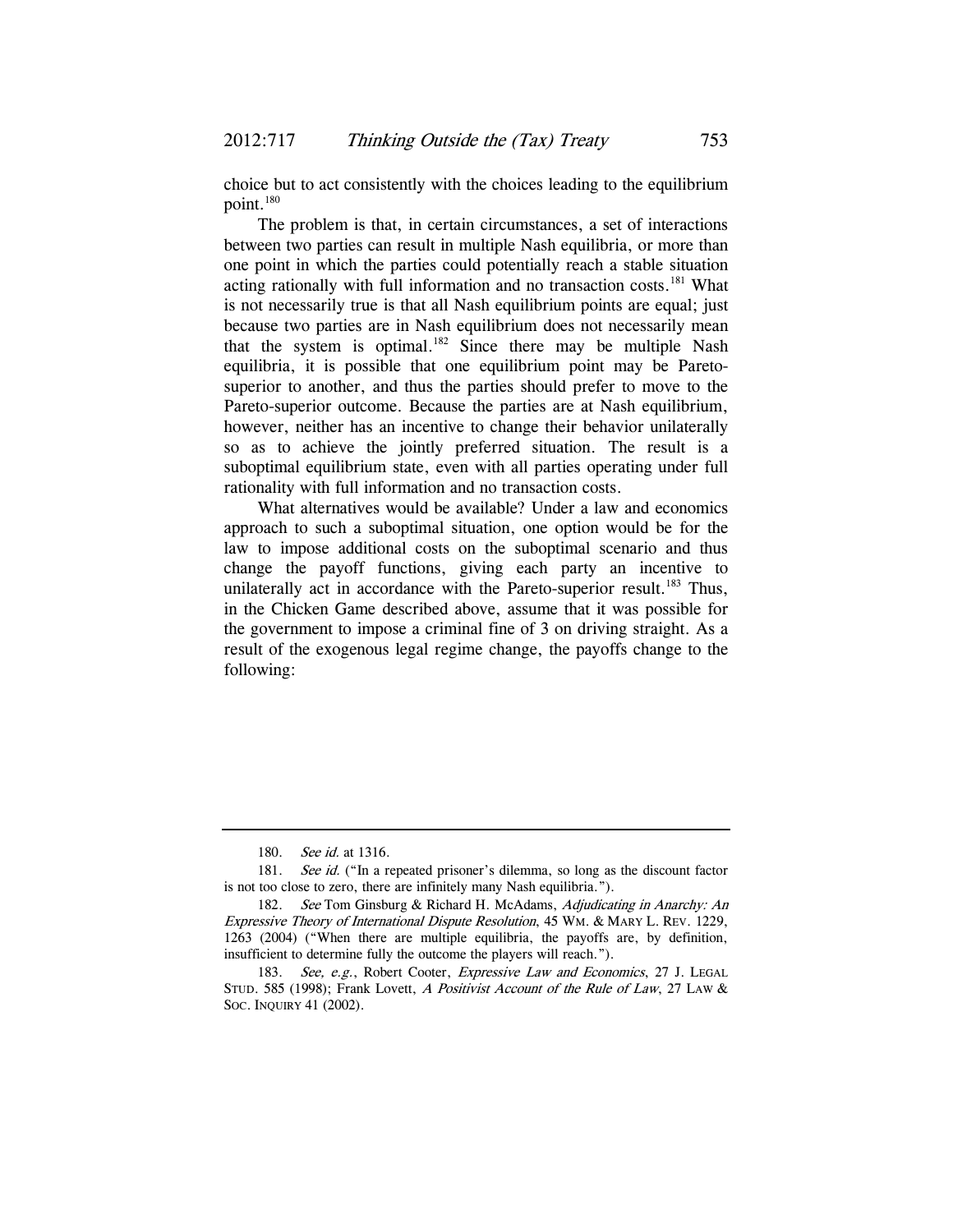| ×      |  |  |
|--------|--|--|
| ٦<br>٧ |  |  |

|   |          | Swerve     | Straight          |
|---|----------|------------|-------------------|
| А | Swerve   | 3, 3       | $1, (4-3)$        |
|   | Straight | $(4-3), 1$ | $(0-3)$ , $(0-3)$ |

Under this game, both A and B would always have an incentive to swerve. If A were to drive straight, the best-case scenario would become 1 (rather than 4) while the worst-case scenario would become - 3, as opposed to payoffs of 3 or 1 if A swerves. The same is true for B. As a result, the dominant strategy becomes swerve/swerve and the system is optimal.

The problem with this approach of law and economics (i.e., to internalize costs through exogenous legal regimes as a means of changing equilibrium) is that it assumes a closed system in which one set of legal rules applies equally to both parties. In the cross-border setting, however, there is no single, supranational governmental body which can impose cooperation by sanctioning non-cooperative behavior. Rather, each country must attempt to adopt its own laws as a means to encourage cooperation with other countries.

As a result, even if one jurisdiction desired to affect behavior by changing the payoffs, it could do so with respect to the person or business subject to its authority, but not necessarily with respect to all the relevant players in the system. Thus, increasing the cost of suboptimal choices for some of the participants and not others can result in a Pareto-inferior result.

Assume a Chicken Game in which only A is subject to the penalty of 3 for staying straight. The payoffs would look as follows:

|          | Swerve     | Straight    |  |
|----------|------------|-------------|--|
| Swerve   | 3, 3       |             |  |
| Straight | $(4-3), 1$ | $(0-3)$ , 0 |  |

B

Under this set of payoffs, A would always choose to swerve while B would always choose to stay straight. Thus, rather than move the result to the optimal welfare-maximizing result (a total of 6), imposing the penalty on one actor and not the other would serve only to choose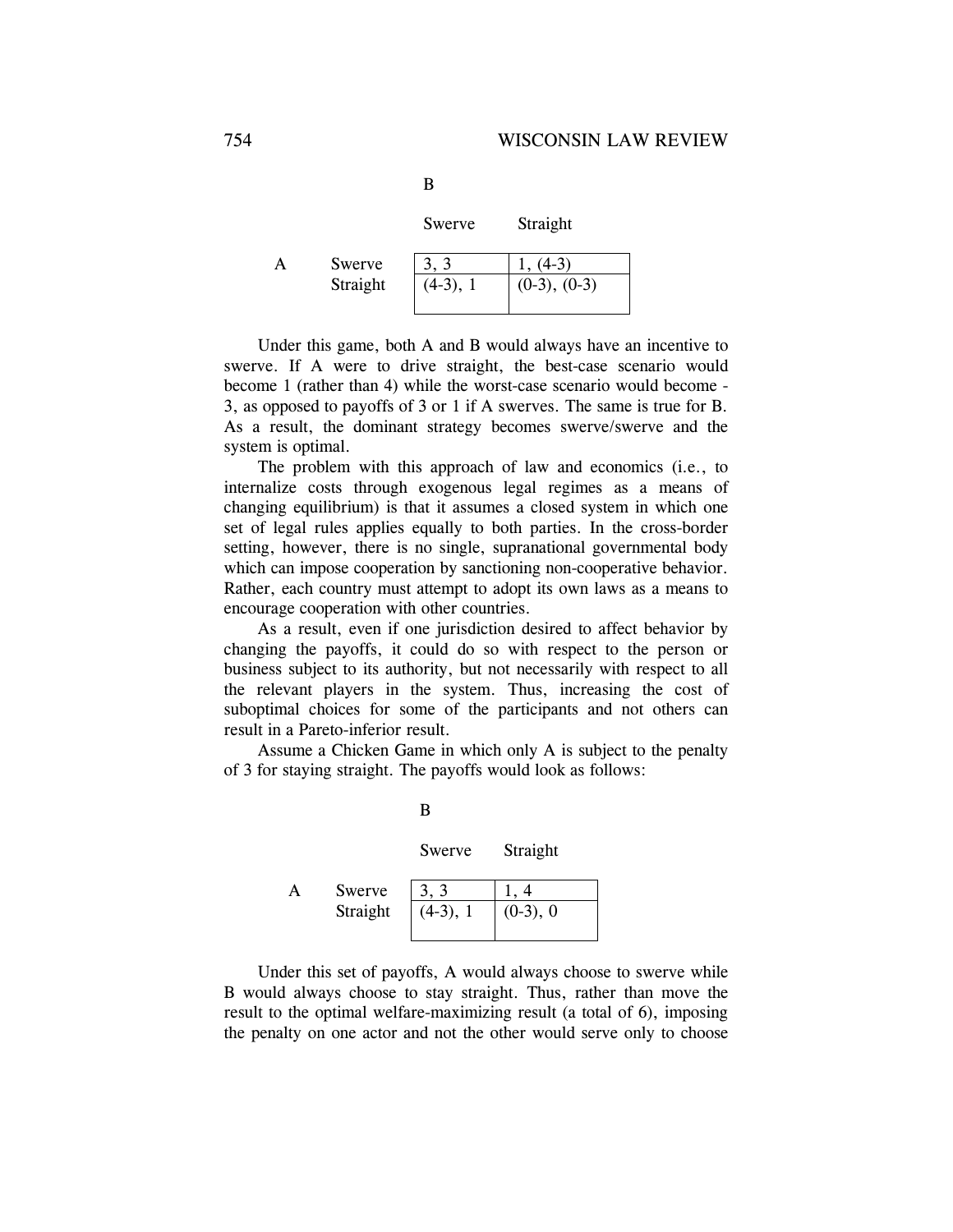as between the two previously dominant Nash equilibria, and choose the one that is detrimental to the player subject to the laws.

This is precisely the case in international tax law. The modern trend among wealthier countries has been to punish tax havens or the taxpayers investing in them as a means to overcome tax competition. This has proven less than totally effective, however.<sup>184</sup> Thought of in terms of game theory, this result can make sense. When a country punishes one of its own taxpayers for investing in a tax haven, it reduces the payoffs to that taxpayer but does not punish taxpayers from other countries. What results, therefore, is not a move to the Paretosuperior state, but rather a move to the worst case for the country's own taxpayer and a shift of benefits to taxpayers from other jurisdictions.<sup>185</sup> Absent complete harmonization of the international tax laws of every country of the world, punishment will always have this effect to one degree or another. As a result, punishment will not be effective to overcome the collective action dynamic plaguing the international tax regime.<sup>186</sup>

## B. Providing Public Goods without Enforcement: Voluntary Contributions and Structural Solutions

As discussed above, there are times when punishment can be ineffective. An alternative solution would be a negotiated agreement. For example, this is the classic solution to the Prisoners Dilemma—if the two prisoners are in the same room neither is afraid of defection by the other. There are times when cooperation can prove ineffective, however, especially as the number of players increases. Thus, treaties tend to be less effective in multi-party situations than in bilateral ones, in part because getting more parties to agree has higher transaction costs and in part because the presence of multiple parties raises the benefit of "holding out" from the agreement to extract rents.<sup>187</sup> This is particularly troubling in Weaker-Link or Weakest-Link games, where the payoffs to all parties are influenced by the least-contributing party.

<sup>184.</sup> See, e.g., Anthony D. Todero, Note, The Stop Tax Haven Abuse Act: A Unilateral Solution to a Multilateral Problem, 19 MINN. J. INT'L L. 241 (2010).

<sup>185.</sup> See David E. Wildasin, Interjurisdictional Capital Mobility: Fiscal Externality and a Corrective Subsidy, 25 J. URB. ECON. 193 (1989).

<sup>186.</sup> See Rixen, supra note 18; see also May Elsayyad, Bargaining over Tax Information Exchange (Max Planck Inst. for Tax Law and Pub. Fin., Working Paper No. 2012–02, 2012), available at http://ssrn.com/abstract=2012593 (empirical analysis finding, inter alia, defensive measures do not correlate with increased information exchange); *cf.* Rosenzweig, *supra* note 13.

<sup>187.</sup> See, e.g., Curtis A. Bradley & Mitu Gulati, Withdrawing from International Custom, 120 YALE L.J. 202, 249–51 (2010).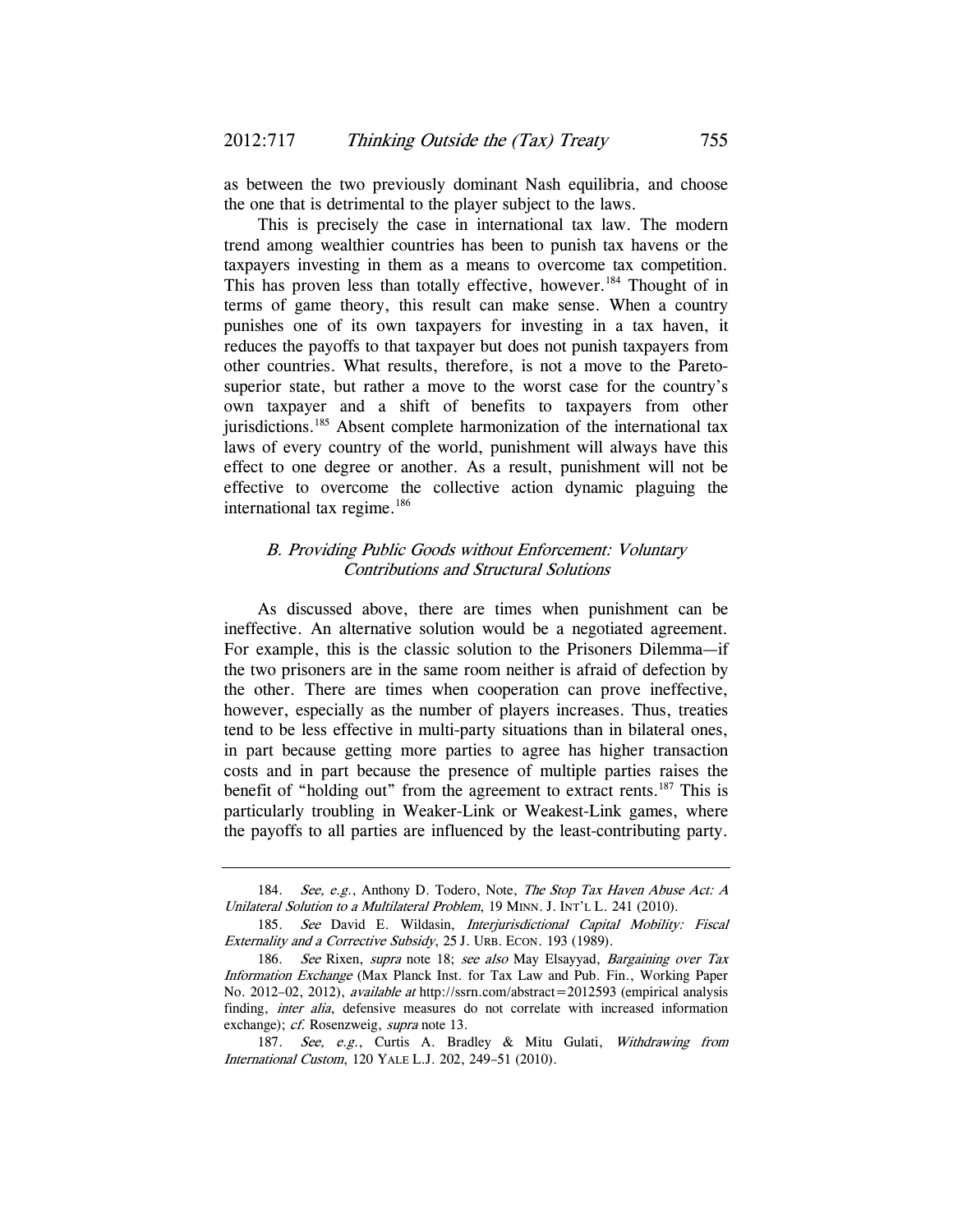Thus, not only will there be an incentive for countries to hold out, but knowledge of that incentive would then prevent the otherwise cooperative countries from signing the treaty in the first place, since a treaty without all the parties would be useless to the signatories.

Assuming a situation arises where using the law to internalize externalities is not available due to the limits of extraterritorial application of domestic law and using treaties to overcome collective action is not available due to the holdout problem, alternatives must be considered. Under game theory, one way to overcome a suboptimal equilibrium occurring due to the presence of an uncompensated positive externality would be to create an offsetting negative externality, or vice versa.188 In this manner, the incentive not to cooperate with each other would be offset, since any lost benefit due to the negative externality would be compensated for through the increased positive externality. Consequently, it would be possible for a country or sub-group of countries to enact laws that create offsetting positive externalities as means to increase the incentives to cooperation among the otherwise non-cooperative countries.

Perhaps the most promising for international tax is what the economics literature refers to as a "lottery" mechanism,<sup>189</sup> although it probably could more properly be thought of as a structural rather than negotiated solution. A "lottery" works to provide a superior amount of public good by creating offsetting negative externalities from joining the regime to offset the existing positive externalities built into the public goods dilemma. Put more simply, the mechanism builds a sidepayment-type reward into the structure of the regime itself, making it more appealing for nonmembers to join. This is not a particularly surprising intuition. After all, who would not want a lottery ticket that could be worth a million dollars? What the game theory literature has established, however, is that not only can such a structural solution be beneficial for the non-contributing party, but also can be beneficial for all the parties by increasing cooperation and thus the amount of public good available. In this manner, the use of a structural solution in a world without compulsion will, in almost all circumstances, be Paretosuperior to a world absent a structural solution—if not provide an optimal amount of the public good. $190$ 

<sup>188.</sup> See, e.g., John Morgan, Financing Public Goods by Means of Lotteries, 67 REV. ECON. STUD. 761 (2000).

<sup>189.</sup> See id. at 761.

<sup>190.</sup> See id. at 777; Brian Duncan, Pumpkin Pies and Public Goods: The Raffle Fundraising Strategy, 111 PUB. CHOICE 49 (2002); Andreas Lange, John A. List & Michael K. Price, Using Lotteries to Finance Public Goods: Theory and Experimental Evidence, 48 INT'L ECON. REV. 901 (2007); J. Atsu Amegashie & Gordon M. Myers,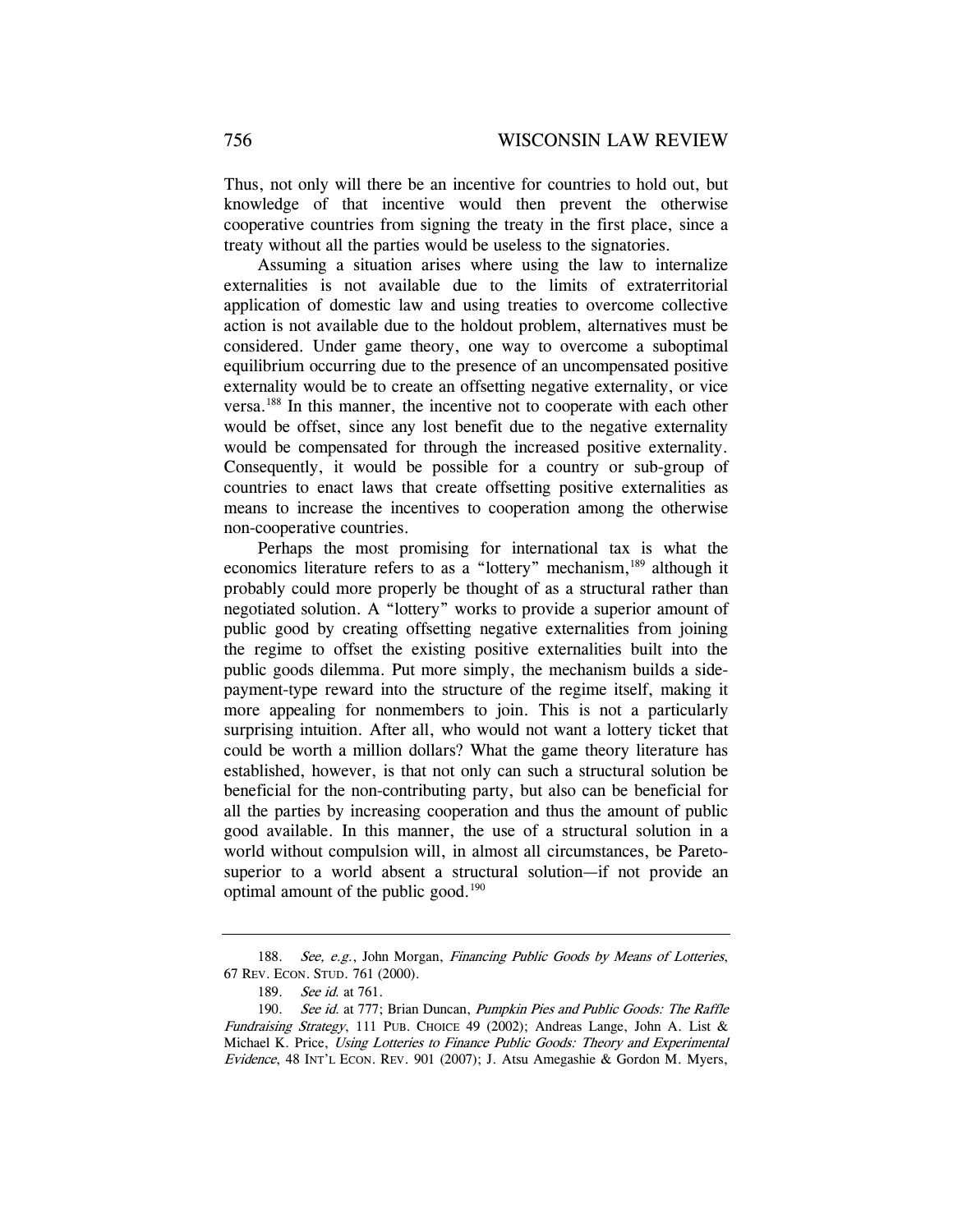This can be the case only under a number of somewhat strict conditions, however. First, the side payment must be funded out of the contributions towards the public good.<sup>191</sup> This restriction makes it necessary for a minimum number of players to contribute before the lottery can be undertaken. Given this condition, nobody would be the first to contribute if there were a chance the lottery might not happen. The way to overcome this is to make contributions refundable, subject to the failure to raise the minimum amount of contributions, which mitigates the disincentive for any one player to be the first mover.<sup>192</sup>

The next condition is that the side payment must result in an increasing negative externality as more members join.<sup>193</sup> This is slightly less intuitive, but makes more sense upon closer inspection. Assume every time a player joins the pool, the existing players earn a benefit of five dollars from the increased public good. The problem is that the new player is not compensated for this benefit so has no incentive to join. By adding a fixed prize of one hundred dollars with each member having an equal chance of winning, every time a new player joins the pool the other players have a smaller chance of winning the prize. If the size of the prize increased every time a new player joined, however, the smaller chance to win due to the new players would be offset by the increased prize, meaning the original players would not have a lower expected benefit from winning. Absent this increasing negative externality, new members would lose their incentive to join. A fixed prize must be adopted, therefore, for the mechanism to work.

Working within these conditions, however, the economics literature has established that a structural solution can almost always result in a Pareto-superior amount of public good as compared to voluntary contributions alone.<sup>194</sup> Assuming a single world government with power to compel all states to harmonize their tax laws is not feasible, and that punishment by individual states is not sufficient, a structural solution should be taken into consideration as a viable alternative to increase the amount of cooperation in the international tax regime. The crucial aspect of building a structural solution in the real world of international tax, however, is to craft an institution that meets the conditions established in the game theory literature.This is the

Financing Public Goods via Lotteries (Feb. 5, 2003) (unpublished manuscript), available at http://www.uoguelph.ca/ $\sim$ jamegash/Public\_Goods.pdf.

<sup>191.</sup> See Morgan, *supra* note 188, at 762-64.

<sup>192.</sup> See, e.g., Michael A. Spencer et al., Rebate Rules in Threshold Public Good Provision, 93 J. PUB. ECON. 798, 805–06 (2009).

<sup>193.</sup> See Morgan, *supra* note 188, at 768-69.

<sup>194.</sup> See sources cited supra notes 189-91; cf. Akira Maeda, Optimal Lottery Design for Public Financing, 118 ECON. J. 1698 (2008).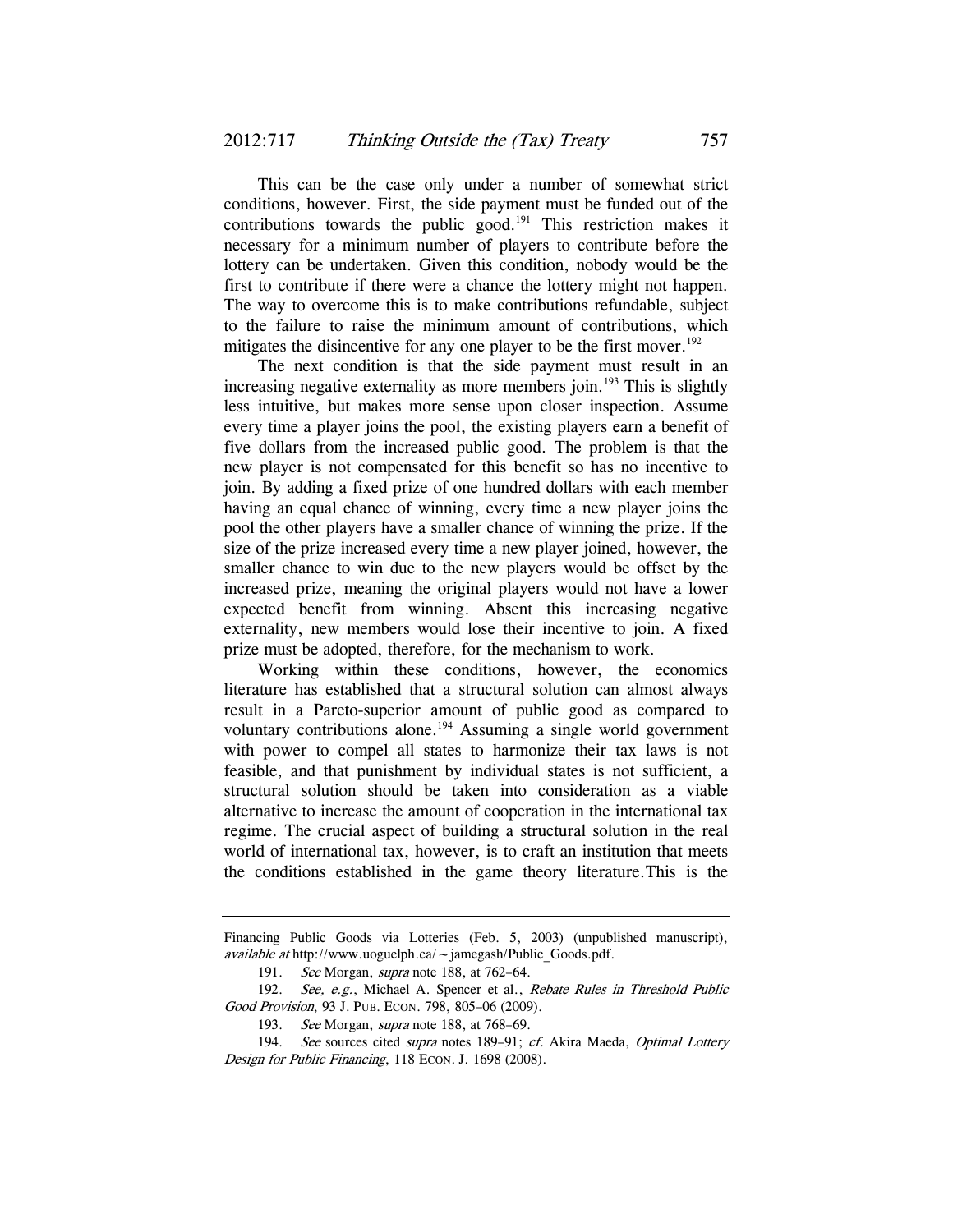ultimate lesson of the legal aspect of collective action problems—that law can serve to shape incentive structures, not just respond to them, and thus potentially transmute a non-cooperative dynamic into a cooperative one.

## IV. BUILDING AN EFFECTIVE STRUCTURAL SOLUTION: THE NON-TREATY INTERNATIONAL TAX COOPERATION PROCESS

Even if a structural solution could lead to a theoretically superior state to pure competition in a collective action setting, this does not necessarily mean that such a solution is a realistic option in the international tax regime. Since actual side payments presumably are unavailable in the international tax regime—or else they would be perceived in the real world—how could a structural solution be available? This requires returning to the bifurcated nature of the public good of uncollected worldwide tax revenue, that is that international tax constitutes both broad principles (i.e., arm's-length versus formulary apportionment) and specific disputes (\$1,000,000 versus \$3,000,000) which comprise two aspects of a single public good—unaccounted for tax base. Since the public good consists of both baseline and disputed tax benefits, a regime for each can be crafted separately with an eye towards maximizing the total worldwide revenue. In other words, disputed tax benefits can be segregated and allocated in a manner so as to overcome the collective action problem.

### A. Why Tax Treaty Arbitration Will Not Work

Dispute resolution has played an important, and growing, role in the international tax regime. Over the last decade in particular, dispute resolution has begun to take a prominent place in international tax policy, being introduced into treaties and even making its way into the OECD model treaty.<sup>195</sup> Not surprisingly, then, it makes sense that some have called for binding arbitration to become the international norm binding on all countries. Given the group dynamics plaguing the international tax regime discussed above, it would not be surprising that such calls have met resistance.<sup>196</sup>

The first dispute resolution mechanism adopted in the international tax regime was the mutual agreement procedure (or "MAP"). MAP arose from the need to resolve disputes between treaty signatories over

<sup>195.</sup> See Christians, *supra* note 118, at 653.

<sup>196.</sup> See, e.g., Michael J. McIntyre, Comments on the OECD Proposal for Secret and Mandatory Arbitration of International Tax Disputes, 7 FLA. TAX REV. 622 (2006).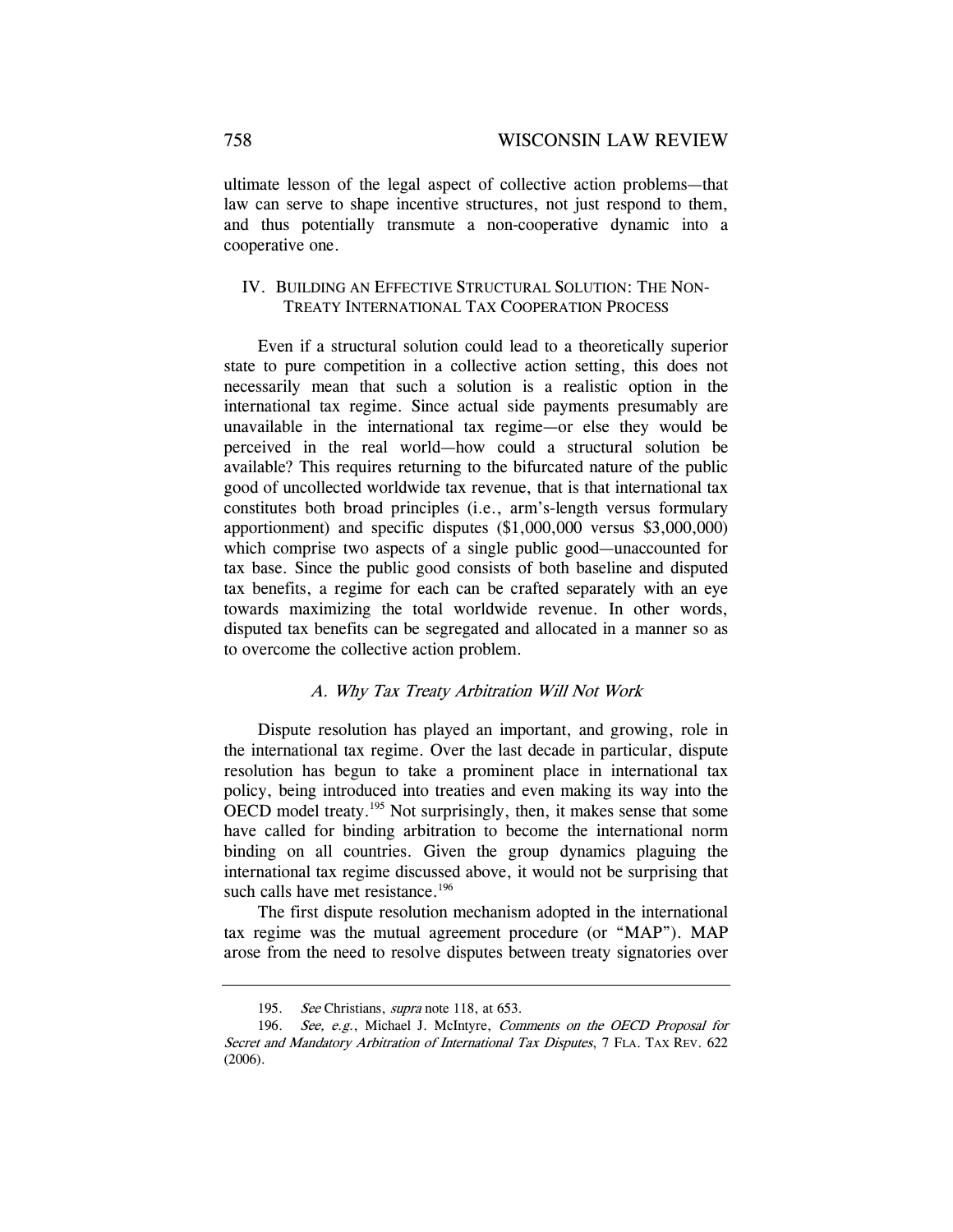differing interpretations or applications of a treaty in a particular circumstance.197 Thus, for example, assume a taxpayer operates a business in both the United States and the United Kingdom. In operating that business, widgets are produced in the United States and "sold" to the United Kingdom for resale to consumers there. To determine the amount of profits within the United States and within the United Kingdom, some means of dividing the total revenue from the business must be adopted. The methodology adopted by most treaties is the arm's-length standard, that is, at what price would the United States business have sold the widgets to an unrelated third party? Although both parties agree arm's-length is the standard, they apply it differently and, unsurprisingly, in a manner more favorable to themselves. How is this dispute to be resolved?

The MAP was created to resolve precisely these types of disputes. Under the MAP, the "competent authorit[ies]" of each jurisdiction are to meet and attempt to negotiate a solution for the situation at hand.<sup>198</sup> This relies primarily on the assumption of expertise in the administrative bodies responsible for tax matters. Thus, the theory goes, if the issue is a technical tax matter of dispute among a handful of experts, then getting the handful of experts in the room together would make sense. The traditional MAP has no formal enforcement mechanism, no formal timeframe, no formal standards upon which to rule, and no particular preference towards resolution over conflict.<sup>199</sup> Rather, the MAP is intended to serve as a mechanism to raise issues of dispute between the competent authorities in the signatory countries so they can resolve the issues as they see fit. Of course, this means that the relevant countries must have already agreed to the baseline rules in the first place.<sup>200</sup> Even in this situation, however, the MAP has proven less than successful in resolving most tax treaty disputes.

As might be expected, the MAP—although successful at times proved less than helpful in cases where countries encountered genuine policy disputes over the interpretation of a treaty. As more difficult and contentious issues began to arise, and as taxpayers grew increasingly mobile across borders and more sophisticated in structuring their crossborder transactions, the MAP began to face significant challenges. Cases before the MAP started to drag on without resolution, and potentially even worse, competent authorities began "horse-trading" in

<sup>197.</sup> See Hugh J. Ault, Reflections on the Role of the OECD in Developing International Tax Norms, 34 BROOK. J. INT'L L. 757, 773 (2009).

<sup>198.</sup> Id.

<sup>199.</sup> See id. at 774-76.

<sup>200.</sup> See, e.g., Ehab Farah, Mandatory Arbitration of International Tax Disputes: A Solution in Search of a Problem, 9 FLA. TAX REV. 703, 708 (2009).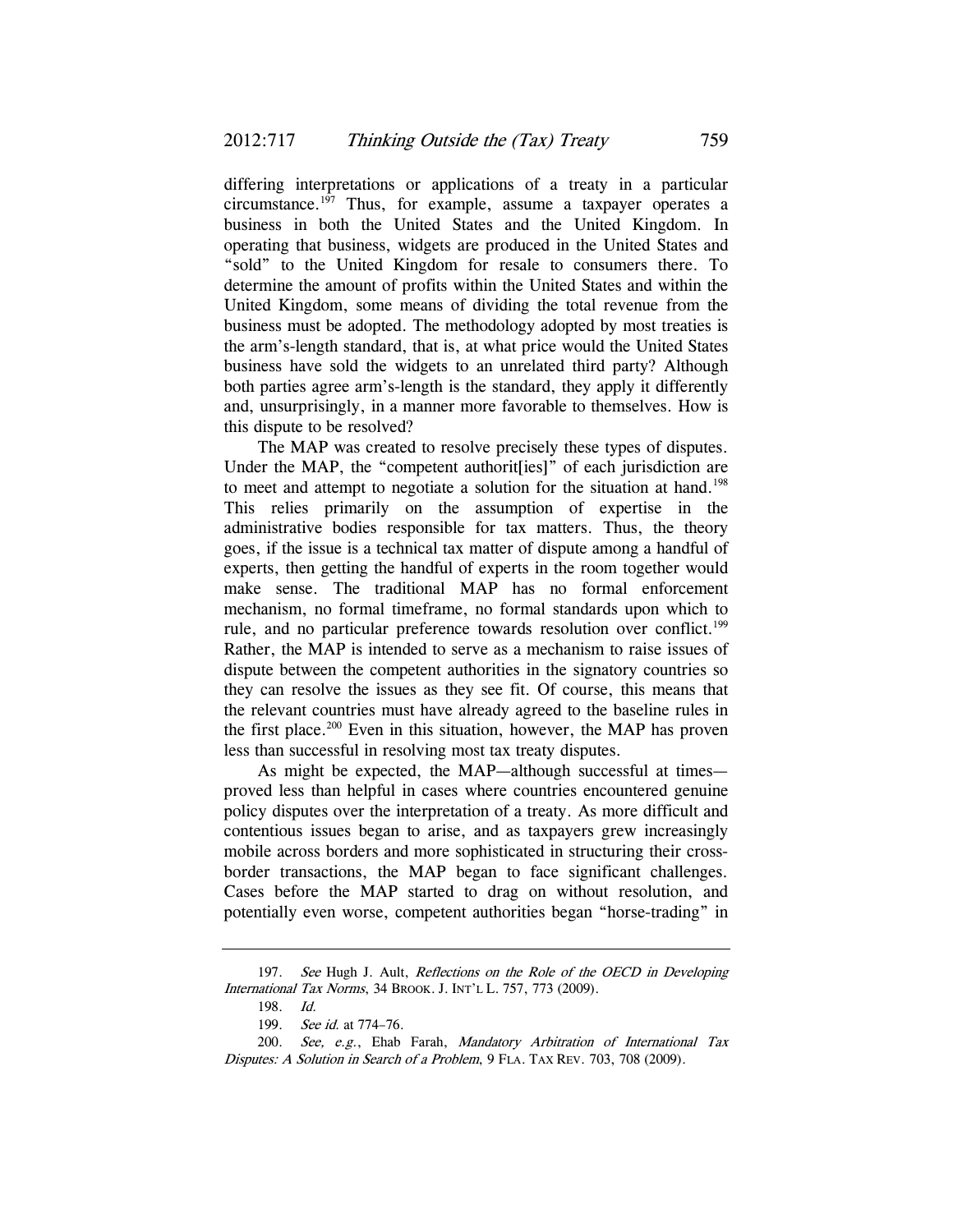the MAP, effectively trading off taxpayers rather than reaching some coherent solution to the underlying disputes at issue.<sup>201</sup>

In light of the limitations of MAP, calls for arbitration as a means to resolve treaty disputes began to grow.<sup>202</sup> The first steps in this direction were not robust, however, to say the least. In its original incarnation, voluntary treaty-based arbitration was proposed to resolve disputes where the competent authorities could not otherwise reach resolution; put differently, arbitration was merely an alternative choice for the competent authorities rather than a mandatory dispute resolution mechanism.<sup>203</sup>

As would be expected, non-mandatory arbitration became a littleused alternative to treaty dispute resolution. After all, if the competent authorities could agree on jointly calling for arbitration, it is likely they could agree on the underlying dispute in the first place, obviating the need for arbitration. Conversely, if the two competent authorities felt strongly about the correctness of their position, why would they agree to arbitration in which they could lose? Calls for mandatory arbitration as the means to resolve international tax disputes arose in response.<sup>204</sup>

Mandatory arbitration was not quite as drastic as it sounds, however, as it still was built on the foundation of the MAP. More specifically, mandatory arbitration provisions provided for the use of arbitration to resolve disputes only after the MAP had been fully

 If any difficulty or doubt arising as to the interpretation or application of the Convention cannot be resolved by the competent authorities pursuant to the preceding paragraphs of this Article, the case may, if both competent authorities and the taxpayer agree, be submitted for arbitration, provided that the taxpayer agrees in writing to be bound by the decision of the arbitration board. The decision of the arbitration board in a particular case shall be binding on both States with respect to that case.

Revised Protocol Amending the Convention between the United States and Canada with Respect to Taxes on Income and on Capital Signed at Washington on September 26, 1980, as Amended by the Protocols Signed on June 14, 1983 and March 28, 1984, U.S.-Can., art. 14, Aug. 31, 1994, available at http://www.irs.gov/pub/ irs-trty/canada.pdf.

204. See Park, supra note 41.

<sup>201.</sup> See, e.g., Hugh J. Ault, Improving the Resolution of International Tax Disputes, 7 FLA. TAX REV. 137, 139 (2005).

<sup>202.</sup> See OECD Report, supra note 1; Ault supra note 197.

 <sup>203.</sup> For example, a representative non-mandatory arbitration provision would read: If any difficulty or doubt arising as to the interpretation or application of the Convention cannot be resolved by the competent authorities pursuant to the preceding paragraphs of this Article, the case may, if both competent authorities and the taxpayer agree, be submitted for arbitration, provided that the taxpayer agrees in writing to be bound by the decision of the arbitration board. The decision of the arbitration board in a particular case shall be binding on both States with respect to that case: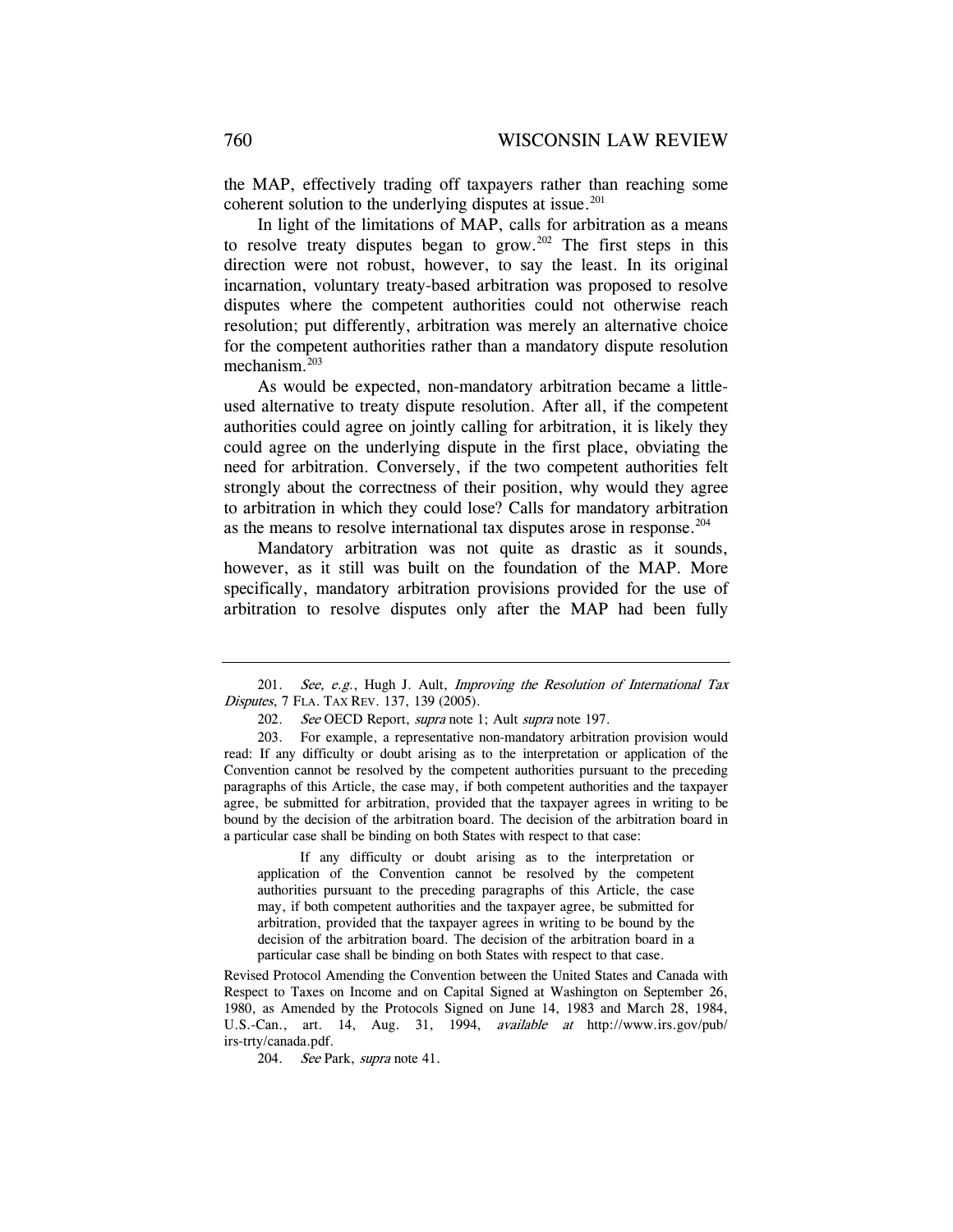exhausted and both competent authorities conceded no compromise was possible.205

Mandatory arbitration addressed two perceived problems with MAP and non-mandatory arbitration: (1) the need for finality for taxpayers so as to remove disincentives to cross-border transactions; and (2) the desire to avoid horse-trading and other instrumentalist solutions to inherently policy disputes.

On the other hand, the rise of mandatory arbitration directly presents the more mundane, although potentially more crucial, issues to the front and center of the arbitration debate: who would pick the arbitrators? Would the proceedings be public or confidential? Would they be binding at all, and if so, on whom (the taxpayer(s), the contracting states, or both sets of parties)? Who would pay for the costs of arbitration? What law would be appropriate for the arbitrators to apply in arbitration? Would arbitration be binding on the domestic courts of the signatory states?<sup>206</sup> And perhaps most importantly—how would arbitration be enforced if a state refused to comply? $207$ 

What becomes apparent upon inspection is that the real problem plaguing arbitration is that it is adopted in treaties, where it is unlikely to be needed, and not with non-treaty member countries, where it is arguably more important.<sup>208</sup> Consequently, building an arbitration system on top of the modern treaty system necessarily suffers from the same flaws of the treaty system itself; at best, it only resolves problems among states which already agree on the baseline rules.<sup>209</sup>

Protocol Amending the Convention between the United States of America and the Federal Republic of Germany for the Avoidance of Double Taxation and the Prevention of Fiscal Evasion with Respect to Taxes on Income and Capital and to Certain Other Taxes Signed on 29th August 1989, U.S.-Ger., art. XIII, June 1, 2006, available at http://www.irs.gov/pub/irs-trty/germanprot06.pdf.

206. See Ault, supra note 197 (describing some of the unresolved questions in mandatory arbitration clauses).

207. See generally, e.g., Farah, supra note 200.

 208. Thus, it is possible that both the current treaty based arbitration system is inefficient and imposing treaty arbitration on countries which have not entered into tax treaties would be inefficient as well. See Barbara Koremenos, If Only Half of International Agreements Have Dispute Resolution Provisions, Which Half Needs Explaining?, 36 J. LEGAL STUD. 189 (2007).

209. See, e.g., Dean, supra note 41, at 146. The same problem presents itself with respect to proposals for a multilateral treaty or international organization based

 <sup>205.</sup> For example, a representative mandatory arbitration provision would read: Where, pursuant to a mutual agreement procedure under this Article, the competent authorities have endeavored but are unable to reach a complete agreement in a case, the case shall be resolved through arbitration conducted in the manner prescribed by, and subject to, the requirements of paragraph 6 and any rules or procedures agreed upon by the Contracting States . . . .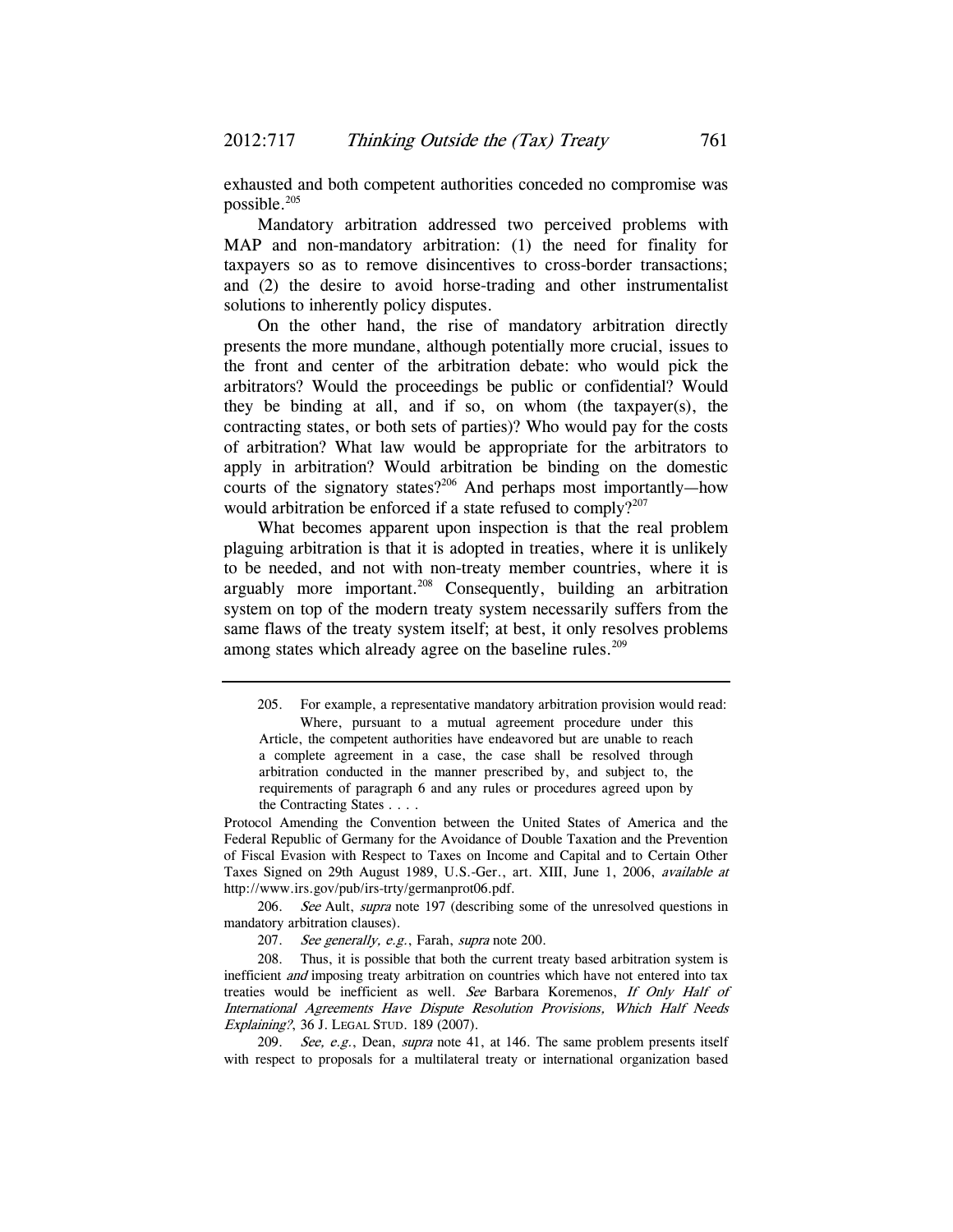Accordingly, treaty-based arbitration is focused on resolving disputes over the application of rules to facts; this is necessarily the case since signatory states must have already signed a tax treaty for treaty-based arbitration to apply, meaning that there is no dispute over the rules themselves but only the application of these rules. In international tax disputes between states which have not entered into a tax treaty, the disputes tend to be over which rule or rules should apply to a particular transaction or taxpayer, rather than a dispute over whether a particular set of facts falls within an agreed upon rule.

For example, one area in which treaty-based arbitration has been held up as a useful dispute-resolution mechanism is the area of transfer pricing. The issue of transfer pricing between states that have signed a treaty typically turns on how to calculate the price charged between the related parties in the two states. Thus, there may be a dispute over what comparables exist, the profit factor to be used, or the intent of the taxpayers, but not over whether transfer pricing is the appropriate mechanism to use to allocate taxing authority between the states. To the extent the states have already agreed to shift to a more residence-based model of allocating the taxing power, it makes sense that a dispute over the details might arise. To the extent one state insists on source method taxation while the other insists on residence method, however, debating about which factors should be relevant in transfer pricing would be futile, if not counterproductive.

#### B. Why a WTO Model Will Not Work

An alternative form of dispute resolution that is often pointed to as a model for international tax is the one adopted and utilized in the World Trade Organization (WTO), generally referred to as the Dispute Settlement Understanding (DSU).<sup>210</sup> Under the DSU, any member state can file a complaint with the WTO if they believe that another state has violated the obligations under the treaty. $^{211}$  The WTO then empanels an ad hoc Dispute Settlement Body (DSB) consisting of three experts from a pre-existing list of eligible experts.<sup>212</sup> The parties may dispute a

upon administrative agreement, although they could well be successful in increasing cooperation among those countries which have already entered into tax treaties with each other. See, e.g., SAWYER, supra note 14, at 105–09, 167–75 (proposing a World Tax Organization based on multilateral Advance Pricing Agreements).

<sup>210.</sup> See, e.g., SAWYER, supra note 14, at 82-84.

 <sup>211.</sup> However, states are first encouraged to negotiate and resolve the dispute between themselves. See Brian Manning & Srividhya Ragavan, The Dispute Settlement Process of the WTO: A Normative Structure to Achieve Utilitarian Objectives, 79 UMKC L. REV. 1, 3–4 (2010).

<sup>212.</sup> Id.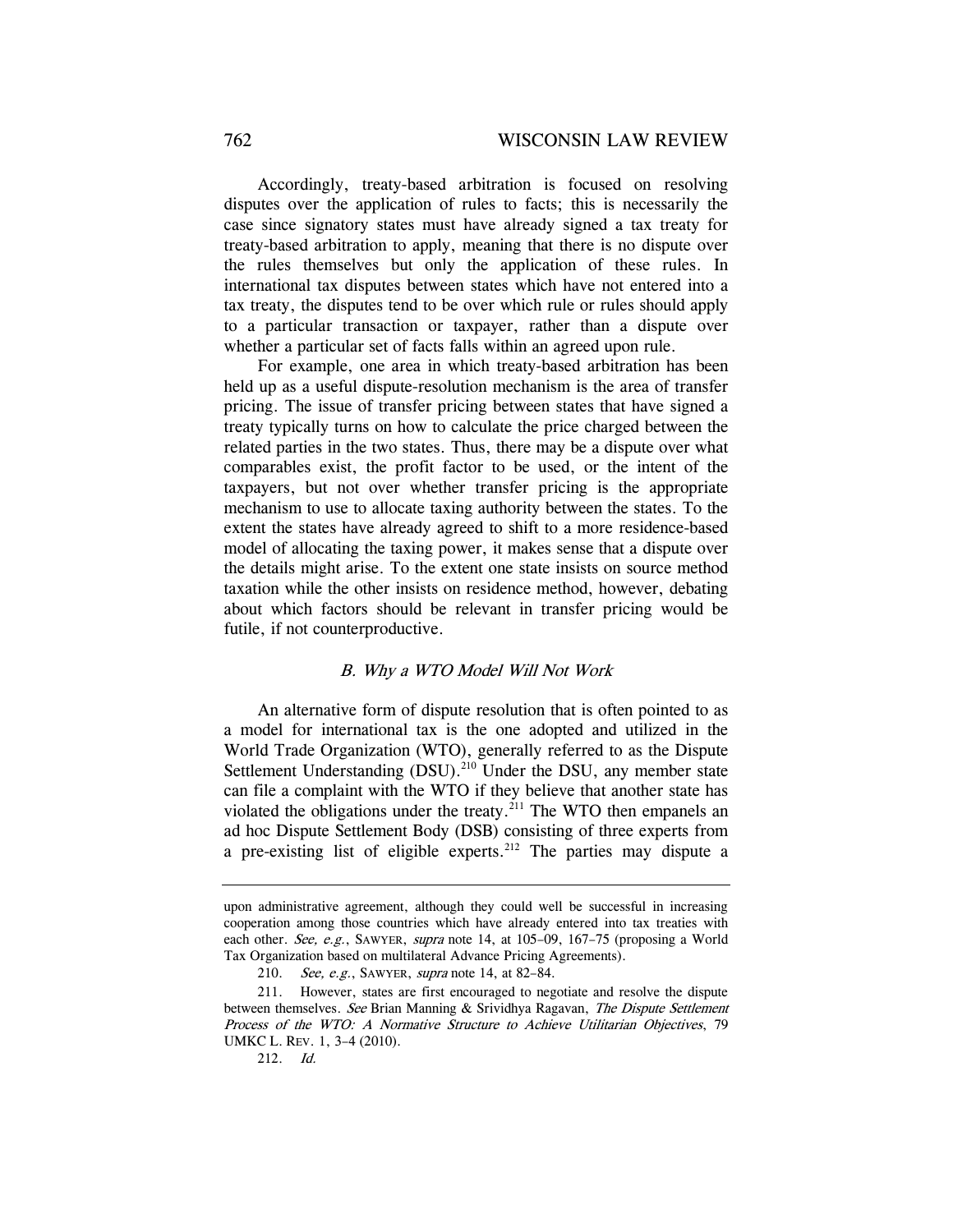particular arbitrator, but in general the arbitrators are chosen from this list. The parties are permitted to submit briefs and facts to the DSB, which then takes them into consideration in determining whether the member has violated its obligations under the WTO. If the DSB so determines, the violating member has a period of time to remedy the violation and inform the DSB of the remedy. If the remedy is deemed satisfactory, then the matter is closed. If the resolution is deemed unsatisfactory, however, the DSB issues a ruling finding the member state not in compliance. $213$ 

At that time the losing member state has the right to petition to the Appellate Body, a permanent appellate body within the WTO. Findings of fact are generally unreviewable in the Appellate Body, but issues of treaty interpretation and legal obligations under the treaty are reviewable. If the Appellate Body also finds that the member state has violated the obligations of the WTO, the complaining member state is authorized to impose retaliatory tariffs without itself being in violation of the WTO. $214$ 

There have been multiple successes and also some limitations with the WTO model described above. First, it has proven remarkably stable and successful in resolving disputes among members, especially among similarly situated countries. For example, famous cases have arisen in the WTO regarding shrimp farming regulation<sup>215</sup> and income tax subsidies for exports.<sup>216</sup> Although neither shrimp farming regulation nor income tax rules were explicitly covered by the treaty, the DSU eventually ruled that each was an improper restriction on trade, and eventually all parties conformed to the rulings of the DSU, through the Appellate Body procedures.<sup>217</sup>

<sup>213.</sup> See, e.g., Daniel H. Erskine, Resolving Trade Disputes: The Mechanisms of GATT/WTO Dispute Resolution, 2 SANTA CLARA J. INT'L L. 40, 73 (2004).

<sup>214.</sup> See, e.g., Jide Nzelibe, The Case against Reforming the WTO Enforcement Mechanism, 2008 U. ILL. L. REV. 319, 325.

<sup>215.</sup> See, e.g., Gregory C. Shaffer & Mark A. Pollack, Hard vs. Soft Law: Alternatives, Complements, and Antagonists in International Governance, 94 MINN. L. REV. 706, 752 (2010).

<sup>216.</sup> See Colleen Klanchnik, Note, United States-European Union Dispute on Foreign Source Income, Export Activity, and the Extraterritorial Income Exclusion Act, 33 HOFSTRA L. REV. 331, 359–61 (2004).

<sup>217.</sup> See, e.g., Lisa M. Nadal,  $EU-U.S.$  Battle Over Subsidies Continues, 115 TAX NOTES 224 (2007); Dominic A. Gentile, Note, International Trade and the Environment: What Is the Role of the WTO?, 20 FORDHAM ENVTL. L. REV. 197, 215– 16 (2009) (describing the Appellate Body ruling of United States compliance with the Shrimp-Turtle decision). The United States eventually complied with the income tax ruling by repealing the offending provision and replacing it with a generally available production credit. See American Jobs Creation Act of 2004, Pub. L. No. 108-357, § 101, 118 Stat. 1418, 1423–24 (2004).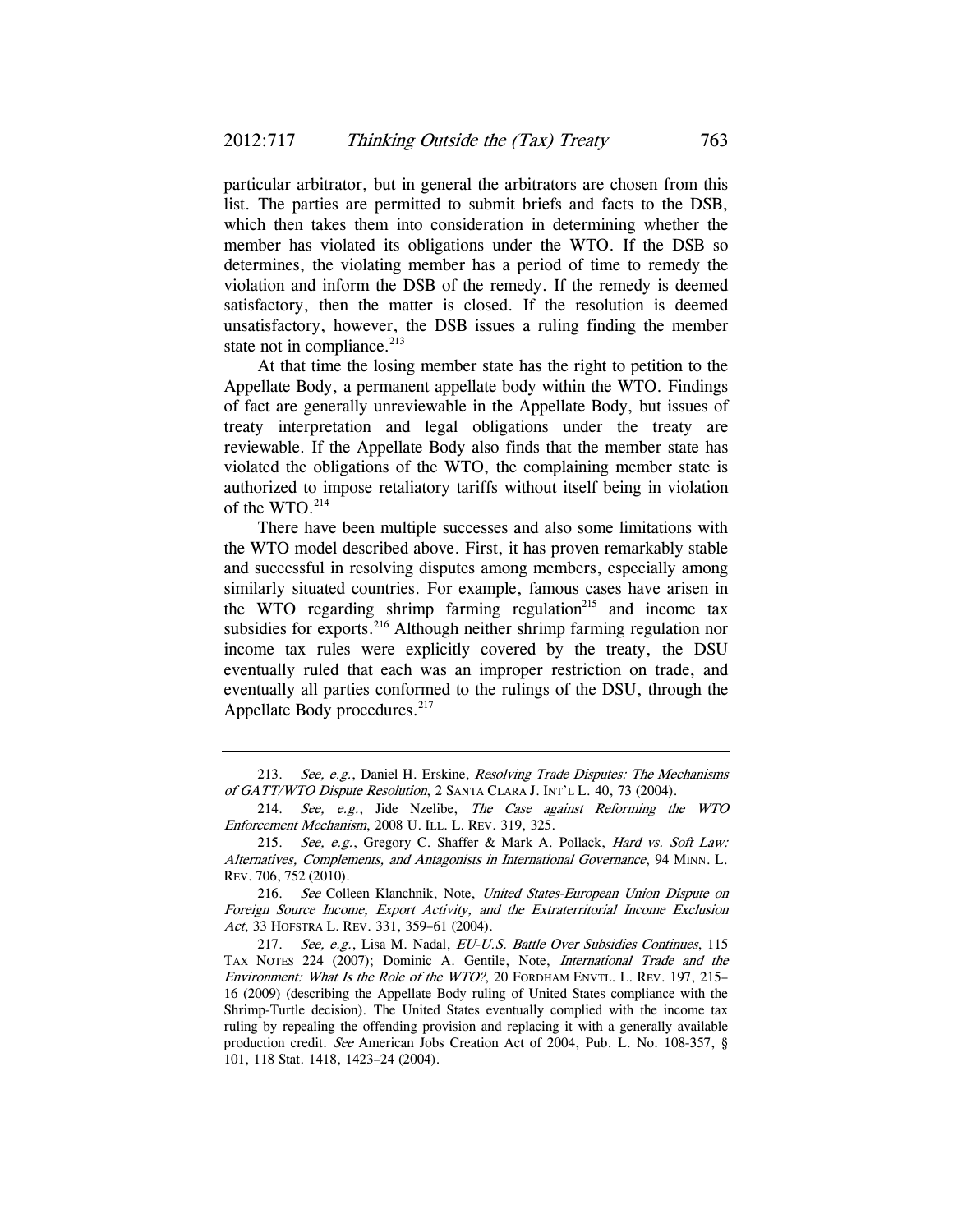Second, the DSU has provided a forum for emerging economies such as China, Mexico, and Brazil to enforce their rights against more powerful countries such as the United States.<sup>218</sup> Some have criticized the DSU for effectively excluding smaller developing countries from effective protection, but for the most part it has been considered a success. $219$ 

Why then is the DSU not a sufficient model for international tax? Primarily because of the underlying enforcement mechanism of the WTO, that is, permissible trade retaliation. The idea behind trade retaliation is that a full trade war would harm both countries and the non-complying country only benefits from cheating if it is the only one doing so. Once the other country retaliates, both countries are worse off than if both cooperated. As a result, the threat of permissible retaliation is often sufficient to encourage compliance.

This is not the case in international tax. The problem in international tax is that states want to impose taxes to raise revenue to pay for public goods.<sup>220</sup> In international trade the benefit is increased economic growth due to lower barriers to trade between countries. Thus, the issue in tax is primarily one of public goods, while the benefit in trade is primarily one of private benefits. Consequently, a model of "punishment" does not work well in international tax.

Assume two countries—Country A and Country B—both have different tax rules, each of which maximizes the benefit to the country acting alone but less so than if they worked together. Under the DSU model, Country A could bring a claim against Country B as being noncooperative. If Country B refuses to change its behavior, Country A would be permitted to impose a tax on Country B. The problem is that Country A has no jurisdiction over Country B or its taxpayers, so the only penalty it could impose would be to tax its own taxpayers who invest in Country B. $^{221}$  This would result in Country A taxpayers either

<sup>218.</sup> See Hansel T. Pham, Developing Countries and the WTO: The Need for More Mediation in the DSU, 9 HARV. NEGOT. L. REV. 331, 349–50 (2004); see also, e.g., Peter M. Gerhart & Archana Seema Kella, Power and Preferences: Developing Countries and the Role of the WTO Appellate Body, 30 N.C. J. INT'L L. & COM. REG. 515 (2005).

<sup>219.</sup> See, e.g., Chad P. Bown & Bernard M. Hoekman, WTO Dispute Settlement and the Missing Developing Country Cases: Engaging the Private Sector, 8 J. INT'L ECON. L. 861 (2005).

<sup>220.</sup> See, e.g., Hasen, *supra* note 13, at 1397-99.

 <sup>221.</sup> Another option would be to tax the investments of Country B taxpayers located in Country A. While a possibility, this is less than ideal because it would deter foreign direct investment from Country B in Country A, assuming there are other countries with similar investment opportunities, which would effectively punish the recipients of this foreign direct investment rather than the taxpayers exploiting the tax competition, thus reaching the proper target. In other words, making investment from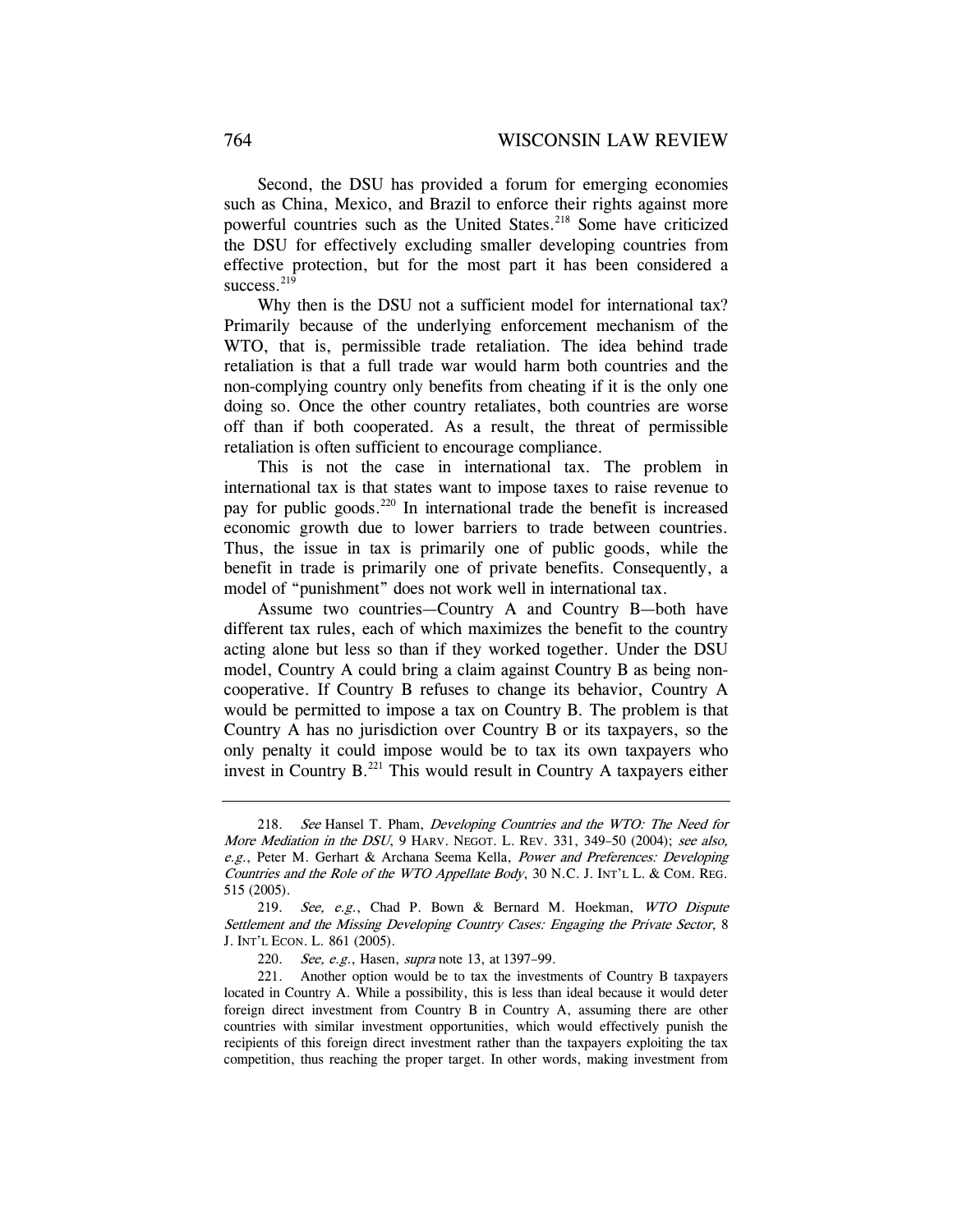being disadvantaged as compared to other investors in Country B or moving out of Country B to earn less beneficial economic returns on a pre-tax basis. Either way, the "retaliation" primarily hurts Country A through lower tax revenue, lower economic growth, higher taxes for its own taxpayers, or some combination thereof. As a result, retaliation as a tool of enforcement does not make as much sense for international tax as it does for international trade. Since retaliation as enforcement is the linchpin to the DSU model of dispute resolution, it is not a fit for international tax.

Further, as with tax treaty-based arbitration, the DSU is primarily aimed at resolving disputes over application of the already agreed upon baseline rules to facts rather than disputes over which rule should apply, again because the disputants will have already signed on to the treaty. Thus, for example, a dispute could arise as to whether a ban on the importation of shrimp from countries which do not use special nets is an impermissible restraint on trade, but not over whether protectionist restraints on trade generally are permissible under the treaty. In other words, since all member countries agree on the baseline, the DSU can focus on specific disputes within that framework.

## C. Building a Non-Treaty Based International Tax Cooperation Mechanism

Simply because the institutions of tax treaty arbitration and WTO dispute settlement are not perfect fits for the resolution of tax disputes among non-treaty members does not mean that nothing can be learned from them. Rather, a regime geared specifically to non-treaty partners could incorporate relevant aspects of both tax treaty arbitration and WTO dispute resolution, while modifying them to apply to the unique incentives applicable to non-treaty members. The primary difference would be that such a regime would not be a creature of treaty—either bilateral or multilateral. Rather, the purpose of the regime would be to create a forum to resolve disputes among states which have not entered into treaties with each other. Put differently, the intent of the regime would be to divide disputed tax benefits in a way to entice currently non-cooperative countries to agree to certain baseline rules, thus increasing cooperative benefits more generally. This could be accomplished in any of a number of ways, but perhaps the simplest would be for wealthy countries such as the United States to unilaterally

Country B taxpayers leave for a third country does not hurt Country B but does hurt Country A. This would also reduce worldwide efficiency by distorting investment location decisions across borders.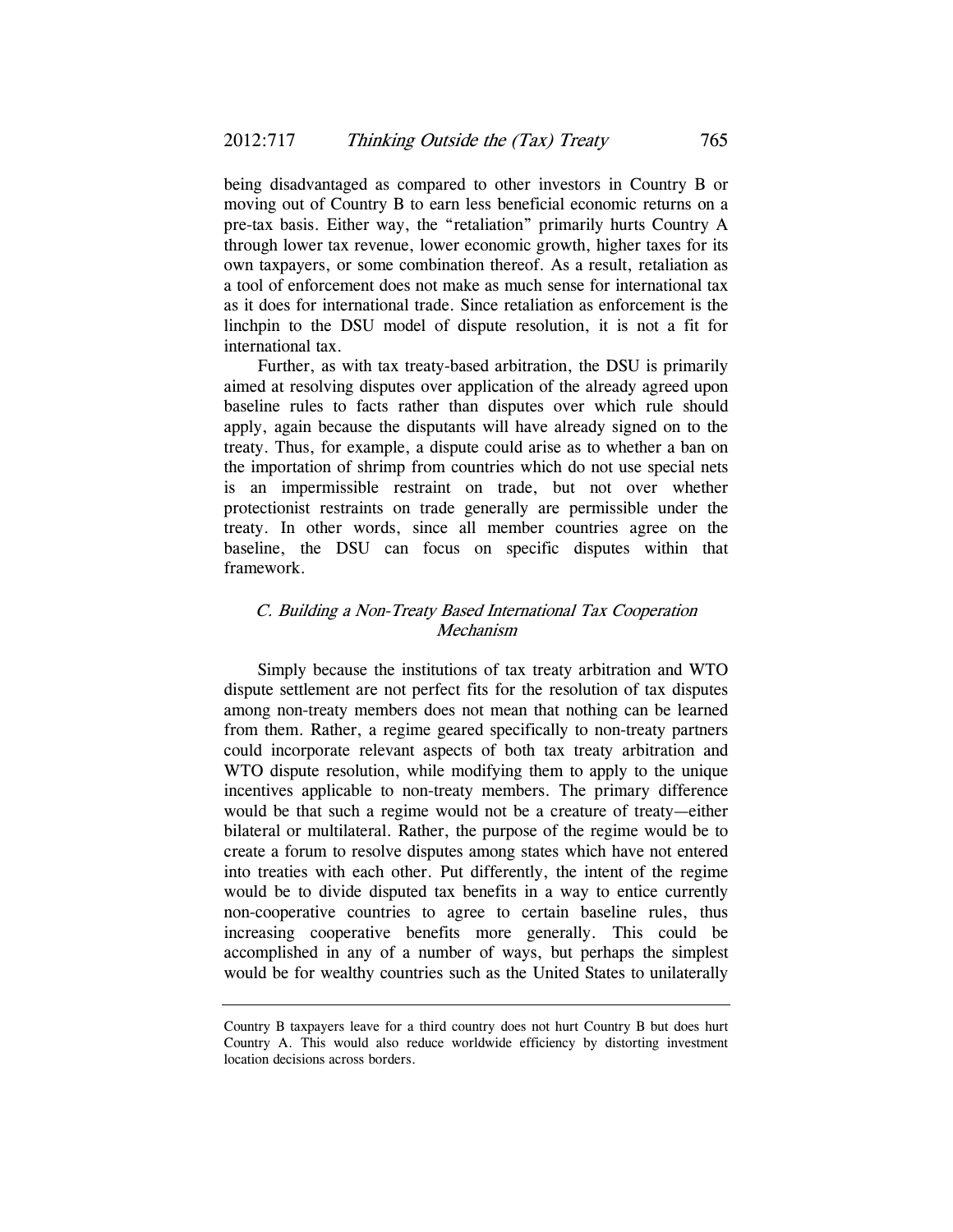create a forum for the resolution of disputes with non-treaty members. Doing so would obviate the need for a treaty to be signed between countries before specific disputes could be resolved between them.

Why would the United States want to do this, however? As an initial matter, there is little upfront cost to the United States to take such an action. Since the regime would not be a standing entity there would be no need for any permanent membership, staff, or operating budget. Rather, it could be set up more like a default set of rules to be adopted on a case-by-case basis by ad hoc arbitration panels in which the parties would share the costs of the particular arbitration case.

In this respect, the tax cooperation mechanism would more closely resemble the rules for arbitration of the United Nations Commission on International Trade Law (UNCITRAL) than the WTO DSU or tax treaty arbitration, in that it would serve as a model of default rules available to be adopted voluntarily by parties on a case-by-case basis rather than a standing arbitral institution.<sup>222</sup> For example, the presence of the UNCITRAL rules as a default mechanism made it possible for the United States and Iran to agree on forming the Iran-United States Claims Tribunal to resolve disputes arising from the 1979 Iran Hostage Crisis.223 Although this tribunal was ad hoc, and was not brought before the institution of the UNCITRAL, the presence of the rules made it possible for the tribunal to resolve quickly a remarkable number of cases between two otherwise non-cooperative countries.<sup>224</sup>

This benefit is furthered by the presence of the Global Forum on Transparency, which could provide an ideal host institution for such a mechanism as it has already begun to engage in the process of increasing tax information among OECD member and non-member countries.<sup>225</sup> In this manner, the non-treaty based cooperation mechanism could supplement existing tax cooperation institutions by

<sup>222.</sup> See, e.g., John D. Franchini, *International Arbitration under UNCITRAL* Arbitration Rules: A Contractual Provision for Improvement, 62 FORDHAM L. REV. 2223, 2226–28 (1994).

<sup>223.</sup> Id. at 2231.

<sup>224.</sup> Charles N. Brower, Comment, The Lessons of the Iran-United States Claims Tribunal: How May They Be Applied in the Case of Iraq?, 32 VA. J. INT'L L. 421, 421 (1992) ("[T]he Iran-United States Claims Tribunal . . . has achieved a near miracle. In just ten years it has resolved about 95% of all of the claims submitted to it  $\ldots$ .").

<sup>225.</sup> See OECD, GLOBAL FORUM ON TRANSPARENCY AND EXCHANGE OF INFORMATION FOR TAX PURPOSES, LAUNCH OF A PEER REVIEW PROCESS, TERMS OF REFERENCE TO MONITOR AND REVIEW PROGRESS TOWARDS TRANSPARENCY AND EXCHANGE OF INFORMATION FOR TAX PURPOSES (2010), available at http://www.oecd.org/dataoecd/37/42/44824681.pdf.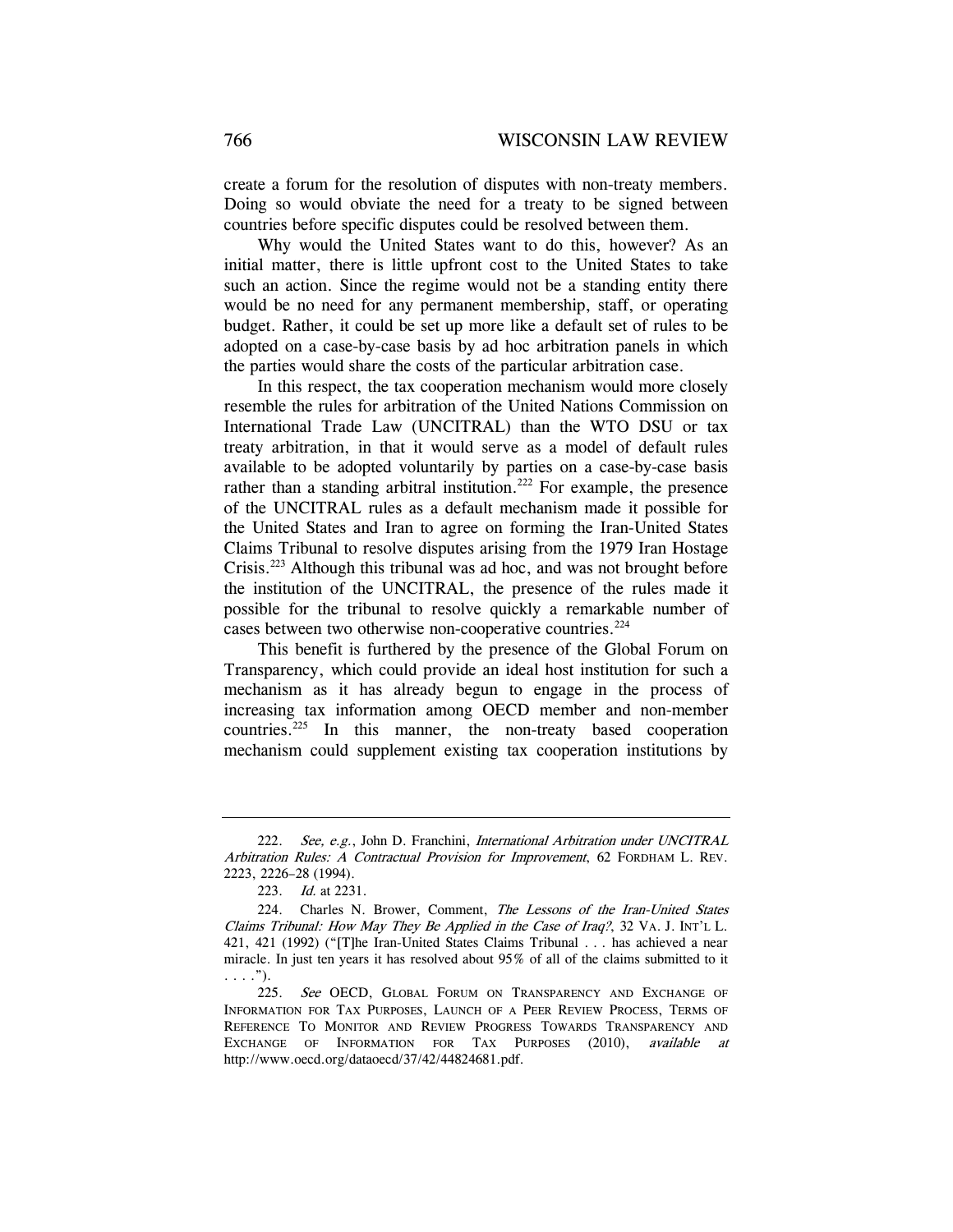integrating with them but also adding countries which otherwise would not have an incentive to participate.

Further, unlike the history of the WTO and its multiple negotiation rounds,<sup>226</sup> there would be no upfront negotiation or other similar costs with non-treaty partners as these rules could be adopted unilaterally. Similarly, unlike bilateral investment treaties or other negotiated cooperation mechanisms, no existing tax treaties would need to be renegotiated or amended to accommodate them since these alternative rules would not be applicable to disputes with treaty partners.<sup>227</sup> Taken together, there would be virtually no upfront transaction costs to the United States in adopting a non-treaty tax cooperation mechanism.

Perhaps more importantly, as discussed in more detail below, there would be no net cost in terms of policy to the United States. If the tax cooperation mechanism were not attractive to non-treaty members, there would be no cost to the United States since no cases would be brought. Even if a case were brought before the mechanism, if it were properly structured, resolution of the case would result in a net benefit to the United States from the increased cooperation which otherwise would not have occurred.

Merely establishing a non-treaty tax cooperation mechanism by itself does not prove particularly useful, however, since it would be difficult to imagine why non-treaty member states which could not agree on entering into a treaty with the United States would agree to submit disputes to the mechanism; after all, one state would have to lose. The mechanism only works if it can serve to increase the amount of cooperativeness in the international tax regime from currently existing levels. As discussed in Part III above, this is precisely what a "lottery" mechanism in the economics literature is intended to do to overcome inefficiencies in the public goods context.<sup>228</sup> Thus, in effect, the mechanism would need to act like such a structural solution to create incentives towards increased cooperation among states that are presently non-cooperative. Accordingly, the mechanism would have to contain certain conditions sufficient for the structural solution.

The cooperation mechanism could achieve these goals by providing for two crucial characteristics: first, it would require countries to agree to bind themselves to decisions ex ante with respect to disputes with any other country with which it has not entered into a

<sup>226.</sup> Anu Bradford, When the WTO Works, and How It Fails, 51 VA. J. INT'L L. 1, 49 (2010).

<sup>227.</sup> See, e.g., Eyal Benvenisti & George W. Downs, The Empire's New Clothes: Political Economy and the Fragmentation of International Law, 60 STAN. L. REV. 595 (2007).

<sup>228.</sup> See supra Part III.B.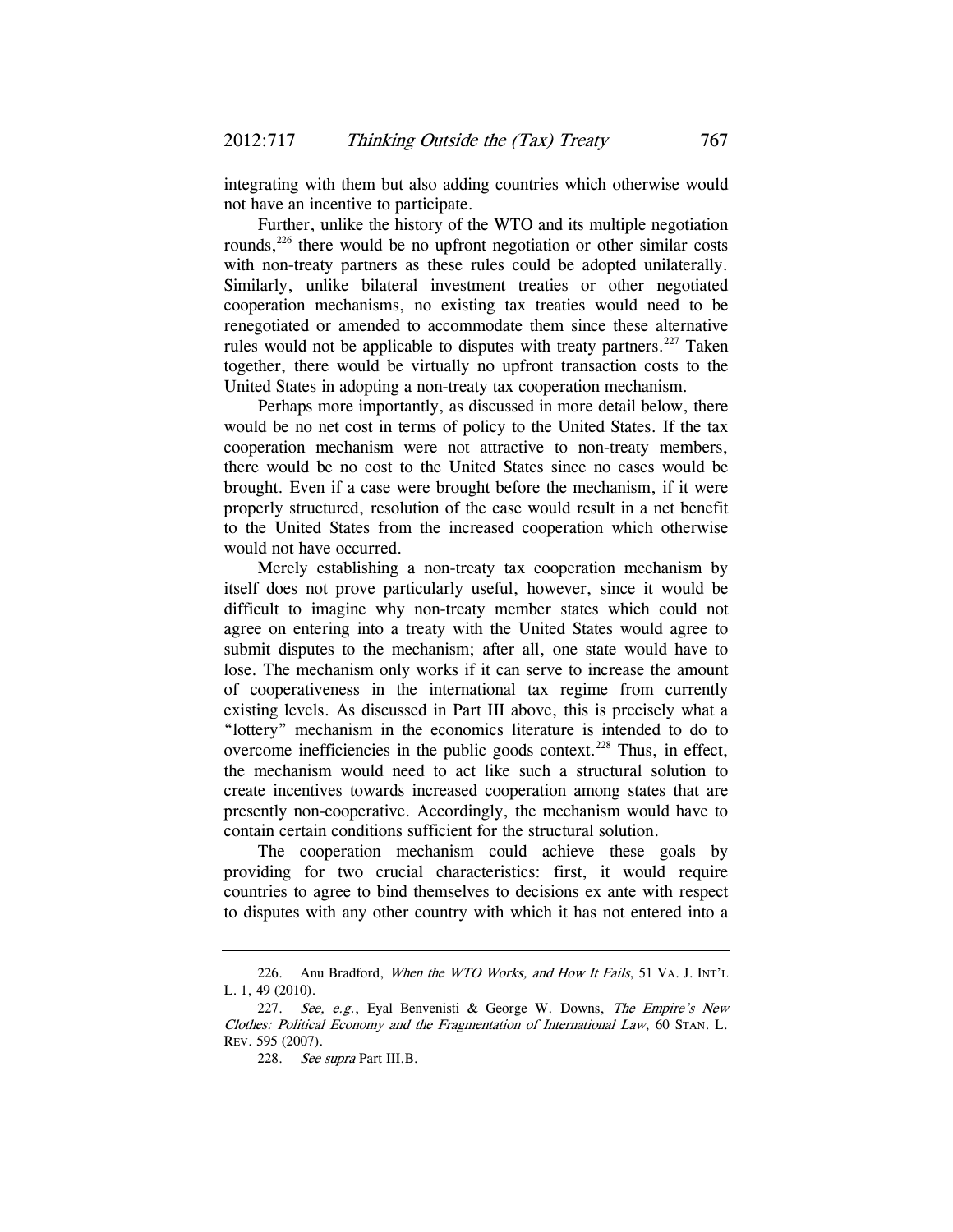tax treaty but has accepted certain baseline rules and, second, it would require that there be a presumption in favor of poorer countries in resolving particular disputes. These two characteristics effectively achieve the same goals as the structural solutions of building in a negative externality to serve as a form of side payment.<sup>229</sup>

By combining these two requirements, both wealthier countries that have already entered into treaties with other wealthier countries and poorer countries that have not entered into such treaties would have an incentive to engage in the mechanism. To the extent international tax is a form of Weaker-Link game, wealthier countries would disproportionately benefit from even minimal amounts of cooperation from the least cooperative states, meaning any incremental cooperation agreed to by poorer countries will inure primarily to their benefit. The trade-off would be for such countries to agree to sacrifice particular disputes with countries with which they do not have tax treaties. For example, if a wealthy and a poor country disagree over how to divide a particular item of income, say the royalties on Google's search algorithm software, one trade-off would be for the poorer country to share all of its information about the income with the rich country in exchange for the wealthy country using the poorer country's proposed allocation.<sup>230</sup>

By using a rule of decision in this manner, the system is able to allocate benefits in the form of winning disputes to poorer countries in such a manner as to offset the externality they generate to wealthier countries by agreeing to any baseline rules. Conversely, since wealthier countries would not be able to collect any disputed tax benefits with countries with which they don't have existing treaties, there is no net cost to wealthier countries as compared to the current regime.

The benefit of building the negative externality into a dispute resolution mechanism is that it limits the costs to disputed tax benefits only, which means any increase in benefits from cooperation more generally would remain and would primarily benefit wealthier countries. In other words, there must be some baseline principles of cooperation agreed to by the parties which would not be subject to resolution through the mechanism, while those matters properly subject to dispute resolution would be brought before the mechanism.

So what would be the baseline benefits of cooperation? Many would argue that the ideal baseline would be the acceptance by all countries of the "single tax" principle, which provides that all income

<sup>229.</sup> See Duncan, supra note 190, at 56 (finding fixed prize lotteries and expected prize lotteries equivalent under certain conditions).

<sup>230.</sup> See infra Part IV.D for a detailed example.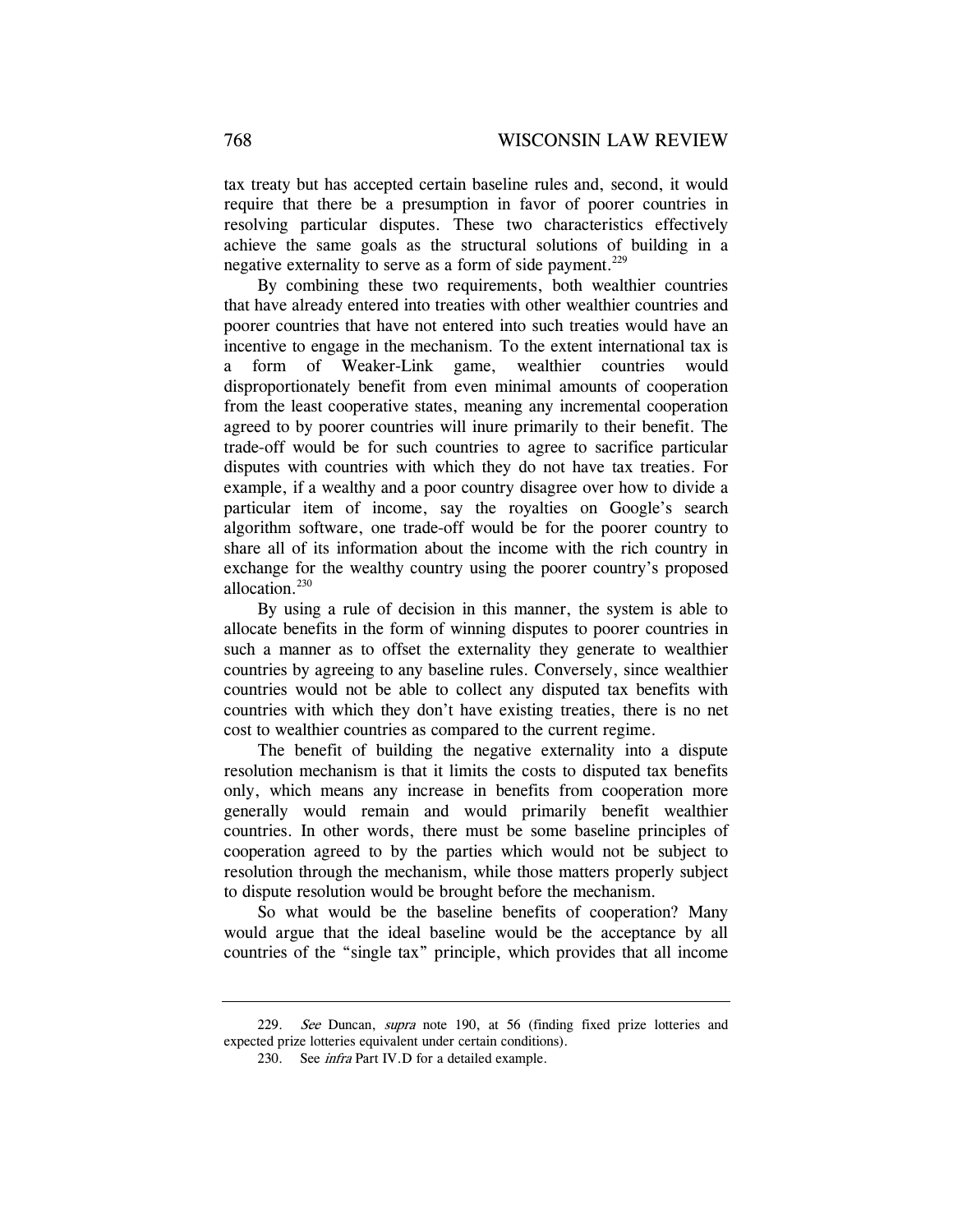should be subject to tax once and only once.<sup>231</sup> More specifically, poorer countries would agree as a condition of bringing a case before a panel to waive their sovereign right to claim taxing authority over a particular item of income if exercising that authority would result in some income escaping taxation altogether. Of course, this may be the ideal for the wealthiest countries of the world, but may not be as attractive to the poorest, nor may it even be normative from a first principles perspective.

The strength of the non-treaty dispute-resolution proposal, however, is that even if achieving worldwide agreement on a broad overarching goal such as the single tax principle is not possible or even desirable as a starting point, improvements to the international tax regime could be possible with much more realistic goals.<sup>232</sup> More specifically, the United States has numerous cooperative goals which it has already identified as in its interest—the tax treaty rules. For example, baseline rules could include such provisions from treaties as harmonizing the tax definition of corporate residency, $^{233}$  anti-base erosion rules,<sup>234</sup> and anti-abuse rules such as limitations on benefits (which ensure that taxpayers really operate in the country in which they are claiming tax benefits) $^{235}$  among others.

One of the easiest and most straightforward baseline rules would be robust, complete information exchange. $^{236}$  This baseline rule could, in effect, replicate the cooperative information sharing regime found in tax treaties including not only information sharing provisions, but also the MAP which would allow the competent authorities of both countries to sit down and discuss all of the information relevant to a particular taxpayer.237 This is a much broader concept than that embodied in

234. See Model Income Tax Convention, *supra* note 233, at art.  $22(2)(e)(ii)$ .

235. See id. at art  $22(2)(c)$ ,  $(e)(1)$ .

236. Cf. Steven A. Dean, The Incomplete Global Market for Tax Information, 49 B.C. L. REV. 605, 605–12, 657–72 (2008).

<sup>231.</sup> Reuven S. Avi-Yonah, International Taxation of Electronic Commerce, 52 TAX L. REV. 507, 517 (1997).

<sup>232.</sup> In fact, agreement to *any* baseline principle that would provide more than an insubstantial benefit to countries such as the United States would be sufficient. See infra Appendix A.

<sup>233.</sup> See, e.g., United States Model Income Tax Convention, art. 4, Nov. 15, 2006 [hereinafter Model Income Tax Convention], available at http://www.irs.gov/pub/irs-trty/model006.pdf; Mitchell A. Kane & Edward B. Rock, Corporate Taxation and International Charter Competition, 106 MICH. L. REV. 1229, 1232 (2008).

<sup>237.</sup> See, e.g., William L. Burke, Tax Information Reporting and Compliance in the Cross-Border Context, 27 VA. TAX REV. 399, 427–33 (2007).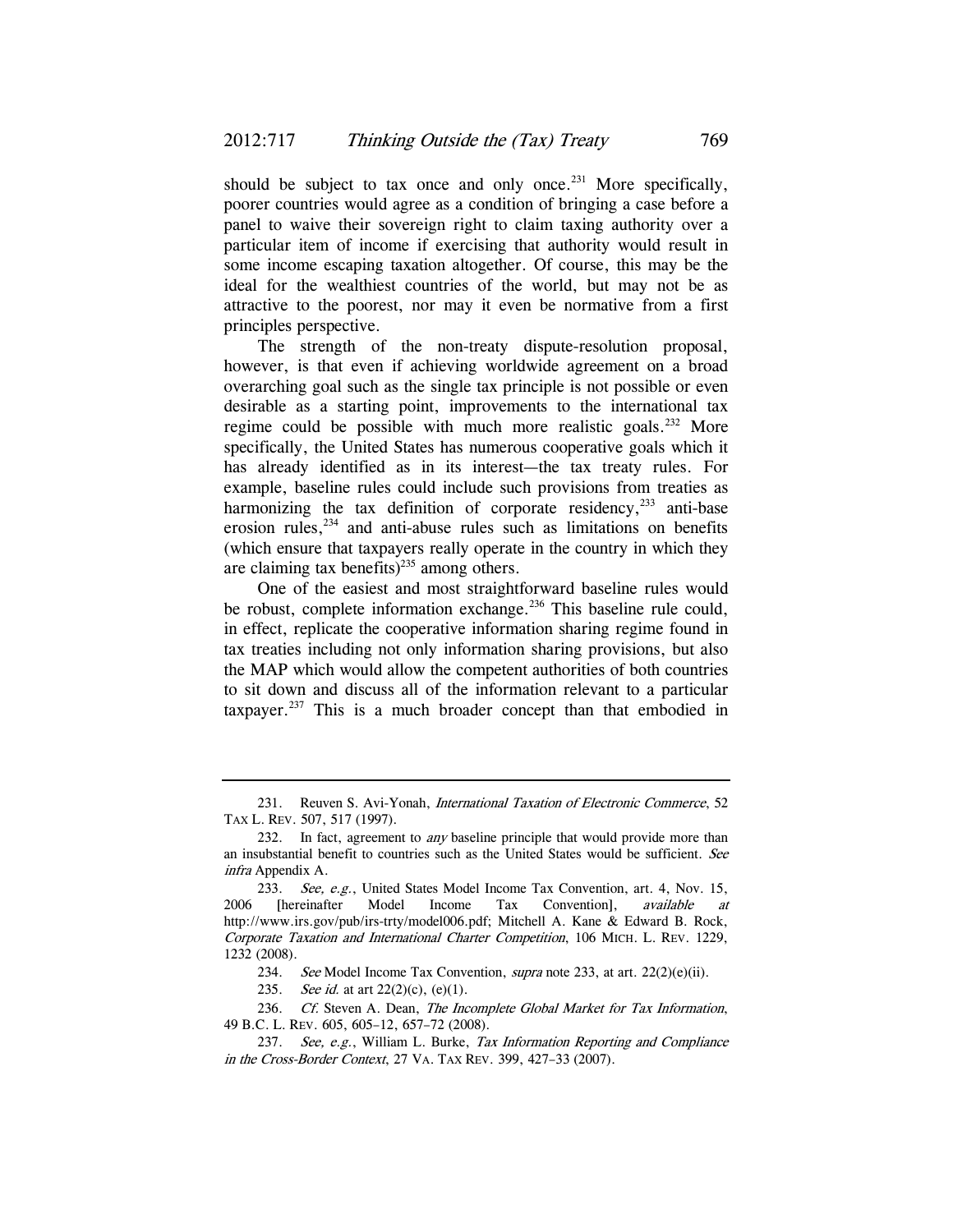current information projects such as  $TIEAs$ ,  $238$  in which a country agrees to disclose the information it has on hand about a particular taxpayer over a particular issue by request of the other country on a case-by-case basis, and only to the extent it does not otherwise violate the internal law of the country and does not require any independent investigation.239 By contrast, this proposed information exchange would require cooperatively disclosing all the information necessary to recreate the taxpayer's income so that a reasoned and informed decision could be made as to how to impose tax on the income while avoiding both double taxation and double non-taxation, much along the lines proposed by the Global Forum on Transparency and Exchange of Information for Tax Purposes. $240$ 

For example, returning to the Andorra example, robust information exchange would require not only disclosing how much royalty income is reported to Andorra, upon what basis this amount was calculated, and what tax rate Andorra imposes on it, but also whether the taxpayer offsets that income with deductible payments out of Andorra to other low-tax countries.<sup>241</sup> This would effectively replicate the so-called "base erosion" rules recently added by the United States to many of its treaties, $242$  which otherwise would not apply to investments in non-treaty countries. In this manner, the United States would benefit from effectively applying for the first time a form of its anti-base erosion rules to an investment through a non-treaty country, likely more than offsetting the tax revenue lost by agreeing to Andorra's transfer price of  $$4,000,000$  in that specific case.<sup>243</sup>

240. See supra note 225 and accompanying text. This approach has also been the basis of recent information sharing agreements among the members of the OECD and G20. See OECD, CONVENTION ON MUTUAL ADMINISTRATIVE ASSISTANCE IN TAX MATTERS (2011), available at http://www.oecd.org/dataoecd/63/49/ 48980598.pdf. But see Kristen A. Parillo, Group Criticizes OECD Global Forum Peer Review Process, 134 TAX NOTES 1504 (2012) (summarizing report of Tax Justice Network criticizing the Global Forum on Transparency Peer Review Process).

 242. See generally U.S.-Italy Income Tax Treaty, U.S.-France Protocol Enter into Force, 21 J. INT'L TAX'N 18 (2010).

243. See, e.g., Dale Pinto, "Conservative" and "Radical" Alternatives for Taxing E-Commerce (pt. 2), 17 J. INT'L TAX'N 38 (2006).

<sup>238.</sup> See, e.g., Martin A. Sullivan, Economic Analysis: U.S. Citizens Hide Hundreds of Billions in Cayman Accounts, 103 TAX NOTES 956 (2004) (contrasting TIEAs with complete information exchange regimes); see also Brown, supra note 16; Cantley, supra note18.

<sup>239.</sup> E.g., Dean, supra note 236, at 608 ("The primary tool for gathering extraterritorial tax information is bilateral tax information exchange. . . . This system has proven woefully inadequate."); Richard K. Gordon, On the Use and Abuse of Standards for Law: Global Governance and Offshore Financial Centers, 88 N.C. L. REV. 501, 530–31 (2010).

<sup>241.</sup> See supra Part I.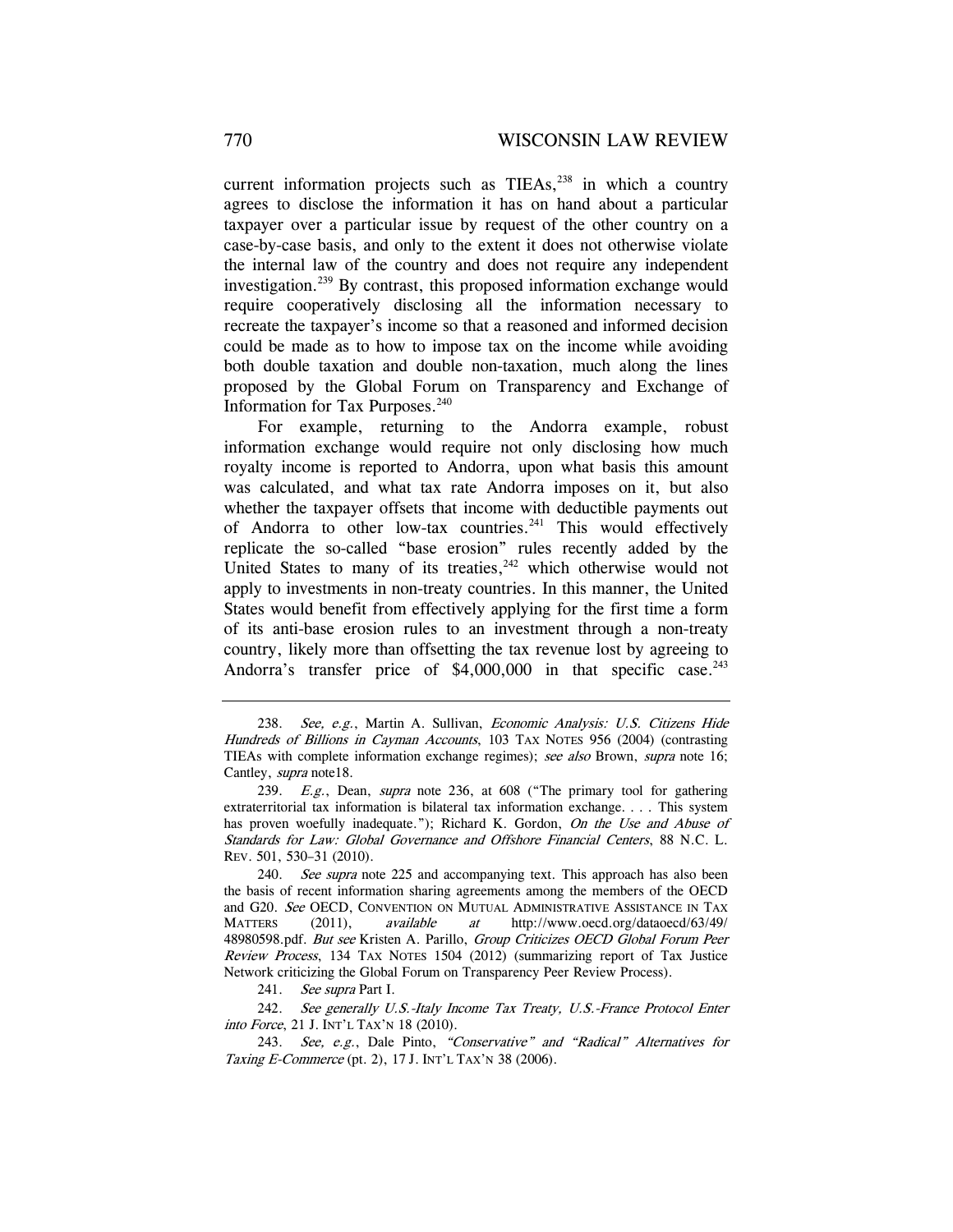Similarly, the United States could ask to apply other anti-taxcompetition treaty rules to be used as the baseline rule in particular disputes such as the ownership provisions of limitation on benefits clauses.244

By using these baseline rules, the United States could effectively replicate some of the benefits of a tax treaty with a non-treaty member, just on a case-by-case basis. The United States would effectively cede the right to tax a particular item of income to the other country—much in the same manner it does when it agrees to lower rates of withholding in a tax treaty—in exchange for cooperation over specific issues, particularly anti-abuse provisions found in tax treaties. By doing so only on a case-by-case basis, however, the United States would not forego the ability to use withholding taxes to capture revenue when payments leave the United States to such countries in general. Rather, it would effectively cede source base tax only when it receives base assurances from the other country that the income is truly going to the other country for some real business reason and not solely to avoid U.S. taxes, much as it does for payments to treaty member countries.

The mechanism to effectuate this would be a rebuttable presumption: that in cases where the poorer country agrees to be bound by a particular baseline rule requested by the wealthier country, the poorer country should win the hearing over the particular item of income at issue.<sup>245</sup> By adopting this rule of decision, the mechanism increases the chances that a poorer country would win and that a wealthier country would lose over the specific item of income at issue. From a risk-adjusted present value standpoint, this is similar to an increasing negative externality as more non-member countries join the pool, precisely because it is the poorer countries which currently have an incentive not to join the present treaty-based residence model of international tax. $246$  In other words, if a country has not entered into a tax treaty with the United States, every issue can potentially be a

<sup>244.</sup> See, e.g., Stafford Smiley, 2010 Treaty Developments, 37 CORP. TAX'N 31, 31–34 (2010) (summarizing anti-treaty shopping provisions added to treaties with Malta and New Zealand and the proposed treaty with Hungary). But see Kristen A. Parillo, Senator Puts Hold on Pending Tax Treaties, 134 TAX NOTES 276 (2012).

 <sup>245.</sup> In this manner, the arbitrator would act more like a referee than a true arbitrator, not acting as a finder of fact and applying the law to the facts, but rather determining whether the poorer country has abided by the agreed upon baseline rule and, if so, ruling in favor of the poorer country. Cf. Diarmuid F. O'Scannlain, The Role of the Federal Judge under the Constitution: Some Perspectives from the Ninth Circuit, 33 HARV. J.L. & PUB. POL'Y 963, 965–66 (2010).

 <sup>246.</sup> Using the presumption creates the equivalent of an expected lottery with an increasing negative externality, which has been demonstrated to be Pareto-superior to a partly cooperative and partly non-cooperative public goods equilibrium. See Duncan, supra note 190.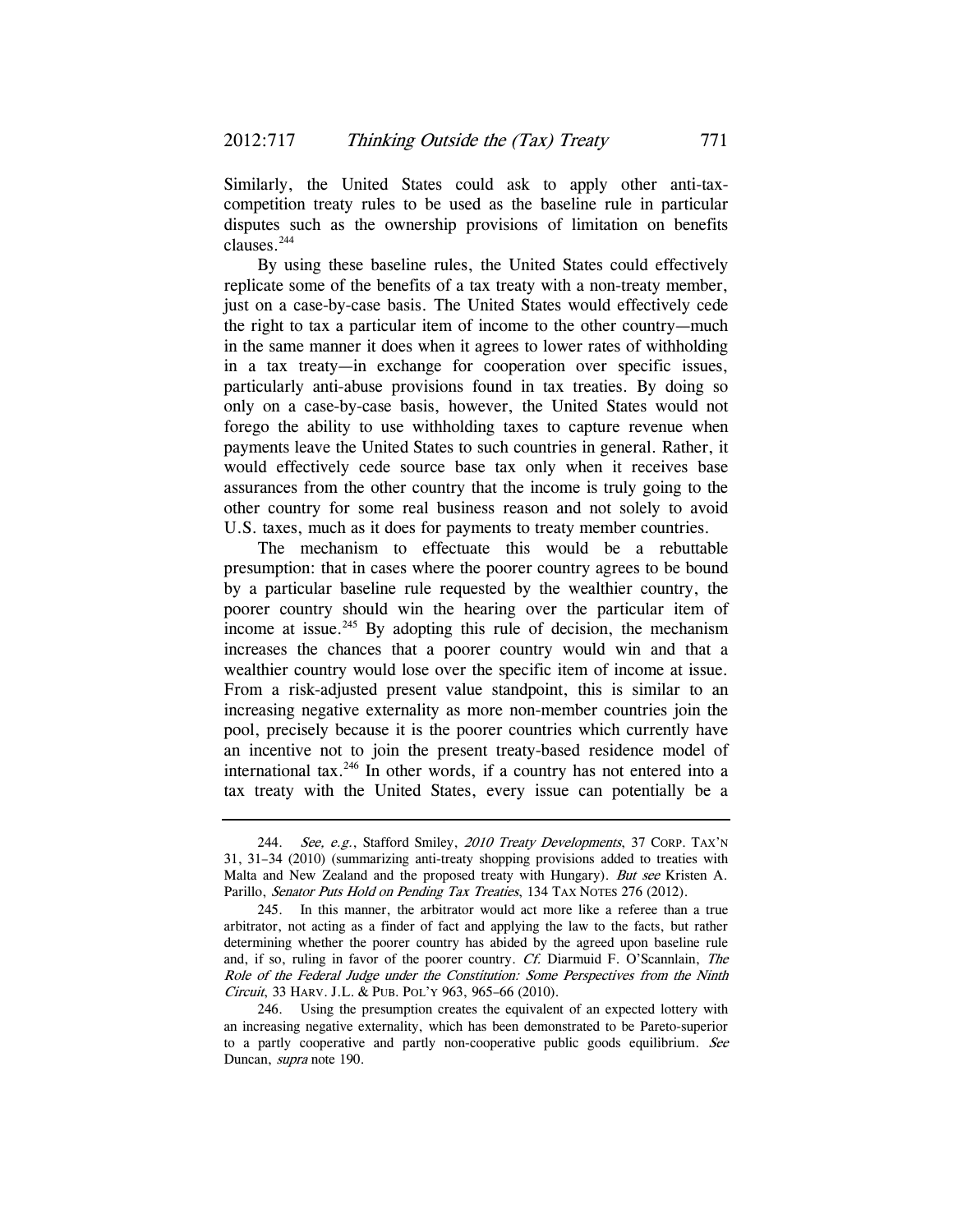dispute, with no clear winner. Even then, it still is presumably not in the interest of the country to enter into a tax treaty, since they have not done so.247 But if the United States adds the "lottery ticket" of actually winning disputes before the arbiter, without signing a tax treaty that forfeits its tax base, the terms of the deal become much more attractive. In exchange, the United States would receive some of the cooperative benefits it enjoys with treaty members without having to give away all the benefits of the treaty to a non-reciprocal state. $248$ 

Note that the crucial aspect of this proposal is that it applies only as between countries which have not already entered into a tax treaty. For countries which have entered into a tax treaty, the treaty-based dispute-resolution mechanics—whether MAP, voluntary arbitration, or mandatory arbitration—would remain the exclusive avenue for redress. In this manner, the non-treaty tax cooperation mechanism would in no way impact the incentives or payoffs for wealthier countries to interact with each other, $249$  nor would it impact the ability of such countries to enter into other, more cooperative agreements, if they so desire. $250$ Further, assuming the benefits of tax treaty cooperation between wealthy countries are based primarily on the shifting to a more residence based model and the reciprocal benefits deriving therefrom,<sup>251</sup> there would be little to no incentive for existing treaty partners to terminate their treaties solely to opt into this new, less reciprocal mechanism either.

By limiting the mechanism to non-treaty-based parties, the mechanism applies the presumption in favor of poorer countries only with respect to those disputes with countries with which the wealthier country would have had no cooperation otherwise. By doing so, the wealthier country receives the real benefit of the concession to the baseline rule as the price for admission, which is strictly greater than what it had before, while giving up revenue from disputes that would never have been raised otherwise, effectively giving up nothing.<sup>252</sup>

 <sup>247.</sup> The most likely reason is that tax treaties favor residence over source taxation. See Avi-Yonah, supra note 134, at 484–86.

<sup>248.</sup> See, e.g., Alvin C. Warren, Jr., Income Tax Discrimination against International Commerce, 54 TAX L. REV. 131, 135–36 (2001) ("The principle of reciprocity is manifest in the mutual reduction of source-country withholding taxes on investment income to the same level in the tax treaties.").

<sup>249.</sup> See infra Appendix A.

<sup>250.</sup> See SAWYER, supra note 14, at 28-49; Benshalom, supra note 167.

<sup>251.</sup> See, e.g., Yariv Brauner, International Trade and Tax Agreements May Be Coordinated, but Not Reconciled, 25 VA. TAX REV. 251 (2005).

<sup>252.</sup> See infra Appendix A.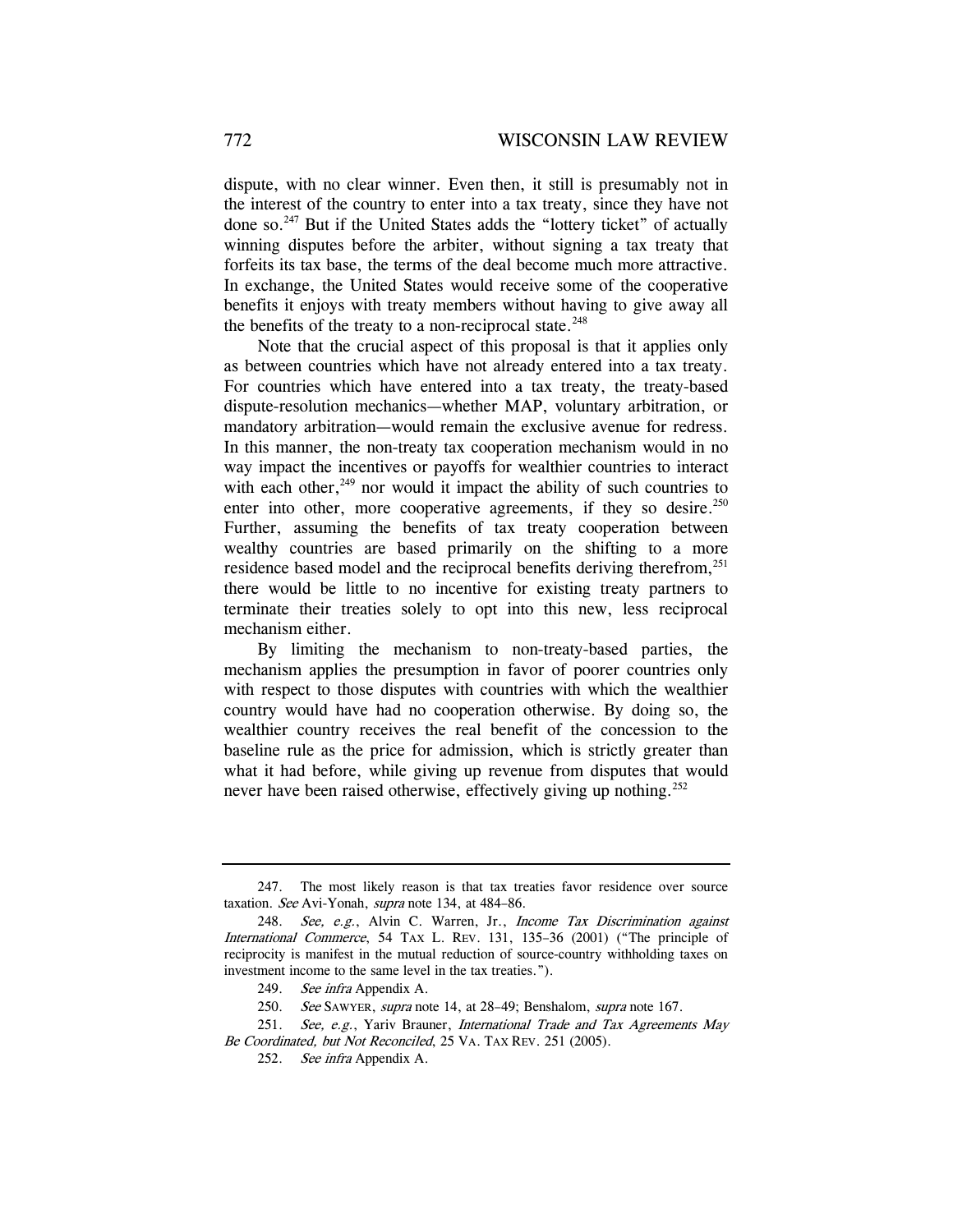Since joining the mechanism under these conditions would be strictly superior to the current regime, $253$  all countries—even wealthy countries—would have an incentive to bring cases before the mechanism even with a presumption in favor of poorer countries. This is the crucial aspect of the mechanism as a unique solution to the international tax conundrum described above: by taking into account the incentives of both wealthier and poorer countries, as was done in  $1918<sub>1</sub><sup>254</sup>$  a new international mechanism can be structured to maximize cooperation among both groups of countries.

Taking as a given that the contribution to the public good of international tax is the willingness to be bound to adverse conclusions of the mechanism and the prize is the chance of winning, two additional features of the mechanism arise. First, it must function as a form of "final offer" or "baseball" arbitration in which each side of a dispute provides its preference and the ad hoc panel picks one as the winner, such that the panel would have no discretion to insert its own solutions or to "split the difference" between the two proposals.<sup>255</sup> Final offer arbitration is important not because of the impact on a particular dispute but rather on the incentives to all the parties ex ante. The theoretical benefit of final offer arbitration in general is that it creates incentives for the parties to moderate their proposals.<sup>256</sup> In other words, each side wants their position to appear the most reasonable so it will be adopted by the arbitrator. Taken to its extreme, the mere presence of final offer arbitration would so moderate each side's position that they would eventually converge and agree without the need for arbitration at all.

As applied to international tax, the presence of the mechanism changes the incentives not only of the wealthier country and the poorer country, but also of taxpayers as well. Currently, taxpayers have an incentive to exploit structural gaps between the tax laws of countries which do not have a tax treaty. For example, a taxpayer may form an entity in a non-treaty member state solely with the intent of hiding assets from the home country, knowing that the two countries have no means of sharing sufficient information to prevent this from occurring. If, however, the taxpayer knows there is a chance that both countries would submit a dispute over that taxpayer to the mechanism on the

<sup>253.</sup> See infra Appendix A.

<sup>254.</sup> See supra notes 84-88 and accompanying text.

<sup>255.</sup> See, e.g., Benjamin A. Tulis, Final-Offer "Baseball" Arbitration: Contexts, Mechanics & Applications, 20 SETON HALL J. SPORTS & ENT. L. 85, 86-87 (2010).

<sup>256.</sup> See, e.g., Jay A. Soled, Transfer Tax Valuation Issues, the Game Theory, and Final Offer Arbitration: A Modest Proposal for Reform, 39 ARIZ. L. REV. 283, 304–05 (1997).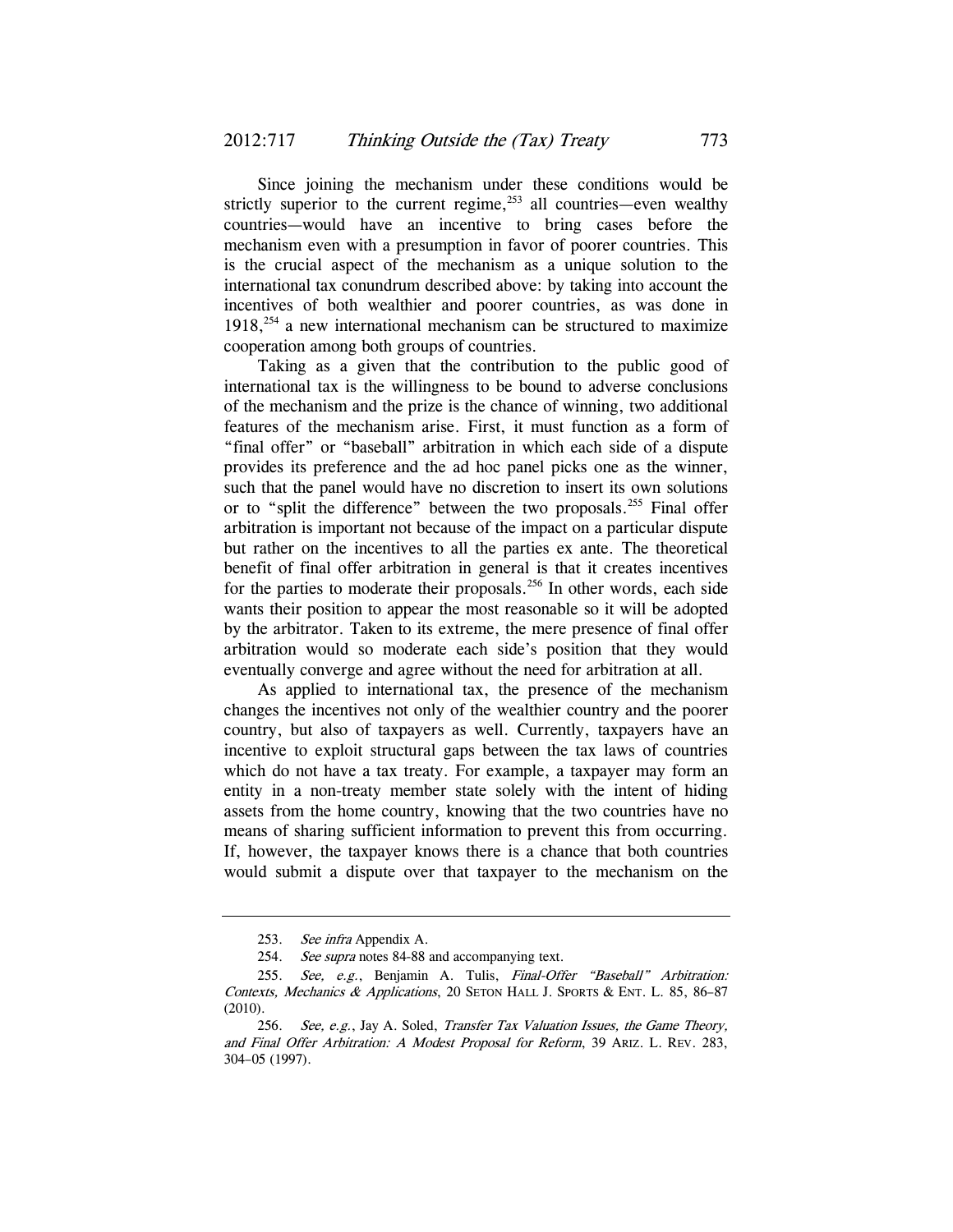condition that they share their information on the taxpayer, hiding assets in that jurisdiction becomes much less appealing as an initial matter.

Similarly, the willingness to bring cases before the mechanism itself serves as a signal to wealthier countries as to the basis of the tax benefits offered by such countries. If a country is willing to bring cases through the mechanism, presumably it must be because the country believes the presumption will apply and thus it will win the dispute even if it concedes the baseline rule, such as information cooperation; the taxpayer must also prefer that the case be brought assuming the benefits it receives from the poorer country would become more certain after the case is won.<sup>257</sup> Given that both the poorer country and the taxpayer would like to bring a case under these conditions, it is safe to assume that countries not willing to bring cases are likely engaged in harmful tax competition.<sup>258</sup> This signal would make punishment of harmful forms of tax competition, such as tax secrecy, more effective, or at least more directly targeted, as a tool for wealthier countries. Put differently, the mere presence of the non-treaty-based international tax regime could serve to make it easier and more effective for wealthier countries to adopt affirmative policy choices with respect to previously unaccounted for tax base while minimizing the risk of potential double taxation at the same time.

Lastly, the decision itself must be limited to the taxpayer or issue presented in the particular taxpayer and dispute at issue. In this manner the cost to wealthier countries would remain fixed only to those benefits at dispute in the case, while the benefits of increased cooperation would remain.259 In other words, a wealthy country may be willing to strike a deal in favor of a poorer country on a one-off basis, but only so long as it does not serve as the rule for all other disputes going forward; otherwise, it would have signed a tax treaty with the poorer country.

### D. The Non-Treaty Tax Cooperation Mechanism at Work

Given the moving parts of the theoretical tax cooperation mechanism, a hypothetical but realistic example may be useful. Returning to the example in Part I, slightly modified, can provide a useful basis for analysis.

<sup>257.</sup> See, e.g., SAWYER, supra note 14, at 47-48; Rosenzweig, supra note 38, at 597–601.

<sup>258.</sup> See, e.g., Mitchell A. Kane, Strategy and Cooperation in National Responses to International Tax Arbitrage, 53 EMORY L.J. 89, 143–44 (2004).

<sup>259.</sup> See infra Appendix A.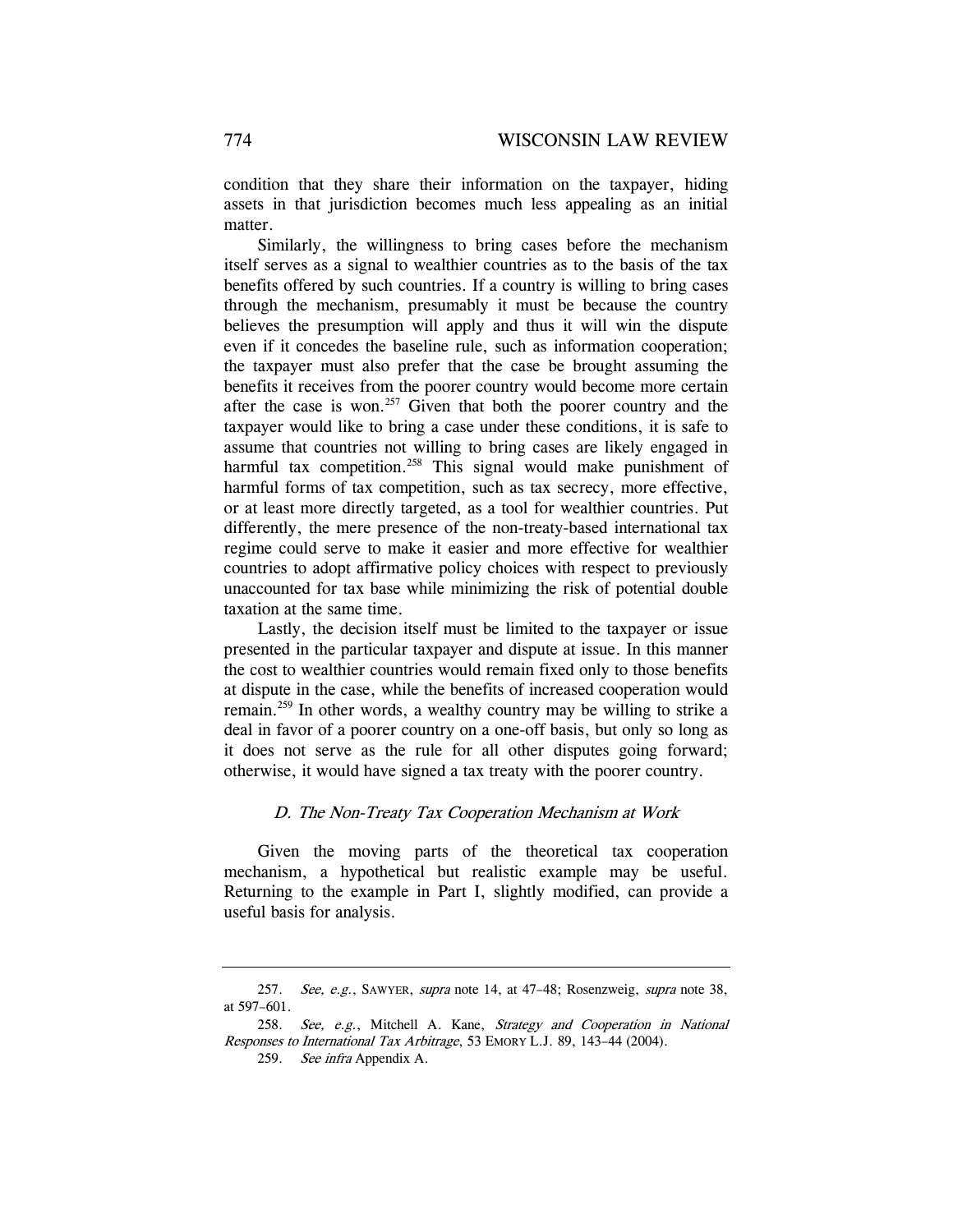Assume a U.S. corporation has active operations in multiple countries throughout the world but maintains two separate special purpose entities: an intellectual property holding company in Brazil and an internal finance company in Andorra. Under U.S. international tax law, the corporation allocates income to these companies under the arm's-length method of allocation; $^{260}$  in other words, the Brazilian company should charge the same royalty to its U.S. parent as it would to a third party, and the Andorran finance company should charge the same interest to its parent as it would to a third party. The problem, of course, is that these companies in fact do not do any business with third parties, making any arm's-length analysis wholly artificial.<sup>261</sup>

As a result, a dispute arises with respect to the allocation of income among these entities among the states involved. The United States accuses the U.S. parent of artificially paying higher rates to Andorra and Brazil to "shift" income to these lower tax jurisdictions.<sup>262</sup> The problem is that the United States has not entered into a tax treaty with either Andorra or Brazil, meaning that there is no way for the United States to know what amounts of transfer pricing the company is reporting to Andorra or Brazil, or even what methodology they are using to do so. Assume that the one thing all the countries do agree on is that they do not want to impose a double tax on any item of income.

More specifically, assume that the U.S. parent earns \$10,000,000 in gross revenue from worldwide sales, but then claims to the United States that it pays \$3,000,000 in interest to the Andorran entity and \$4,000,000 in royalties to the Brazilian entity. Since those are both deductible in the United States, that leaves only \$3,000,000 of net income subject to U.S. tax. The United States in response argues that under an arm's length standard only \$1,000,000 of interest should have been paid to Andorra and only \$1,000,000 in royalties should have been paid to the Brazilian entity. As a result, the United States proposes to unilaterally impose tax on the additional \$5,000,000 of income, without being able to know whether this would result in double taxation or whether it would prefer to impose tax on this amount from a normative standpoint. The only reason for this is the lack of ability to coordinate with Andorra or Brazil over the income of this taxpayer.<sup>263</sup>

<sup>260.</sup> See, e.g., Drucker, supra note 2.

<sup>261.</sup> See, e.g., Pearson, supra note 46.

<sup>262.</sup> See, e.g., Drucker, supra note 2.

 <sup>263.</sup> For these purposes, it is assumed that this could be structured to reduce or minimize withholding taxes as well as part of the overall structure. See, e.g., William G. Dodge et al., Final Cost Sharing Regulations: Do They Solve the Intangibles Puzzle?, 84 J. TAX'N 270, 278 (1996). For simplicity purposes, the example will only discuss net income taxes, although the analysis holds for total tax liability as well.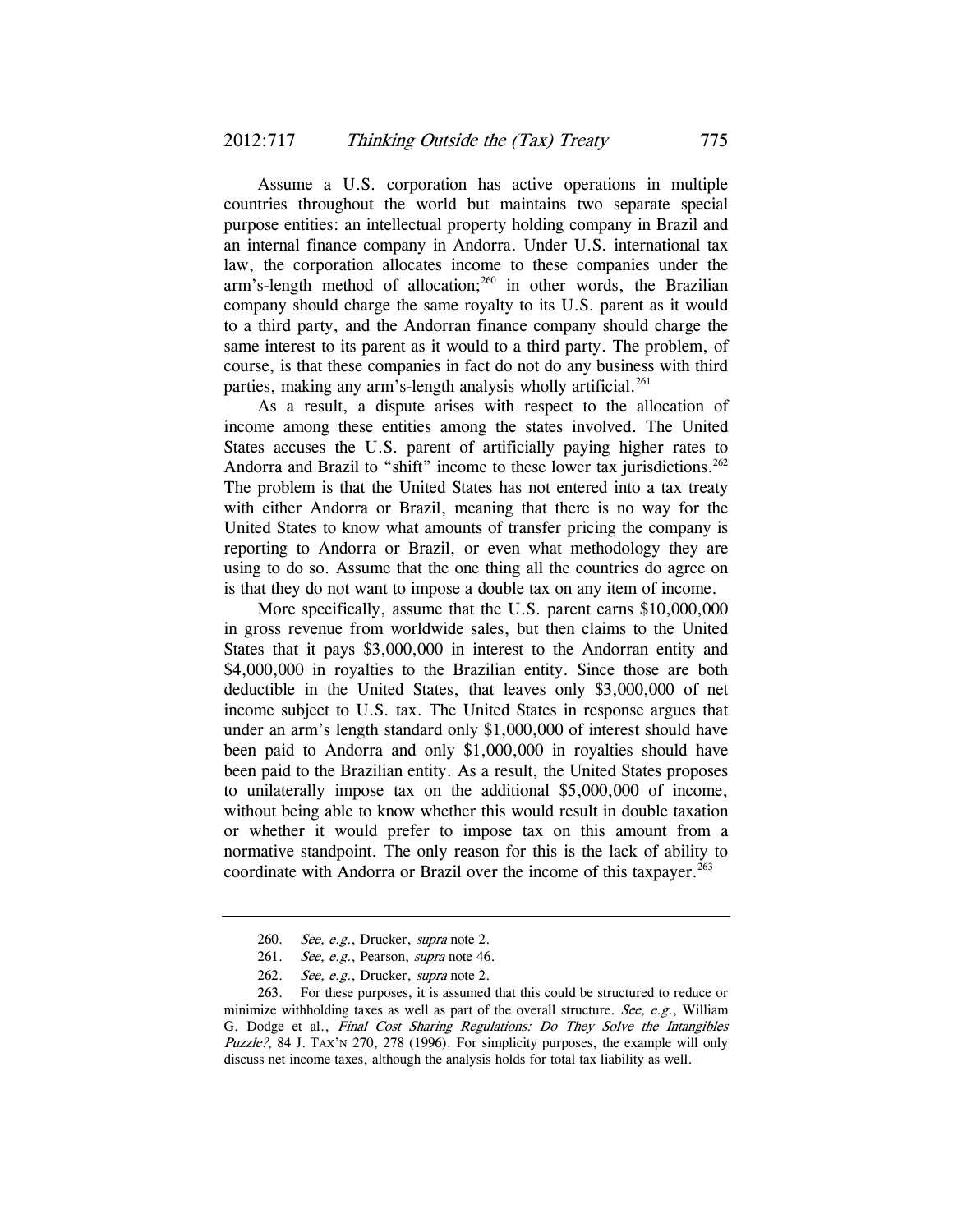From the other perspective, assume Andorra has adopted an arm'slength regime that generally respects taxpayer's income allocations as a matter of course and assume further that Brazil has adopted a formulary apportionment method in which it allocates income based on independent factors such as sales or licenses of the intellectual property. Under these approaches, the company reported \$3,000,000 of interest income in Andorra which was entitled to a very low rate of tax and \$4,000,000 of royalty income in Brazil subject to a lower, but still positive, tax rate than that imposed by the United States. Lastly, assume that under a formulary apportionment method using sales or licenses \$4,000,000 is the appropriate amount of royalty income to apportion to Brazil while under an arm's length standard \$1,000,000 of royalty income is appropriate to apportion to Andorra.

As would be expected, the taxpayer disagrees with the proposal of the United States to impose tax on an additional \$5,000,000 (\$2,000,000 additional income from Andorra and \$3,000,000 from Brazil), primarily because it structured its transaction as among the United States, Andorra, and Brazil specifically to maximize its after-tax worldwide return based on the law of each country at the time the transaction was structured and believes that it fully complied with the law of each country. The proposition of the United States could result in a higher effective tax rate on the transaction, requiring a change in the structure or, even worse, could cause the taxpayer to cease operations of that transaction. In either case, the proposal of the United States could actually be less efficient from a worldwide standpoint than doing nothing, assuming the only issue is the allocation of tax base. From the perspective of the United States, however, there is no other alternative since there is no way for it to know whether the \$5,000,000 would be subject to double taxation if it imposed a tax or double nontaxation if it did not. As a result of the lack of cooperation with Andorra and Brazil, the United States cannot adopt its normative preference as to a portion of its tax base, at least not with any amount of certainty.

Now assume that the United States has previously committed to resolving disputes with non-treaty partners such as Andorra and Brazil under rules described above for the tax cooperation mechanism, including the requirement that counterparties agree to adhere to certain baseline rules. With respect to Andorra, the United States requests full information sharing with the United States. In other words, Andorra would not be permitted to use the hiding of tax information—which might be permissible under international law—as an argument to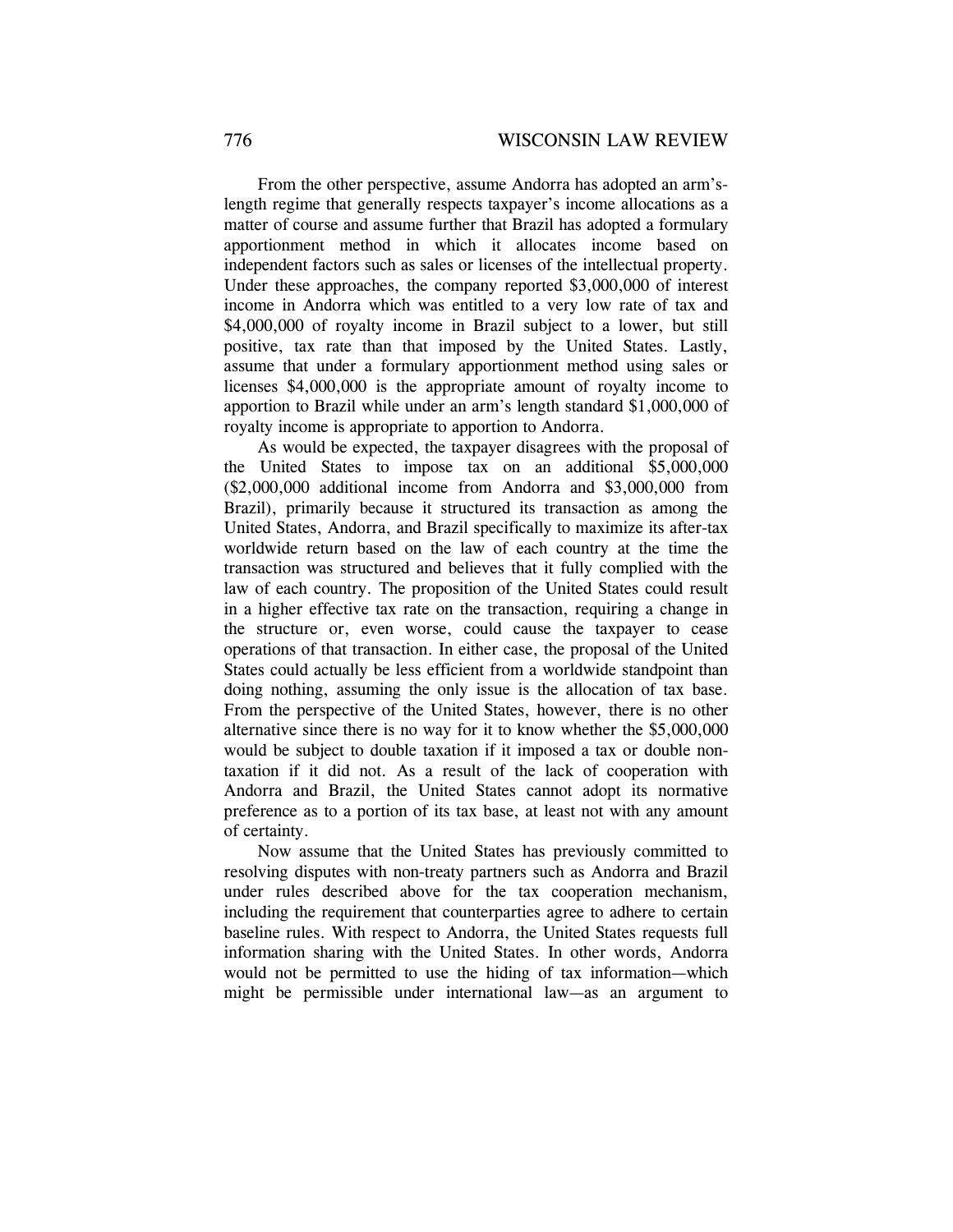support their side in the dispute.<sup>264</sup> With respect to Brazil, the United States requests an equivalent to the limitation-on-benefits provision in its treaties as the baseline rule. In other words, the United States would concede to Brazil's transfer price if Brazil in exchange would certify that the taxpayer is owned by either U.S. or Brazilian taxpayers or has substantial business activities in Brazil.<sup>265</sup>

The taxpayer, not wanting the United States to impose a second tax on the \$5,000,000, petitions Andorra and Brazil to challenge the United States pursuant to the mechanism. Assume both Andorra and Brazil do so and petition that a panel be created pursuant to the mechanism to challenge the assertion by the United States to tax the \$5,000,000.

With respect to the dispute between the United States and Brazil, there are actually two disputes: first, whether to use arm's-length or formulary apportionment; second, once that is decided, upon which basis to determine the allocation. Since under any normative theory of international tax, both arm's-length and formulary apportionment could potentially achieve an appropriate result, the presumption would apply in Brazil's favor on the first issue, resulting in the panel ruling in favor of Brazil and applying formulary apportionment to the particular item of income at issue (that is, the royalty income). $^{266}$ 

The next issue would be whether to utilize the location of the sales or license of the intellectual property, which are located entirely in Brazil, or some other factor such as worldwide employees or worldwide sales, which are located primarily in the United States, to calculate the formulary apportionment of the royalty. Of course the United States would prefer to use sales or employees, but there is little argument that using location of the license would violate the limitation on benefits clause of the model tax treaty. Therefore, once again, since Brazil complied with the baseline rule, the presumption would apply in favor of Brazil, and the arbitrator would rule in favor of the Brazilian apportionment. Taken together, Brazil would have a complete victory, and the United States would have to cease attempting to impose tax on

<sup>264.</sup> See, e.g., Christians, supra note 127; Gordon, supra note 239.

<sup>265.</sup> See Model Income Tax Convention, supra note 233, at art. 22.

 <sup>266.</sup> Technically, the United States could not apply formulary apportionment if its rule was arm's length. Accordingly, the ruling would have to be that the United States adopt a particular dollar amount of royalty income to allocate to the United States which matches the amount as if it had used formulary apportionment, rather than that the United States actually adopt formulary apportionment. Since this would apply only to the item of income at issue, in this manner it would be substantially similar to agreements to divide tax base between countries which are signatories to a tax treaty pursuant to MAP competent authority provisions. See, e.g., Regina Deanehan et al., Making Better Use of APA and MAP Programs, 19 J. INT'L TAX'N 32 (2008).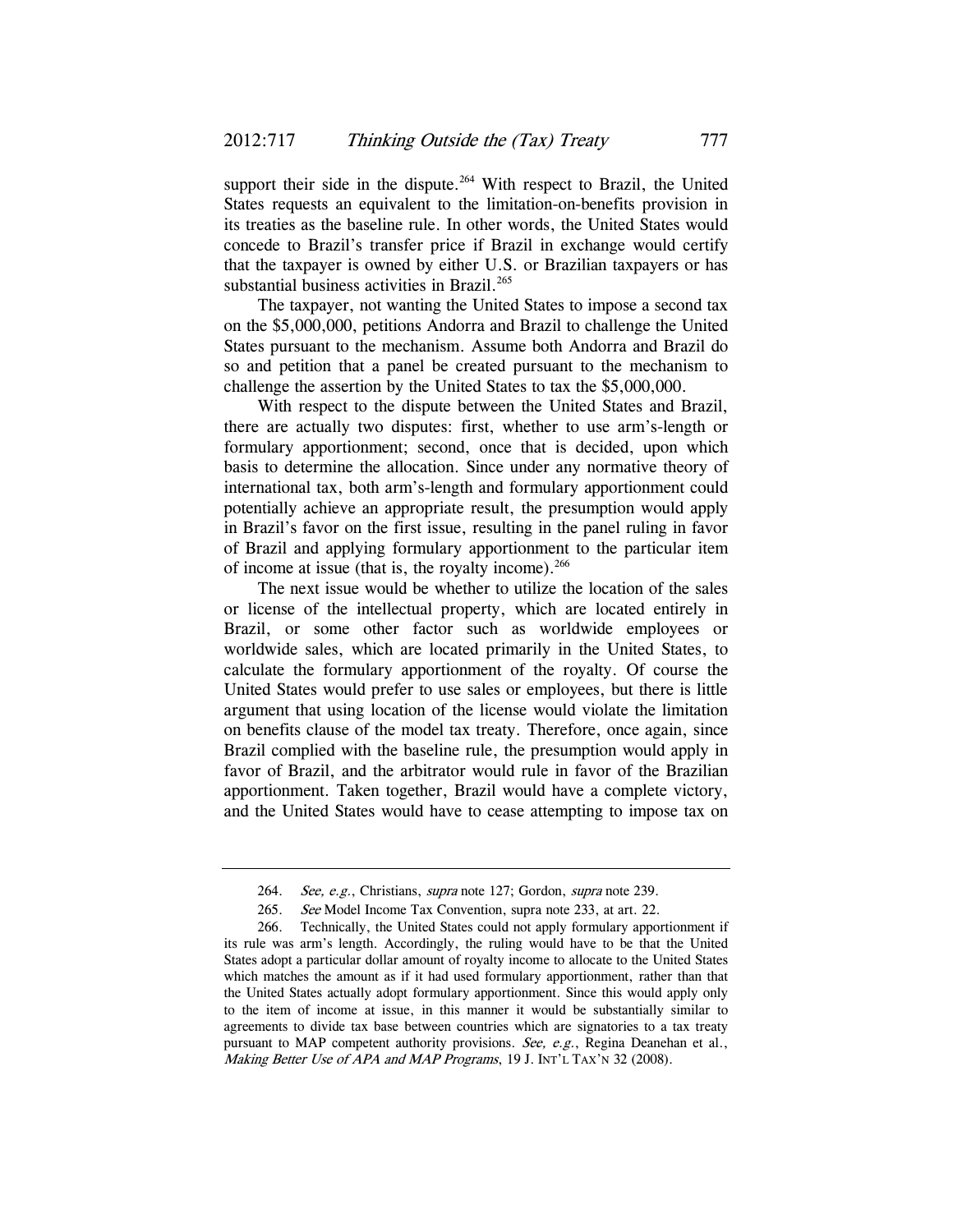the additional \$3,000,000 of royalty income at issue in this particular case.

In exchange, the United States would have learned that the taxpayer was not using the Brazilian company to strip income out of the United States and Brazil and into the cracks of the international tax regime, since the company must either pay out profits to people taxable in the United States or Brazil or pay Brazilian tax on substantial business activity. Either way, the United States would know that the transfer price preferred by the taxpayer was not being used for a purely abusive structure.<sup>267</sup> If, however, the taxpayer had been engaged in a structured transaction such as the "Double Irish with a Dutch Sandwich" reportedly used by Google,<sup>268</sup> the United States would now know about the structure, the indicia of it, how to find it in the future, and how to change its laws, if necessary, to combat it. This kind of information is valuable, to say the least, especially in the international tax context.<sup>269</sup>

The United States would not be obligated to use formulary apportionment for any future transaction with this taxpayer, with Brazil, or with any other country, nor would it be prohibited from asserting that a factor such as worldwide sales or employees would be proper in the future either. It would know with certainty, however, that in this particular transaction the taxpayer will use a consistent allocation for purposes of both the United States and Brazil, and it will know the information upon which the taxpayer calculated it, which could assist in future dealings with this taxpayer. $270$ 

With respect to Andorra, by contrast, there is not a dispute over the methodology since both jurisdictions have adopted the arm's-length method. Rather, the dispute is over the ability of Andorra to accept the transfer price amount chosen by the taxpayer without requiring independent support, while the United States would prefer an independent transfer pricing study to be done. In this case, Andorra could not comply with the baseline rule of full and robust information

<sup>267.</sup> See generally RICHARD E. ANDERSEN, ANALYSIS OF UNITED STATES INCOME TAX TREATIES ¶ 22.01 (2011), available at 1998 WL 1038801.

<sup>268.</sup> See Jane G. Gravelle, The Corporate Income Tax: A Persistent Policy Challenge, 11 FLA. TAX REV. 75, 76 (2011); John Sokatch, Transfer-Pricing with Software Allows for Effective Circumvention of Subpart F Income: Google's "Sandwich" Costs Taxpayers Millions, 45 INT'L LAW. 725, 725-27 (2011).

 <sup>269.</sup> For example, the recent success of John Doe summons against Swiss banks arose as a result of a whistleblower tip from a Swiss banker. See Michelle M. Kwon, Whistling Dixie about the IRS Whistleblower Program Thanks to the IRC Confidentiality Restrictions, 29 VA. TAX REV. 447, 461 (2010).

 <sup>270.</sup> This is assuming that the Brazilian position has some reasonable support for it; for example, if it used a sales factor in its formulary apportionment method.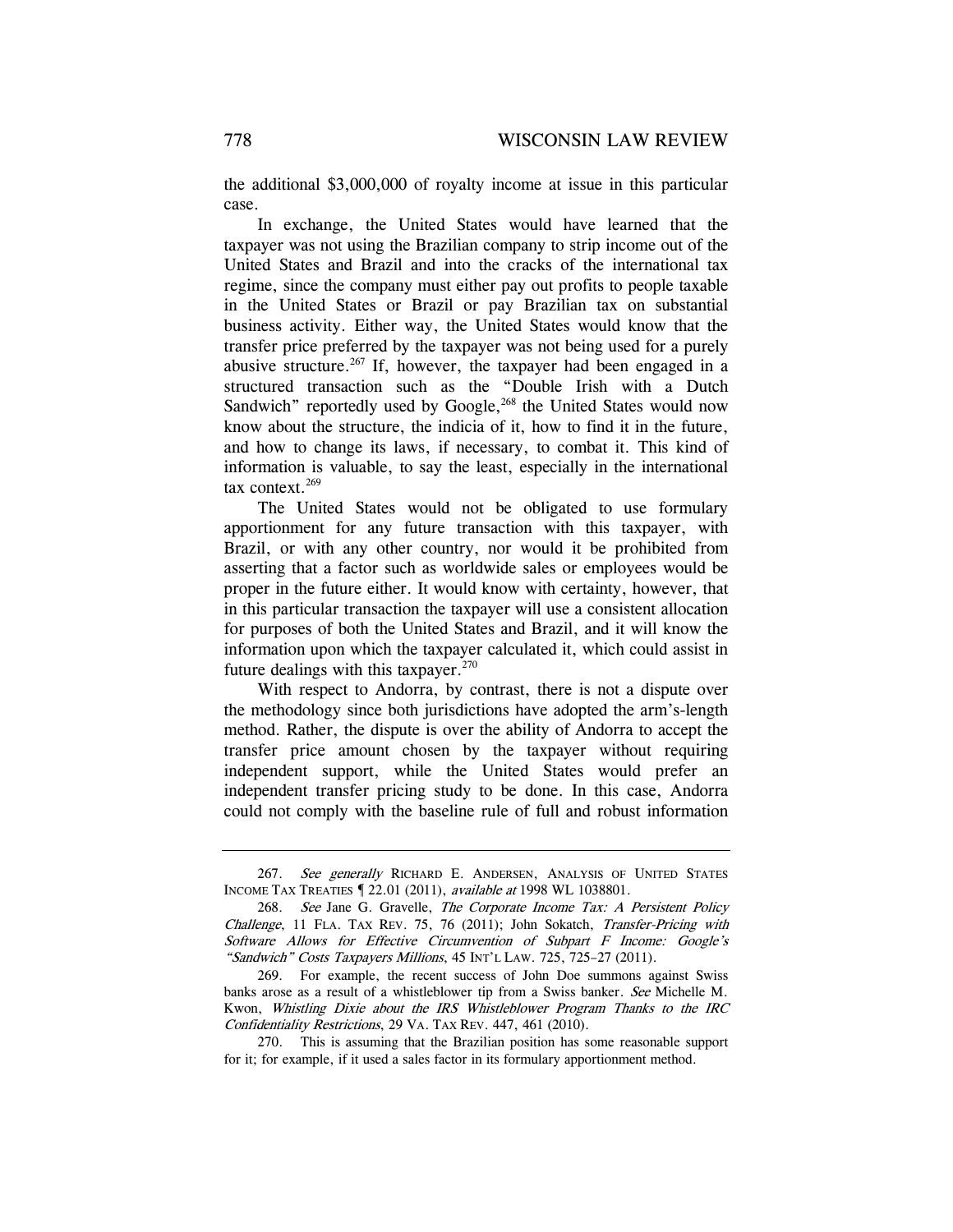exchange. If the rule proposed by Andorra were adopted and the United States were concerned that the taxpayer was abusing transfer pricing, it could ask Andorra to provide to the United States the transfer pricing amount the taxpayer reported to Andorra to compare with the one provided to the United States.

If the rule of Andorra were never to ask for information supporting the transfer price, however, the United States would never be able to verify the correct transfer pricing amount, meaning that at best it would have to arbitrarily choose one transfer price, which could lead to double taxation. Since the purpose of the full and robust information exchange rule was to permit the United States to confirm that the transfer pricing was not being used to evade U.S. taxes, this would violate the rule and thus the presumption would not apply.

In such a case, it would be the responsibility of Andorra to demonstrate that the transfer pricing actually proposed by the taxpayer at issue, if accepted by the United States, would in fact result in all of the income being subject to income tax in either the United States or Andorra in this particular instance, or that Andorra's approach would be substantially simpler and less expensive for it from an internal administrative standpoint, $271$  meaning that adopting the position of the United States would impose a significant administrative burden on Andorra.<sup>272</sup> If proven, the panel may determine that Andorra correctly applied its transfer pricing rules and thus should still win the dispute. If not, however, the panel could rule in favor of the United States and permit it to impose tax on the \$2,000,000 excess interest. Regardless, at a minimum the United States would know whether the taxpayer was reporting all \$3,000,000 of income to Andorra, even using Andorra's approach to transfer pricing. Similarly, whichever way the panel rules in this dispute Andorra would continue to be allowed to use its transfer pricing rule for transactions going forward, and the presumption would again apply in its favor in future disputes.

Now assume instead that the transfer pricing amount reported by the taxpayer to Andorra was \$1,000,000 instead of \$3,000,000, while the amount reported as a deduction to the United States remained \$3,000,000. Since these are clearly inconsistent allocations, the benefit

<sup>271.</sup> See Michael C. Durst, Making Transfer Pricing Work for Developing Countries, 60 TAX NOTES INT'L 851 (2010).

<sup>272.</sup> See Dean, supra note 41; see also David Spencer, International Tax Cooperation: Centrifugal vs. Centripetal Forces (pt. 2), 21 J. INT'L TAX'N 46, 48 (2010) ("For the OECD's arm's-length transfer pricing rules to be implemented effectively, tax administrations must have that expertise. It is questionable in developed countries (and even more questionable in developing countries) whether tax administrations have such expertise.").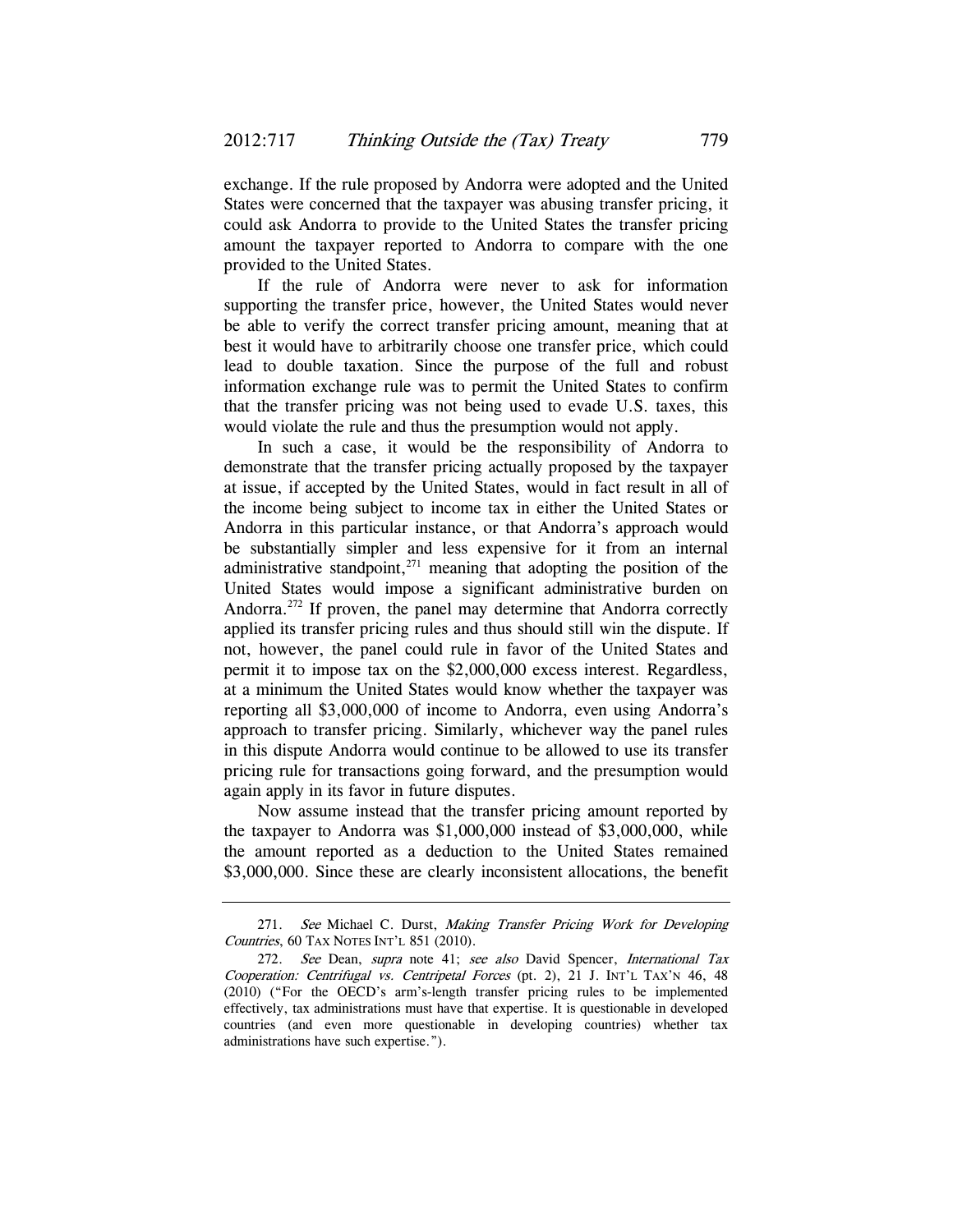to the taxpayer is not simply taking advantage of lower rates in Andorra through transfer pricing or exploiting cheaper source of funds by using an internal finance company but rather solely exploiting the fact that it can report different amounts to the United States and Andorra without either knowing about it. When the United States attempts unilaterally to impose tax on the additional \$2,000,000 of interest, the incentives to both the United States and Andorra differ substantially. Of course, the taxpayer still would like the United States not to impose the additional tax. The difference is that if Andorra were to bring a challenge in the mechanism the only argument available to it would be that the taxpayer should be allowed to hide the amount of interest reported; if the United States knew that only \$1,000,000 of income was being reported to Andorra, it could impose tax on the additional \$2,000,000 without any risk of double taxation, even if it fully conformed to the Andorran transfer pricing allocation.

Thus, assuming Andorra fully disclosed its transfer pricing amount and the presumption applied, the United States would only be obligated to respect \$1,000,000 of interest deduction, freeing it to tax the additional \$2,000,000, while if the presumption were overcome both the United States and Andorra would have to use the \$3,000,000 amount. Either way, the United States would be able to tax \$3,000,000 of income without fear of double taxation. Since the only way to avoid this result would be for Andorra to refuse to disclose how much interest income was reported to it, Andorra could not do so and still maintain the presumption in its favor, meaning the United States would win the dispute once again.

Crucially, however, in no circumstance would the taxpayer be able to achieve certainty of avoiding tax on the \$2,000,000 of interest income solely by hiding the inconsistency between the United States and Andorra. Knowing this makes the benefit of hiding inconsistencies much lower to both the taxpayer and Andorra ex ante, thereby reducing the incentive to engage in such behavior even absent a specific case being brought before the mechanism. Conversely, it makes the availability of Andorran tax benefits other than tax secrecy, such as its transfer pricing rules, more certain to be respected by the United States and thereby worth more to U.S. taxpayers; to the extent Andorra uses these rules to attract investment, it would benefit from this increased certainty as well.

This does not resolve what to do with countries which might want to serve as bastions for information secrecy, however, such as countries which do not have the natural resources or other non-tax means of attracting capital such as Andorra. For example, if the taxpayer could not engage in tax secrecy with Andorra it might be able to do so in another country, such as Vanuatu. In such a case, however, Vanuatu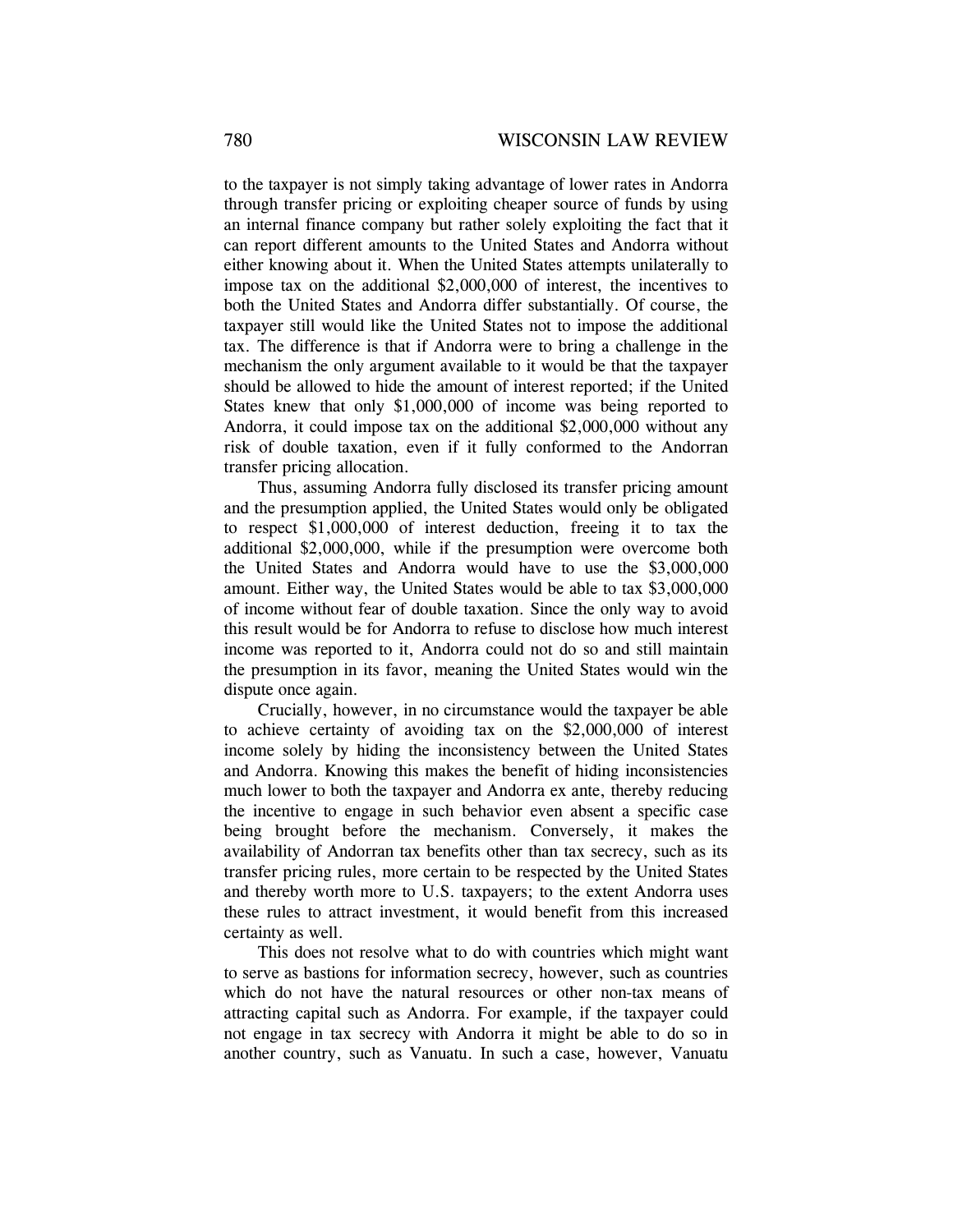would never bring a case before the mechanism, since it would know it would always lose. This itself could also serve as a signaling device to the United States; in other words, countries that refuse to bring a case through the mechanism even with the presumption in their favor are much more likely to be engaged in the type of activity that the United States would find normatively undesirable. In such a case, it becomes more likely that the unilateral imposition of tax by the United States on the additional \$2,000,000 of interest income would be consistent with its normative tax preferences to avoid double taxation; at a minimum the United States would be able to make a more informed decision to this effect. Consequently, the United States would be able to move closer to its normative preferences just by increasing the amount of information available with respect to the previously unaccounted-for tax base.

Solely as a result of the United States unilaterally adopting the rules of the mechanism and agreeing to be bound by them, more information as to worldwide tax base would become available to the United States, meaning the United States could make a more informed decision as to its normative preferences with respect to this previously unaccounted-for tax base; whether it be a worldwide regime or a territorial regime, a capital-export neutrality or capital-ownership neutrality, more information will always make it easier to accomplish. Assuming that taxpayers are currently maximizing their worldwide after-tax returns by exploiting both "good" and "bad" international tax structures, it is also possible to claim that the increased information with respect to previously unaccounted for tax base is also welfare improving, because it permits all countries to adopt their normative preferences on income that otherwise would have escaped taxation not as an affirmative policy choice but rather solely due the interaction (or lack thereof) among sovereign taxing jurisdictions and incentives not to sign a tax treaty.<sup>273</sup> This is true even if the decision would be to impose zero tax on such base.

What is important in this analysis is not the specific result in a specific case. Rather, what is important is that each of the United States, Brazil, and Andorra would have an incentive to commit to the mechanism. This commitment then changes the incentives for capital to seek out or "abuse" the system, knowing that the more abusive the transaction, the more likely it will lose the benefits—either before the mechanism or as a result of a country refusing to engage it—while the less abusive the transaction, the more likely it will keep those

<sup>273.</sup> This assumption helps address the "second best" problem as well. See, e.g., Schön, supra note 19.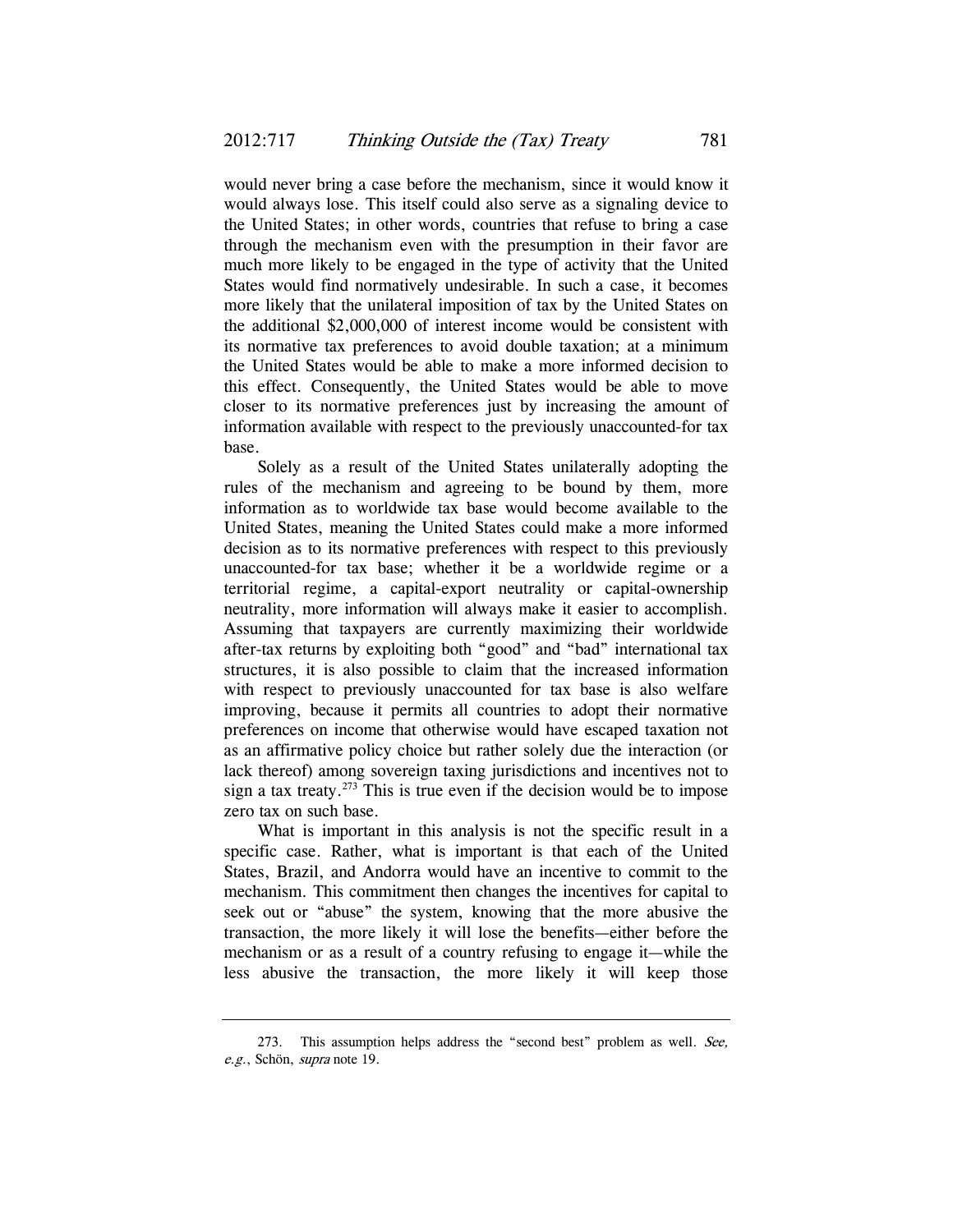benefits.274 In other words, by having Brazil and Andorra committed to the process, the Weaker Links in the international tax regime are strengthened, increasing the overall payoffs for the system as a whole and for wealthier countries, such as the United States, in particular, notwithstanding that the United States would "lose" most if not all specific disputes brought through the mechanism.

The same analysis could apply to other potential areas of disagreement, for example dual consolidated losses (DCL), a structured transaction in which a taxpayer attempts to "double dip" by claiming a deduction in two countries for a single economic expense.<sup>275</sup> The solution adopted unilaterally by the United States was to disallow a deduction to companies which were able to take a deduction for the same economic cost in another country.<sup>276</sup> Assume Belize adopts a similar rule—for U.S. taxpayers with operations in Belize, a circularity problem arises. The United States disallows a deduction because it is possible to be deducted in Belize, while Belize does the same.<sup>277</sup> As a result, the taxpayer cannot deduct the expense in either country, resulting in double taxation. This is not a result of a policy choice by the United States to impose higher amounts of tax on taxpayers with operations in Belize, as opposed to a treaty partner such as the United Kingdom, but rather solely a result of the inability to coordinate the independently adopted DCL rules of the United States and Belize. Of course the taxpayer would not prefer this either, since it would pay two levels of tax and ideally would like to claim the deduction in the highest-tax country. The taxpayer therefore petitions Belize to bring a claim through the mechanism; in exchange the United States requests that Belize disclose that the income taxable in Belize is not being stripped out to other countries, to which Belize agrees. Pursuant to the presumption Belize wins, the expense is deductible in the United States and taxable in Belize.

Interestingly, this is a substantially similar resolution to the DCL problem as was achieved by the United States and the United Kingdom

 <sup>274.</sup> This is the primary benefit of final offer style arbitration (i.e., that it mitigates the incentive to overclaim or even causes the sides to converge). See Tulis, supra note 255, at 86–87.

 <sup>275. 26</sup> U.S.C. § 1503(d)(2)(A) (2006).

 <sup>276. § 1503(</sup>d); see also 26 C.F.R. § 1.1503-2 (2011). This was done to prevent double deductions and not to impose double taxation or punish such taxpayers. See, e.g., John R. Wilson, Dual Consolidated Loss Regulations Have Broad Reach, 1 J. INT'L TAX'N 78 (1990).

<sup>277.</sup> This is sometimes referred to as the "mirror rule" problem. See, e.g., N.Y. STATE BAR ASS'N TAX SECTION, REPORT ON PROPOSED DUAL CONSOLIDATED LOSS REGULATIONS (2005), in 2005 TNT 245–14.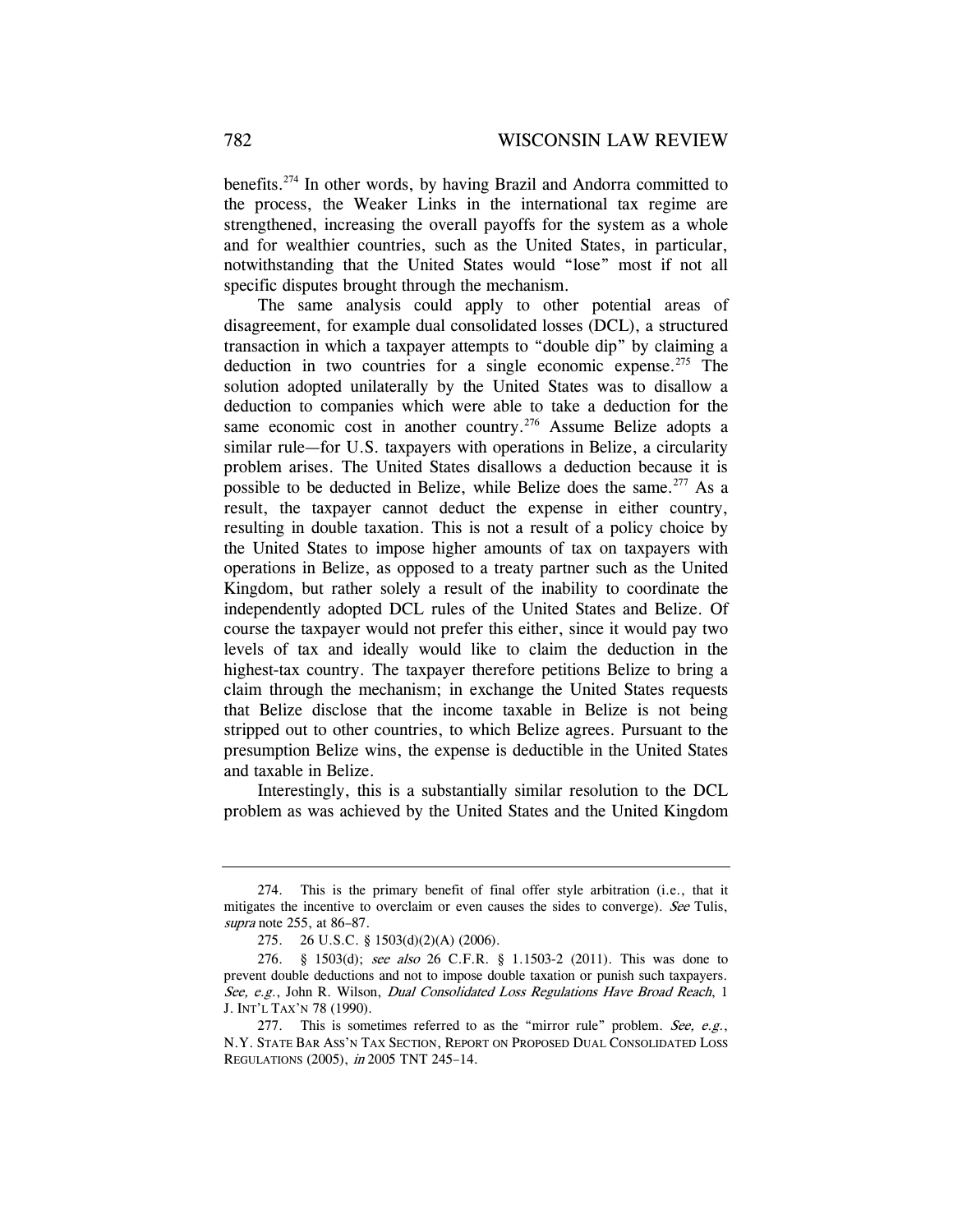pursuant to the MAP process in the treaty.<sup>278</sup> The difference, however, is that going forward the United States can continue to disallow losses for other taxpayers in Belize for whom it does not know if the income is escaping tax altogether. This itself provides incentives to both taxpayers and Belize to petition the mechanism any time certainty over DCL issues becomes an issue, potentially leading to a substantially similar result as arose under the U.S.-U.K. treaty (but with a non-treaty partner country). In other words, the presence of the non-treaty-based tax cooperation mechanism could substantially replicate the benefits of a treaty regime with non-treaty partners by providing incentives to all the parties to do so, without having to overcome the free rider and holdout problems of the treaty regime or engage in massive and costly case-by-case legal and diplomatic enforcement techniques.

#### **CONCLUSION**

Although the legal literature contains numerous discussions of how to build effective multinational dispute resolution mechanisms in trade, investment, security, environment, intellectual property, and other areas, there has been remarkably little written on how to build an effective multinational institution for tax purposes. Rather, the debate has tended to devolve into two competing and irreconcilable camps: those supporting worldwide harmonization based on the network of bilateral tax treaties and those invoking the right to tax sovereignty to oppose harmonization. What has been missing from the international tax debate, however, is that both sides are partially correct—the international tax regime emerged as a compromise between these two principles, not out of a sense of economic efficiency but rather as an instrumental means to invite poorer countries into the emerging world order.

Reconsidering international tax in light of this leads to a potentially surprising conclusion: the move towards institutionalizing the web of bilateral tax treaties into a single world tax authority—which has dominated the modern international tax debate—may actually be counter to its stated goal of encouraging broader worldwide tax cooperation across all nations of the world. The primary thesis of this Article is that the fundamental problem with cooperation in the modern international tax regime is precisely that it builds on the tax treaty model, thus effectively excluding non-treaty member countries from the system. Instead, this Article proposes the creation of a non-treaty-based

 <sup>278.</sup> The United States was able to utilize the competent authority process of its tax treaty with the United Kingdom to negotiate a resolution to the DCL circularity problem. See Rosenzweig, supra note 38, at 594 n.76.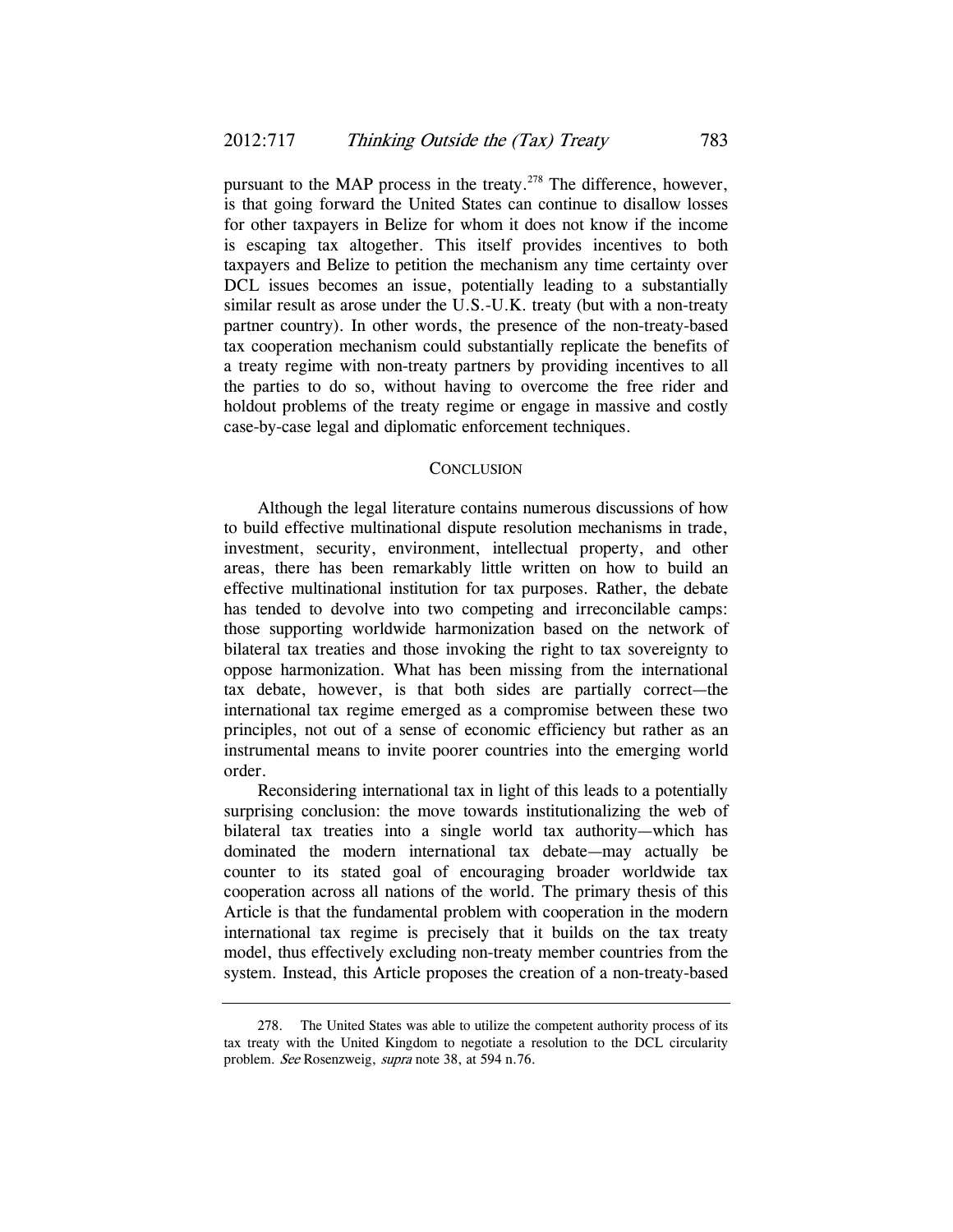cooperation mechanism, not to rule on which country should be entitled to tax a particular item of income as an economic matter, but rather to focus primarily on the mission of overcoming the modern collective action problem facing the international tax regime. Building a tax cooperation mechanism specifically around the premise of incentivizing cooperation of the least cooperative states in this manner could harness the same forces that led to the emergence of the modern international tax regime in the early twentieth century to address the fiscal crisis facing the early twenty-first century, thereby making all countries better off: poorer countries through winning specific disputes and wealthier countries through increased international tax cooperation.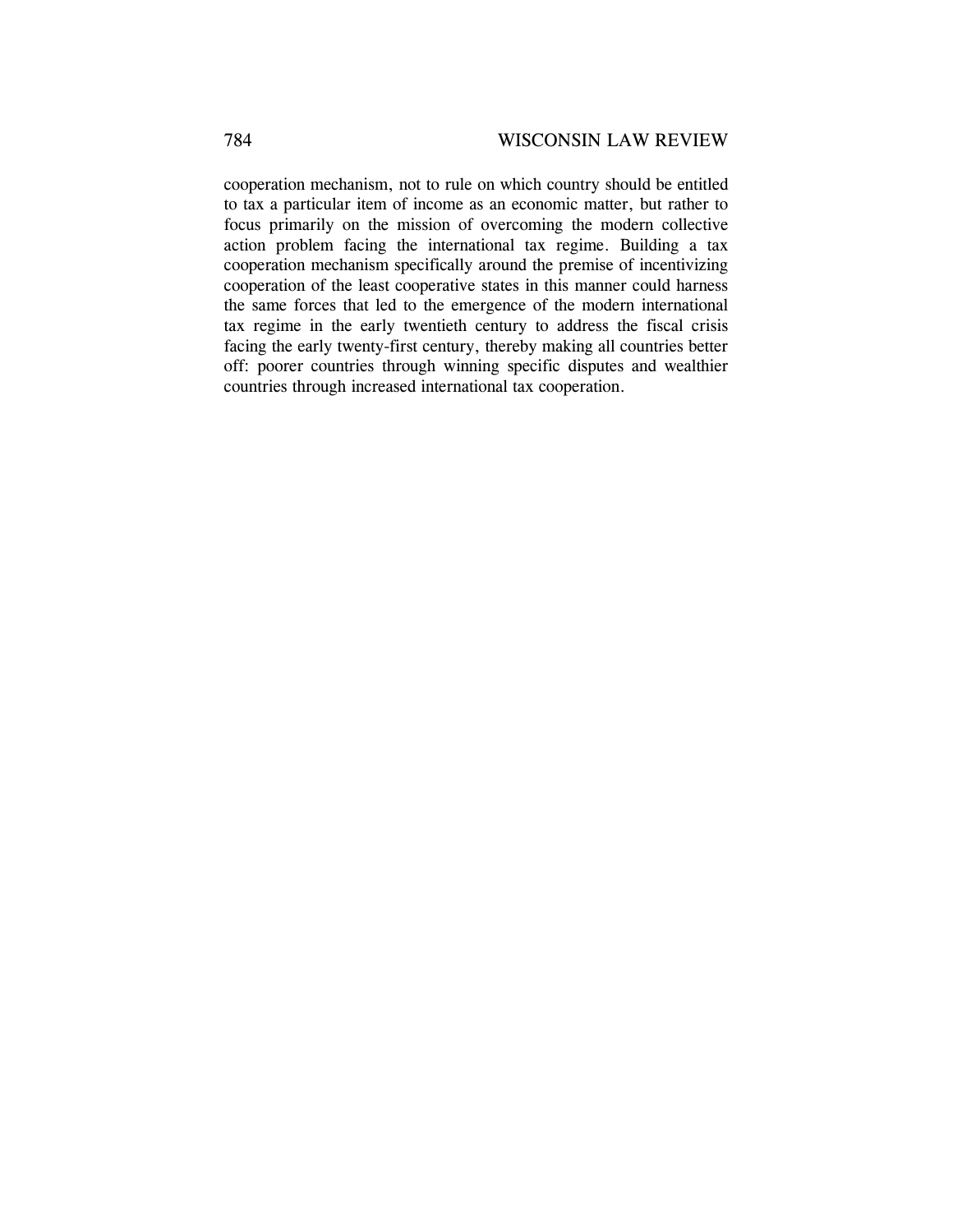# APPENDIX  $A^{279}$

There are  $n$  countries, and each must decide whether to join the international tax regime. Each country has an initial endowment of wealth which it can consume or contribute to join the international tax regime. Joining the regime results in two benefits. First, there is the benefit from harmonizing baseline rules and second, there is a benefit from resolving specific disputes.

Let  $u_i[G, yi]$  be country *i*'s utility where  $y_i = w_i - k_i$  and where  $w_i$  represents country *i*'s intial wealth endowment and  $k_i$  represents country *i*'s contribution to the public good. Further, assume  $w_1$  $w_2 > w_3 ... > w_n$ .

Now assume:

$$
G = f(G^c) + \pi G^d \tag{1}
$$

where  $G<sup>c</sup>$  is the public good from harmonizing baseline rules and  $\pi G<sup>d</sup>$  is each country's share of disputed tax benefits and  $\pi = 1/n$ .

For all  $i$ 

$$
u_i[G, y_i] > u_{i+1}[G, y_{i+1}] \tag{2}
$$

or in other words wealthier countries receive greater utility from harmonizing baseline rules, and

$$
u_i[G_{-1}, y_i] > u_{i+1}[G, y_{i+1}] - u_{i+1}[G_{-1}, y_{i+1}] \tag{3}
$$

or wealthier countries have a higher marginal utility from each new member contributing to the public good.

Efficiency demands that all countries join, such that:

$$
\sum_{i=1}^{n} u_i [G, y_i] - \sum_{i=1}^{n} u_i [w_i] > \sum_{i=1}^{n-1} u_i [G_{-1}, y_i] - \sum_{i=1}^{n-1} u_i [w_i]
$$
(4)

Nash equilibrium occurs where  $i^*$  satisfies:

$$
u_{i^*}[G, y_{i^*}] > u_{i^*}[G_{-1}, w_{i^*}] \text{ and}
$$
  
\n
$$
u_{i^*+1} [G_{+1}, y_{i^*+1}] < u_{i^*+1} [G, w_{i^*+1}]
$$
\n(5)

 <sup>279.</sup> I am indebted to Scott Baker for his invaluable help in putting together this Appendix.